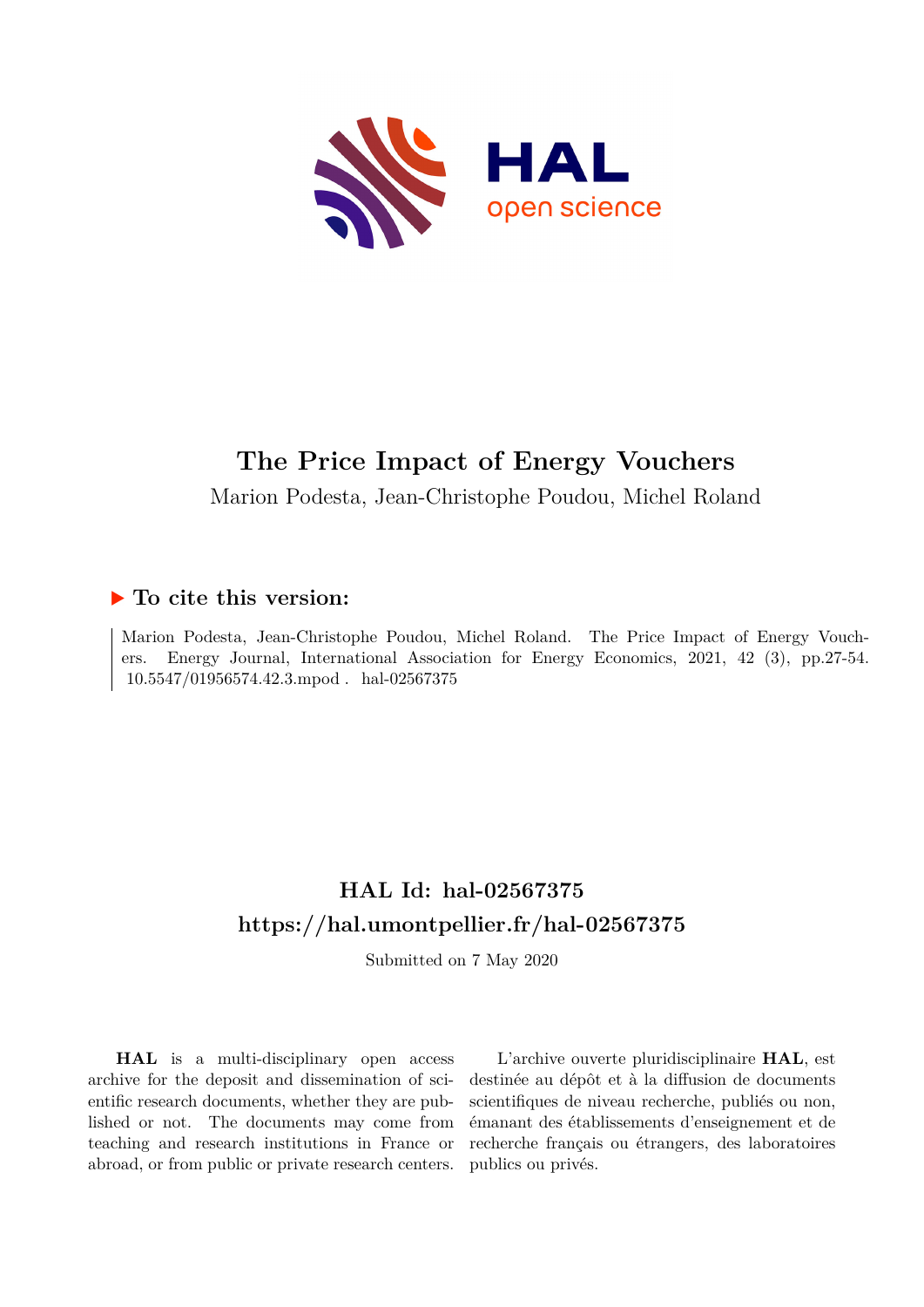# The Price Impact of Energy Vouchers\*

# Marion PODESTA<sup>†</sup>, Jean-Christophe POUDOU<sup>‡</sup> and Michel ROLAND<sup>§</sup>

May 7, 2020

#### Abstract

France and South Korea have implemented voucher programs to counter energy poverty. In contrast to goods that traditional voucher programs target, the market structure that dominates energy supply is the oligopoly. In this paper, we study the price impact of vouchers in this market structure. We first state conditions on demand elasticities that make the choice of vouchers consistent with the regulator's objective of eliminating energy poverty. We then model a game between energy suppliers and the regulator, where suppliers maximize profit while the regulator ensures that no consumer spends more than a given share of income on energy. From a benchmark case without vouchers, we show that vouchers reduce the energy price under simultaneous decision making or when the regulator moves first. However, the price impact of vouchers is ambiguous if firms move first. This scenario's price is above the price of the simultaneous decision scenario's price.

JEL classification: D04; I38; L51; Q48 Keywords: Energy Poverty, Vouchers, Oligopoly, Regulation

<sup>\*</sup>This paper was formerly titled "Public Policies against Energy Poverty in Deregulated Markets" when presented in conferences. The authors acknowledge the support of the French Agence Nationale de la Recherche under grant ANR-14-CE05-0008 (project "Sustainably REducing energy poVErty"). We thank participants at the JMA 2018 in Bordeaux, at the EARIE Conference 2018 in Athens, at the XII JEI in Barcelona, at the 2<sup>nd</sup> ICEFM in Montpellier and at the 24<sup>th</sup> EAERE Conference 2019 in Manchester, as well as Stefan Ambec, for their comments. We also thank participants at seminars in Annecy, Antwerp and Perpignan.

Corresponding author: ART-Dev, University of Perpignan, Chemin de la Passeo Vella, BP 79905, 66962 Perpignan Cedex 9. marion.podesta@univ-perp.fr

MRE, MUSE, University of Montpellier, jean-christophe.poudou@umontpellier.fr  $\S$ CREATE, Université Laval, Michel.Roland@ecn.ulaval.ca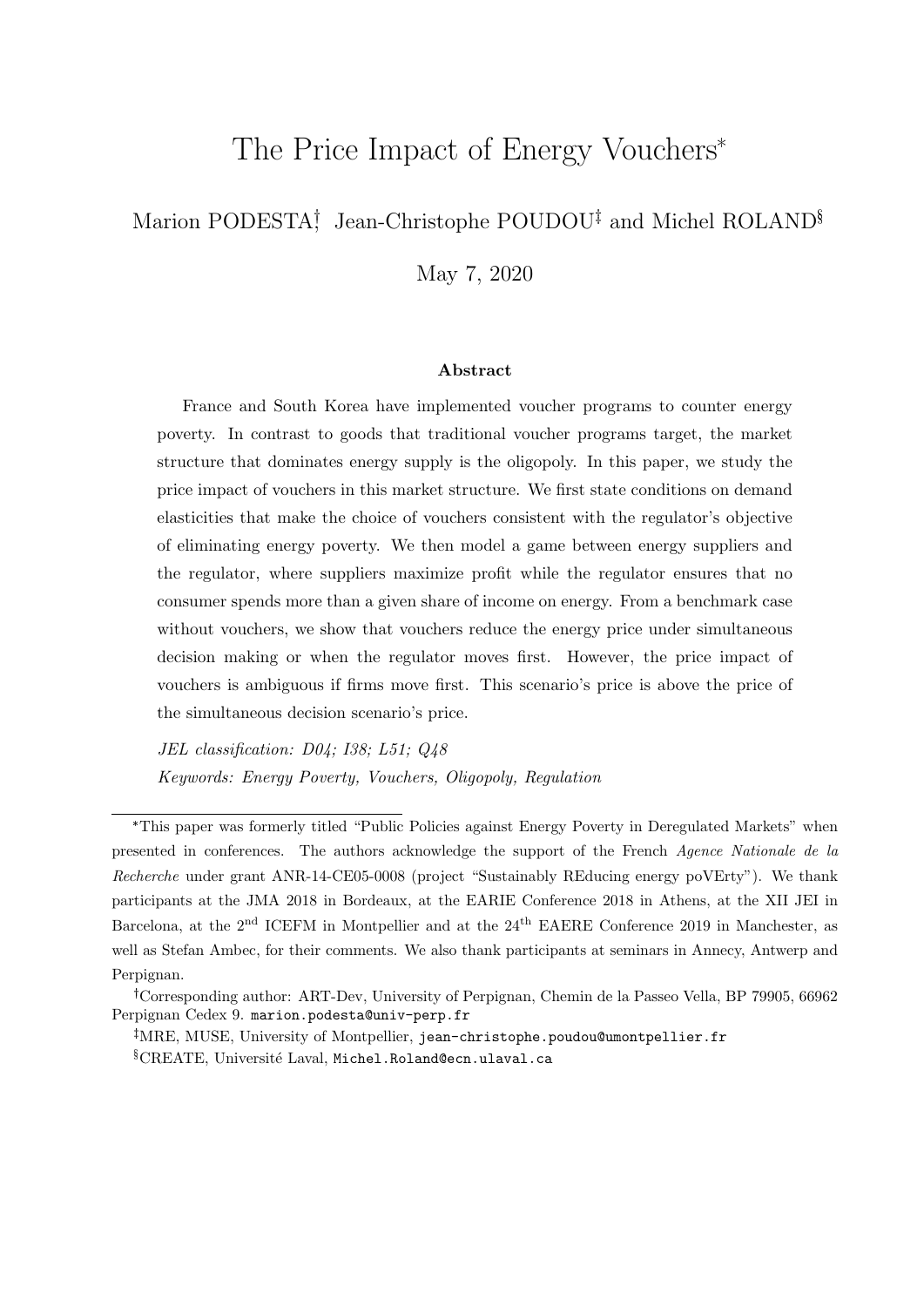# 1 Introduction

France and South Korea have recently implemented vouchers that allow consumers to pay for energy services such as electricity and gas. The objective of this program is to counter "energy poverty", which occurs when "a household is unable to afford the most basic amount of energy for adequate heating, cooking, lighting, and use of appliances in the home." (Charlier and Legendre [9]). Both countries measure energy poverty by the criterion proposed by Boardman  $[7]$  in her seminal contribution on the subject:<sup>1</sup> households who spend more than 10% of their income on energy housing services (ADEME [1] and MOTIE [34]). By this criterion, the problem seems far-reaching: the Environment and Energy Management Agency of France estimates that 3.8 million French households – or  $14\%$  of households – were energy poor in 2018 (ADEME [1]). According to the Ministry of Trade, Industry and Energy of South Korea, the corresponding number for this country is 1.78 million households, or 11.6% of households in 2011 (MOTIE [34]). The voucher programs are thus of a large scale: the French Ministry for the Ecological and Inclusive Transition mentions that 3.6 million households<sup>2</sup> received them in 2018 for an average amount of  $\epsilon$ 150 per household and per year (MEIT [32], [33]). Even though, to our knowledge, there is no governmental source that supplies such statistics in South Korea, by coupling data from Yun and Park [48] and Yoo and Seo [47], we can estimate that 1.57 million Korean households were eligible for vouchers in 2015, for an average of approximately 101,000 won  $(\mathbb{W})$ .<sup>3</sup> Programs of such scale are likely to have a significant impact on market demand.

Although the use of vouchers to subsidize necessary goods has existed for a long time, they traditionally target goods supplied by private firms with relatively low market power at the national level (e.g. food and housing) or by non-profit organizations (e.g. education and health care).<sup>4</sup> In contrast, the market structure that dominates energy supply is one of

<sup>1</sup>Boardman initially used the term "fuel poverty", but this term has come to be considered narrow and is now being replaced by the term "energy poverty" (MacKerron [30]). For our purposes, "energy poverty" is more appropriate because the voucher programs considered allow the purchase of electricity and gas and because it corresponds to the translation of "précarité énergétique", which is the term used in the French regulation.

<sup>2</sup>The website mentions that this number should increase by 2.2 million in 2019.

<sup>&</sup>lt;sup>3</sup>The average exchange rates for 2018 were  $\epsilon$ 1.18/US\$ and  $\text{W0.00091/US}$ \$ (Bank of Canada [5]).

<sup>&</sup>lt;sup>4</sup>In the case of education, the purpose of vouchers is to increase, through increased competition, the quality rather than the quantity of service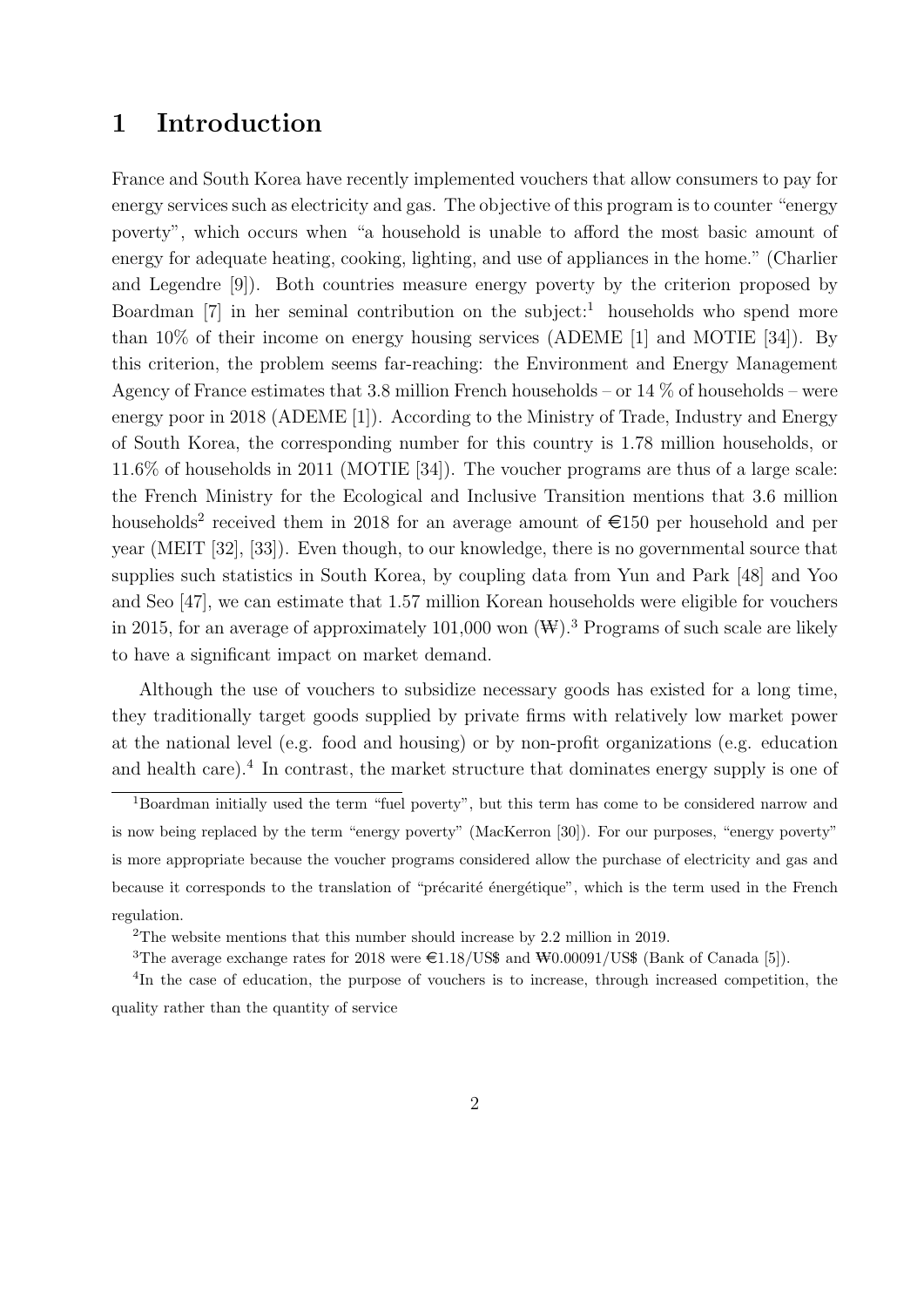a national oligopolistic network industry.<sup>5</sup> Firms of such an industry can have a strategic response to any policy that impacts it.

This paper studies the impact of voucher distribution on the final price of the targeted good (hereafter, energy) in the context of an oligopolistic industry. Its main contribution is to the literature on vouchers and it is threefold. First, we take into account the strategic reaction of firms on the supply side of the market, while the rare theoretical papers that study the impact of vouchers on the equilibrium price, such as Bradford and Shaviro [8], consider a passive supply side with the usual upward sloping supply curve. Second, we endogenize the value of vouchers that the regulator emits instead of considering that vouchers are an exogenous shift of the demand curve. Third, we state demand conditions under which vouchers are potentially an adequate redistributive instrument in an oligopolistic market.

We also contribute to the literature on energy poverty because, while this literature has focused mainly on the measurement of energy poverty, we focus on the impact of an actual program aimed to fight it. As mentioned by Chaton and Lacroix [10], "[t]he lack of consensus on a definition obviously makes it difficult to determine how to measure fuel poverty". Thomson et al. [45] classify proposed measurement methods in three approaches: the expenditure, the consensual and the direct approaches.<sup>6</sup> The Boardman definition used by the French program belongs to the first approach. However, within this approach, there are also debates on the way to measure expenditure, the proper concept of income to be used as well as the expenditure-to-income ratio to use (Moore [36]).<sup>7</sup> Our model is general enough to make our results independent of the exact way energy expenditure or income are defined or measured within the expenditure approach.<sup>8</sup> We thus extract ourselves from the measurement debates on energy poverty to rather determine the foreseeable market consequences of an actual policy implemented to fight it.

More precisely, we aim to determine whether a voucher program has a price impact over and above its redistributive impact. Other policy measures have been proposed to fight energy poverty. For instance, a regulatory approach is to impose increasing block pricing,

<sup>5</sup>Measures of industry concentration for the specific cases of France and South Korea are given in Section 2.

<sup>6</sup>We describe these approaches in Section 6.

<sup>7</sup>Some of the measures even dispense with the income measure such as the "fuel poverty ratio with a dynamic threshold based on twice median spending", one of the six energy poverty measurements that Hills [22] proposes.

<sup>&</sup>lt;sup>8</sup>In section 6, we discuss extensions that would allow us to evaluate the price effect when energy poverty is measured along the two other approaches.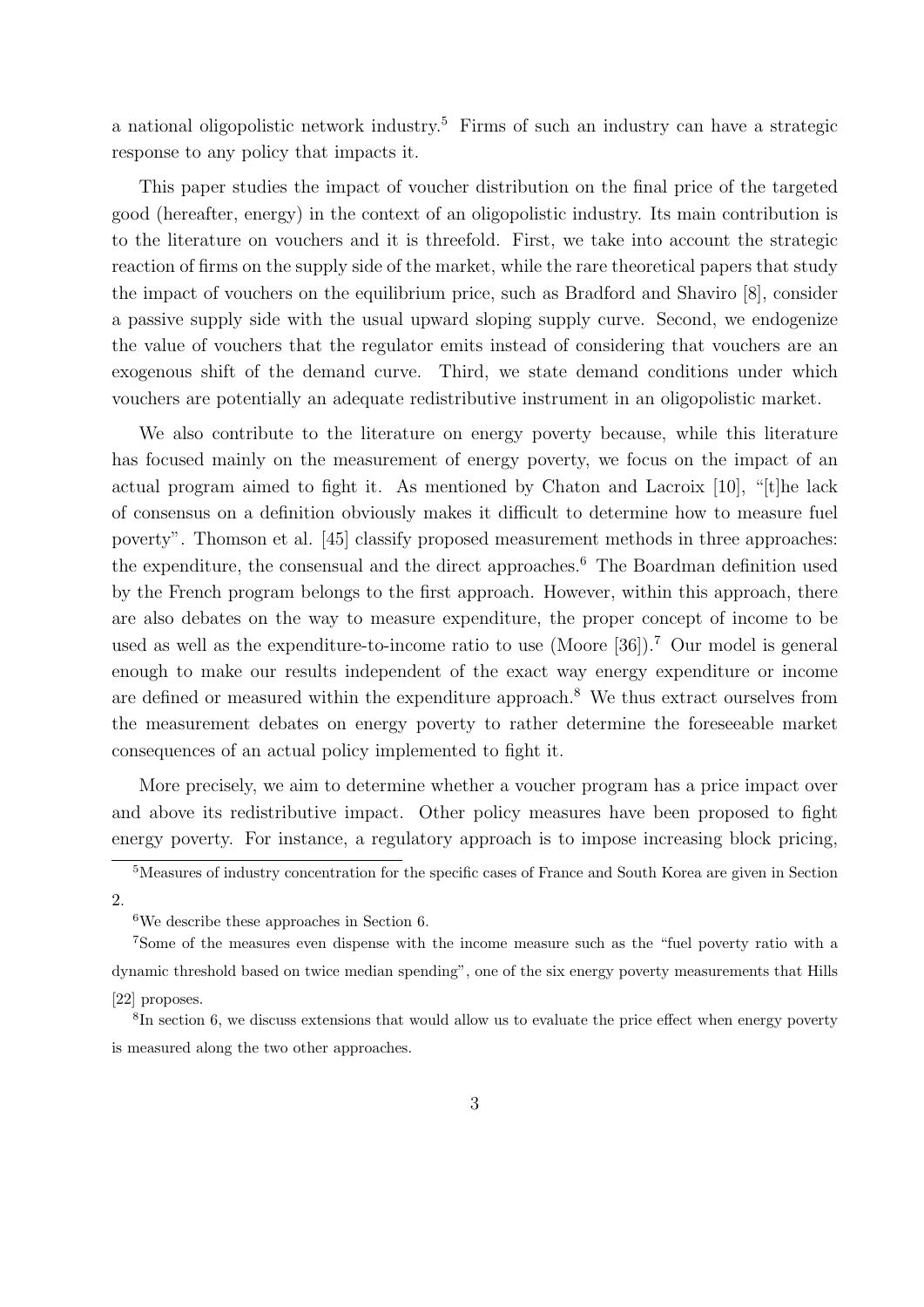so that basic consumption is cheaper than less necessary consumption. A comparative advantage of the voucher program is its relative simplicity and the fact that it separates the distribution policy from the realm and the complexities of the industry regulation. Accordingly, Léautier ([27], p. 130) considers vouchers to be "much less disruptive, hence preferred by economists". However, to our knowledge, the impact of this redistribution policy on price has not been analyzed, so that this preference is not necessarily warranted. In particular, the prospect that vouchers could bring a price increase and, consequently, could themselves have a perverse detrimental effect on energy poverty has not been considered and analyzed.

In our modelization of voucher programs, we adopt a positive approach. The main reason is that economic justifications of vouchers are not a settled issue in terms of the regulator's objective that underlie them and of their efficacy to meet this objective relative to cash transfers. For instance, Bradford and Shaviro [8] invoke paternalism, externalities and distribution as potential motivations to implement vouchers. We remain agnostic about these motivations and rather observe that vouchers have been implemented for a long time for various commodities, such as food and education, and that there is a recent trend to extend them to new commodities, such as energy. In our case, we take as given the policy of eliminating energy poverty and we model it as a constraint to the regulator. We analyze the price impact of this policy under the assumption that it is pursued at minimum cost.<sup>9</sup>

In this approach, we first state conditions on individual and aggregate energy demand elasticities that make the choice of vouchers consistent with the elimination of energy poverty. We then model a game between the energy suppliers and the regulator, where firms maximize profit under Cournot competition, while the regulator emits vouchers in quantities that ensure that no consumer spends more than a given share of her income on the targeted good. From a benchmark case with no vouchers, we analyze the impact of their introduction in three settings: one where firms and the regulator make decisions simultaneously, one where firms move first and one where the regulator moves first. The first setting corresponds to a case where neither the industry nor the regulator has a commitment power that enables it to announce its decision first and stick to it. The two others correspond to cases where this commitment power exists for the firms or for the regulator.

We impose two conditions on individual energy demand elasticities. First, the individual income elasticity is less than one, i.e. energy is a necessary good. Second, the individual

<sup>9</sup>Accordingly, ex ante energy poor consumers are necessarily beneficiaries of programs. Depending on the price impact, other consumers will see their surplus increase or decrease, while the surplus of ex ante energy poor consumers will be greater or lower than that expected without taking this impact into account.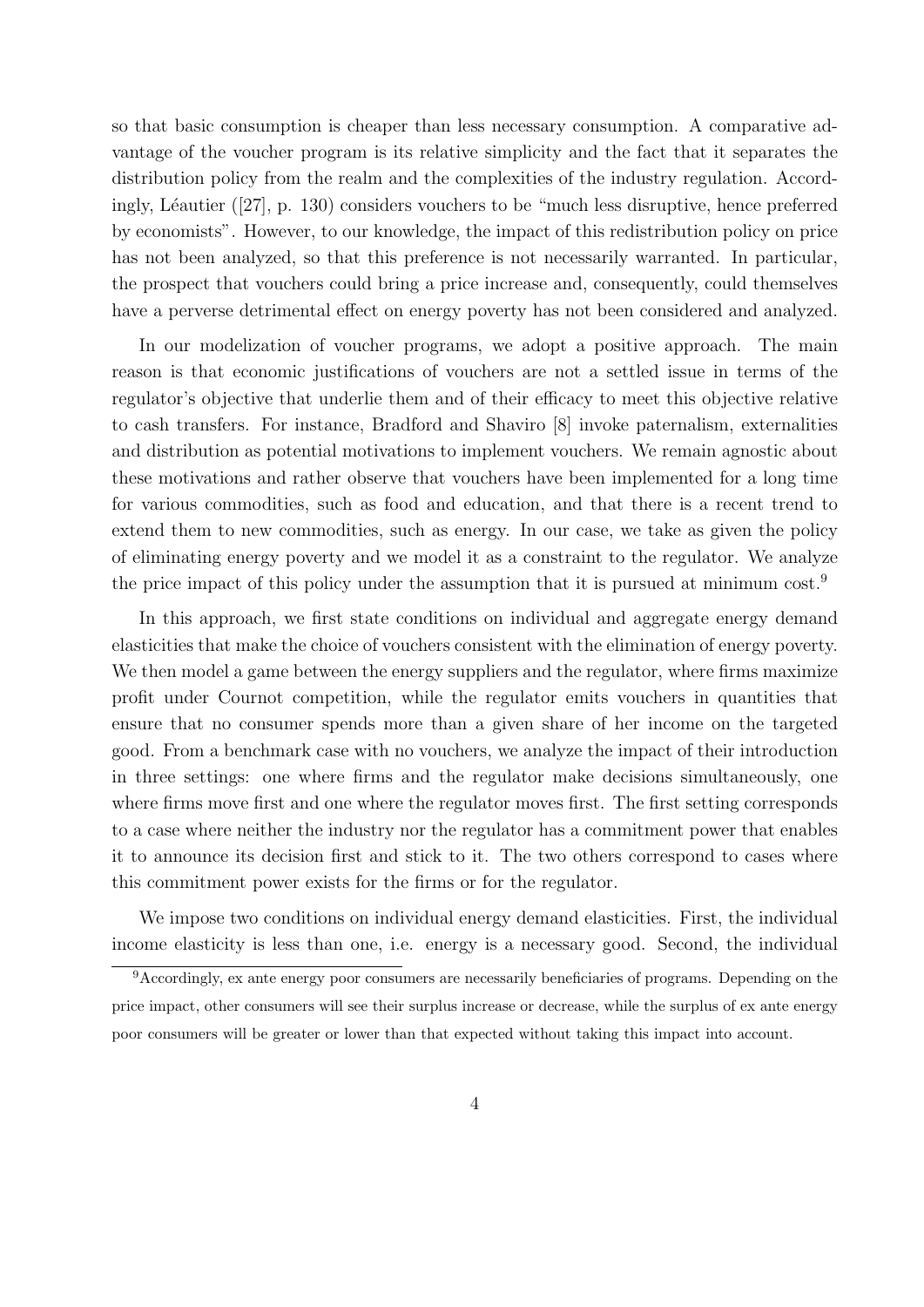price elasticity increases with income.<sup>10</sup> Since a prime cause of energy poverty is high energy prices, $^{11}$  the absence of any one of these conditions would make vouchers an inadequate instrument to ensure that low-income consumers do not spend more than 10% of their income on energy. On the one hand, if energy were a luxury good, it is the richest consumers who would be at risk of exceeding this  $10\%$  threshold. On the other hand, if the poorest consumers had an elastic demand, a "solution" to energy poverty would be to favor an energy price increase, as it would bring a reduction in the expenditure of energy. This would contradict the perception that high prices, due to either a lack of competition and/or environmental policies, are the sources of the problem.

On the supply side, we analyze the impact of vouchers on the "overall" market power of the industry, as defined by the difference between the final price paid by the consumer and the marginal cost of producing, transporting and delivering energy to this consumer.<sup>12</sup> We thus abstract from the many complexities of the energy industry markets and of the national regulatory frameworks, including regulations on vertical integration or separation. In practice, market power can be exercised in many different ways at any stage of production,<sup>13</sup> and the exact source of the price markup is immaterial to us. To avoid the intricate difficulties of measuring concentration in the energy industry<sup>14</sup> and to relate the analysis to the simplest industrial organization model possible, we use a Cournot model and represent the industry structure by the number of firms.

Under these conditions, we show that the implementation of the voucher program reduces the energy price under simultaneous decision making or when the regulator moves first. However, the impact of vouchers on the energy price is ambiguous if firms move first. This scenario's price is above the price of the simultaneous decision scenario's price. The

<sup>&</sup>lt;sup>10</sup>We also make a sufficient condition on aggregate demand to ensure the existence and uniqueness of the market equilibrium.

<sup>&</sup>lt;sup>11</sup>The French observatory of energy poverty (ONPE [37]) sees energy poverty as the combination of four factors: the price of energy, household income, poor housing conditions or heating equipment, and household habits.

<sup>&</sup>lt;sup>12</sup>This approach allows us to conform to the formal definition of market power, which is: "[t]he ability to alter profitably prices away from competitive levels" (Mas-Collel [31], p. 383).

<sup>&</sup>lt;sup>13</sup>In addition to concentration at the generation and retail stages, market power can depend on transmission constraints, the absence of forward markets, horizontal differentiation of retailers, a lack of information among final consumers, etc. Léautier [27] gives comprehensive treatments of market power at each stage of production.

<sup>14</sup>See Stoft [44] for an account of these difficulties.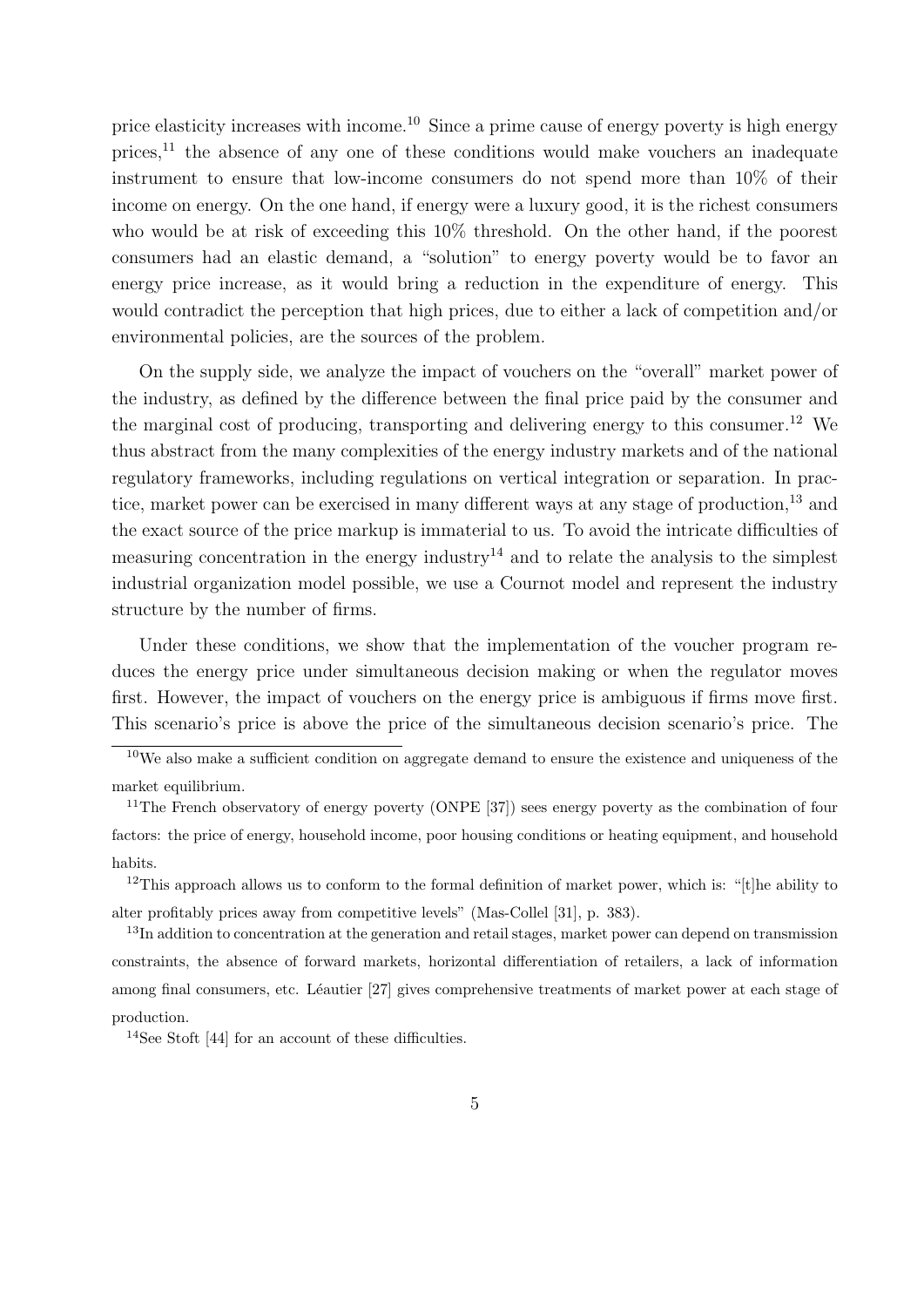possibility of a price reduction can be surprising at first since diverting the consumption towards energy to a certain extent would seem to increase the market power of energy suppliers. This does not occur because the distribution of vouchers increases the price elasticity of demand of eligible consumers, so that it in fact decreases the market power of suppliers. This reduction of market power can, however, be partially or fully countered by firms when they move first.

A surprising policy implication of the paper is that vouchers have the potential to partially reinstate price control over a deregulated energy industry in particular or over any oligopolistic industry in general. The literature on public policy suggests the possibility of a causal link between energy market restructuring and energy poverty. For instance, Haber [21], Majone [29] and Finger and Finon [18] argue that market efficiency is the primary goal of restructuring and that the core mandate of regulatory agencies is to eradicate market failures rather than pursue social justice or equity. Empirically, Poggi and Florio [39] provide evidence that privatization and vertical disintegration in Europe has increased the probability that consumers experience energy poverty. They also comment that the opening of markets in electricity and gas in the European countries have "not yet been effective enough in containing the effects of the [privatization and disintegration] reforms on the most vulnerable users."<sup>15</sup> Similarly, Chester and Morris [11] contend that "[t]he numbers judged energy-poor are most prevalent in countries with restructured electricity sectors". Florio [19] concludes that "[o]ne clear policy implication of our research is that in energy industries, consumers still need a specific regulatory environment to protect them...This protective regulatory attitude would particularly be important to address concerns for energy poverty." Another source of the price increase behind energy poverty can be the cost of environmental policy. For instance, Poser et al. [40] mention that "[r]etail electricity prices have increased in Germany due in part to the generous subsidies for renewable energy" and Léautier  $([27],$ p. 287) that "in 2016, a German retail customer paid  $\epsilon$ 30/MWh for the wholesale cost of energy and around  $\epsilon$ 60/MWh for the RES [renewable energy source] subsidy". Neuhoff et al. [38] also observe that "[s]ince 2008...electricity prices have increased in real terms by twelve percent because of the rising EEG [Renewable Energy Sources Act] charges" and that poor households are unsurprisingly the most affected: "while 0.9 percent of the consumer spending of the ten percent of households with the lowest income will be for the EEG surcharge in 2013, this figure is just 0.4 percent for the highest income decile". Whatever the

<sup>&</sup>lt;sup>15</sup>The most recent year of sample data is 2005.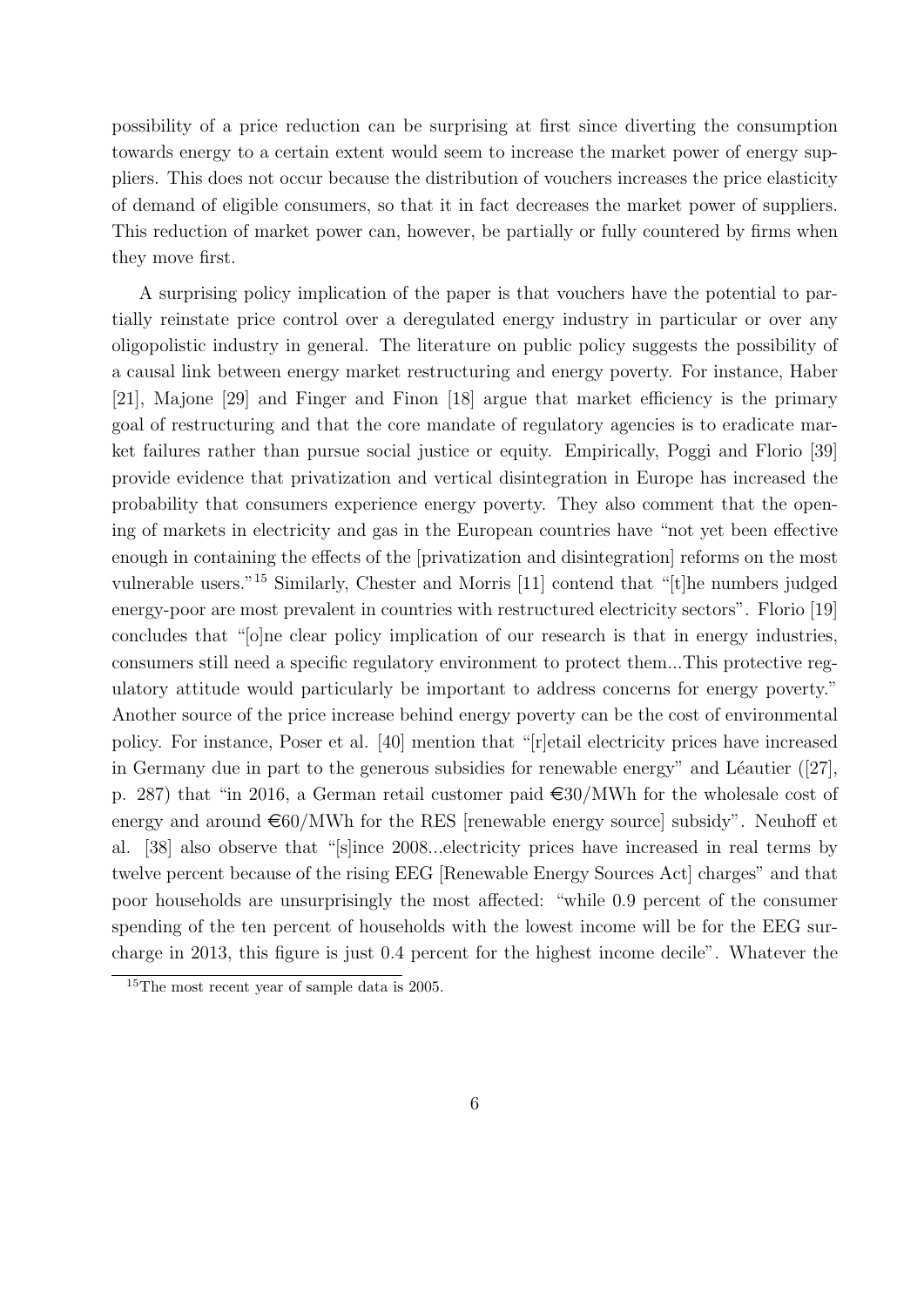reason that is at the source of energy poverty,<sup>16</sup> we show that it is possible to use vouchers as a substitute for price regulation if given demand conditions are satisfied in spite of the energy suppliers market power,

The next section briefly describes the energy voucher programs as well as the electricity and gas industry structures in France and South Korea. In Section 3, we develop the benchmark model with the consumers' and firms' behaviors, including the conditions on demand elasticities, prior to the introduction of vouchers. Section 4 analyzes the impact of the presence of vouchers on these behaviors and presents the regulator's policy. In Section 5, we model a game between the regulator and the industry and analyze three cases: (i) the regulator and the industry's firms make simultaneous decisions,  $(ii)$  the regulator moves first, and *(iii)* the firms move first. Section 6 discusses the robustness of the results to a change in the definition of energy poverty. We conclude with the lessons that the model brings and with some extensions that can be envisioned.

# 2 Energy Voucher Programs in France and S. Korea

### 2.1 France

The energy voucher scheme has been implemented in France since 2018, after two years of experimentation in four French departments. In 2016 and 2017, approximately 17,000 energy vouchers were distributed in the four departments. Eligibility is defined along two parameters: the household reference tax revenue (RTR) and the number of units of consumption (UC). The latter is a weighted measure of the household size: the first person of the household corresponds to 1 UC, the second to 0.5 UC, and each additional person to 0.3 UC. In 2018, households with income less than or equal to  $\epsilon$ 7,700 per year and per UC were eligible.<sup>17</sup> This threshold was increased to  $\epsilon$ 10,700 in 2019. For eligible consumers, the face value of vouchers (all taxes included) depends on the RTR per unit of UC as described in the following table.

<sup>&</sup>lt;sup>16</sup>Factors outside the energy industry have also contributed to energy poverty. For instance, Miniaci et al. [35] mention that, in general, energy affordability "problems are likely to have been exacerbated by the recent financial crisis" and confirm this has been the case for Italy in particular.

<sup>&</sup>lt;sup>17</sup>For instance, couples with two children are eligible if their income is below  $\epsilon$ 16,170.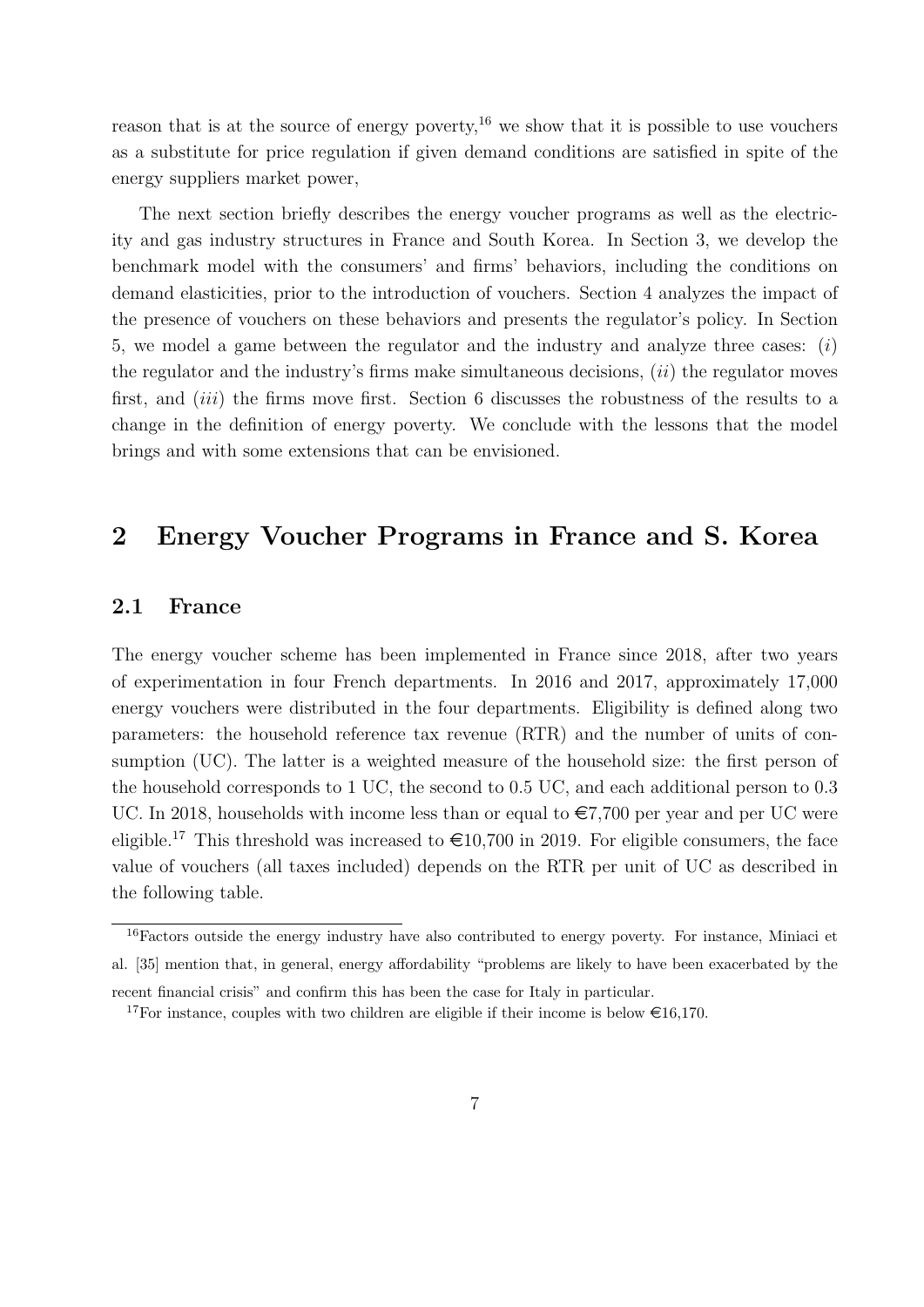|                        | Level of RFR/UC $(\epsilon)$ |      |                 |      |                 |      |                  |      |
|------------------------|------------------------------|------|-----------------|------|-----------------|------|------------------|------|
|                        | $0 - 5,600$                  |      | $5,600 - 6,700$ |      | $6,700 - 7,700$ |      | $7,700 - 10,700$ |      |
|                        | 2018                         | 2019 | 2018            | 2019 | 2018            | 2019 | 2018             | 2019 |
| 1UC                    | 144                          | 194  | 96              | 146  | 48              | 98   |                  | 48   |
| 1 < U <sub>C</sub> < 2 | 190                          | 240  | 126             | 176  | 63              | 113  |                  | 63   |
| $2 \mathrm{UC}$ or $+$ | 227                          | 277  | 152             | 202  | 76              | 126  |                  | 76   |

TABLE 1: VOUCHER ALLOCATION

The following energy expenses can be paid with an energy voucher: electricity, natural gas, heat, liquified petroleum gas (LPG), heating oil, wood, biomass, or other fuels intended for heating or hot water production. Energy vouchers can also be used for energy efficiency renovations.

The evaluation report of the 2016-2017 by the French Ministry for the Ecological and Inclusive Transition (MEIT [32]) mentions that the distribution of beneficial households in 2017 was the following :

|                       | Level of RFR/UC $(\epsilon)$ |                 |                 |  |  |  |
|-----------------------|------------------------------|-----------------|-----------------|--|--|--|
|                       | $0 - 5,600$                  | $5,600 - 6,700$ | $6,700 - 7,700$ |  |  |  |
| 1UC                   | 31%                          | $6\%$           | $7\%$           |  |  |  |
| $1 < U\mathrm{C} < 2$ | 23%                          | $5\%$           | $5\%$           |  |  |  |
| $2UC$ or $+$          | 15\%                         | 4%              | 4%              |  |  |  |

Table 2: Distribution of Beneficiaries

The average amount of energy vouchers is  $\epsilon$ 150. Almost 70% of the beneficiaries are in the lowest income range. For these poor households, the average amount of energy vouchers is approximately  $\epsilon$ 170. In 2019, an increase in the face value of the energy vouchers will make the average amount reach  $\in 200$  per household and per year.

During the experiment, 9 of 10 vouchers were used to pay an electricity or gas bill: 61.5% for electricity and 29% for natural gas. Only 6.4% of vouchers were used to pay heating fuel, and 2.6% to pay wood, domestic LPG, or other fuels. A residual 0.05% was used for efficiency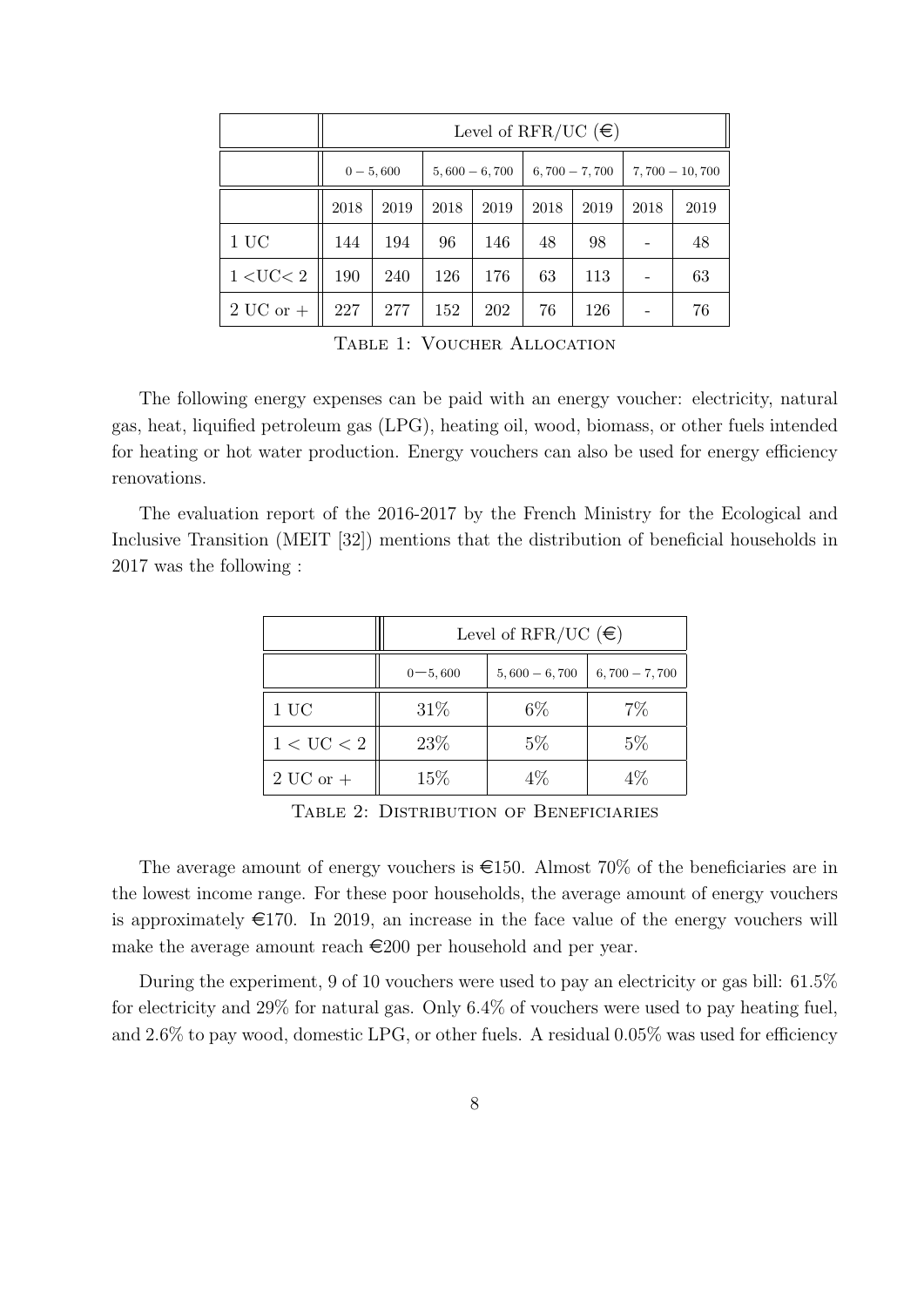renovations (MEIT [32]). In brief, the bulk of voucher expenditures were made on electricity and gas.

It turns out that electricity and gas are concentrated industries. The French regulator for the energy sector, the Commission de régulation de l'électricité (CRE [14], [15]), reports a quarterly HHI for electricity generation that varies between 4,201 (Q2) to 7,362 (Q3) in 2018 as well as HHIs over 4,000 for the electricity and natural gas retail sectors at the end of the second quarter 2019.<sup>18</sup>

There are regulated end-user prices for both electricity and gas that are offered by incumbent suppliers. Non-regulated end-user prices can be proposed by entrants and by incumbents. Although the proportion of consumers under the regulated tariffs is still very important, there are recent signals that it is decreasing: CEER [13] reports that 86% of electricity household consumers and 53% of gas household consumers were under regulated prices in 2016, while these numbers decreased to 82% and 46%, respectively, in 2017.

### 2.2 South Korea

In January 2014, the South Korean government announced the introduction of an energy voucher program in its  $2^{nd}$  National Energy Master Plan (MOTIE [34]). This voucher program concerns various types of energy, including electricity, gas and kerosene, to ease the energy burden on low-income families during the winter season. Eligibility includes all "Basic Livelihood Program" beneficiaries as well as the disabled, elderly and families with young children in the second lowest income bracket.<sup>19</sup> The amount allocated depends on the size of the household:  $W84,000$  for single-person household,  $W108,000$  for a two-person household and  $\mathcal{W}121,000$  for households with three or more persons. (Yoo and Seo [47]). Coupling these data with those found in Yun and Park [48] allows us to estimate the average voucher value at  $\text{W101,000}$ .

<sup>&</sup>lt;sup>18</sup>These are the last data available. The CRE considers that a HHI between 2,500 and 10,000 indicates a high market concentration (CRE [14], p. 11). Note that all gas in France is imported, so that there is no production sector.

<sup>&</sup>lt;sup>19</sup>The Basic Livelihood Program is the general social security program for the poor. It is offered to households whose main earners' income is below a given percentage of the standard expenses for basic livelihood (130% in 2011 according to Jeon and Chung [24]). A family in the second lowest income bracket is "a family whose income is under 120% of the minimum cost of living" (MOTIE [34]).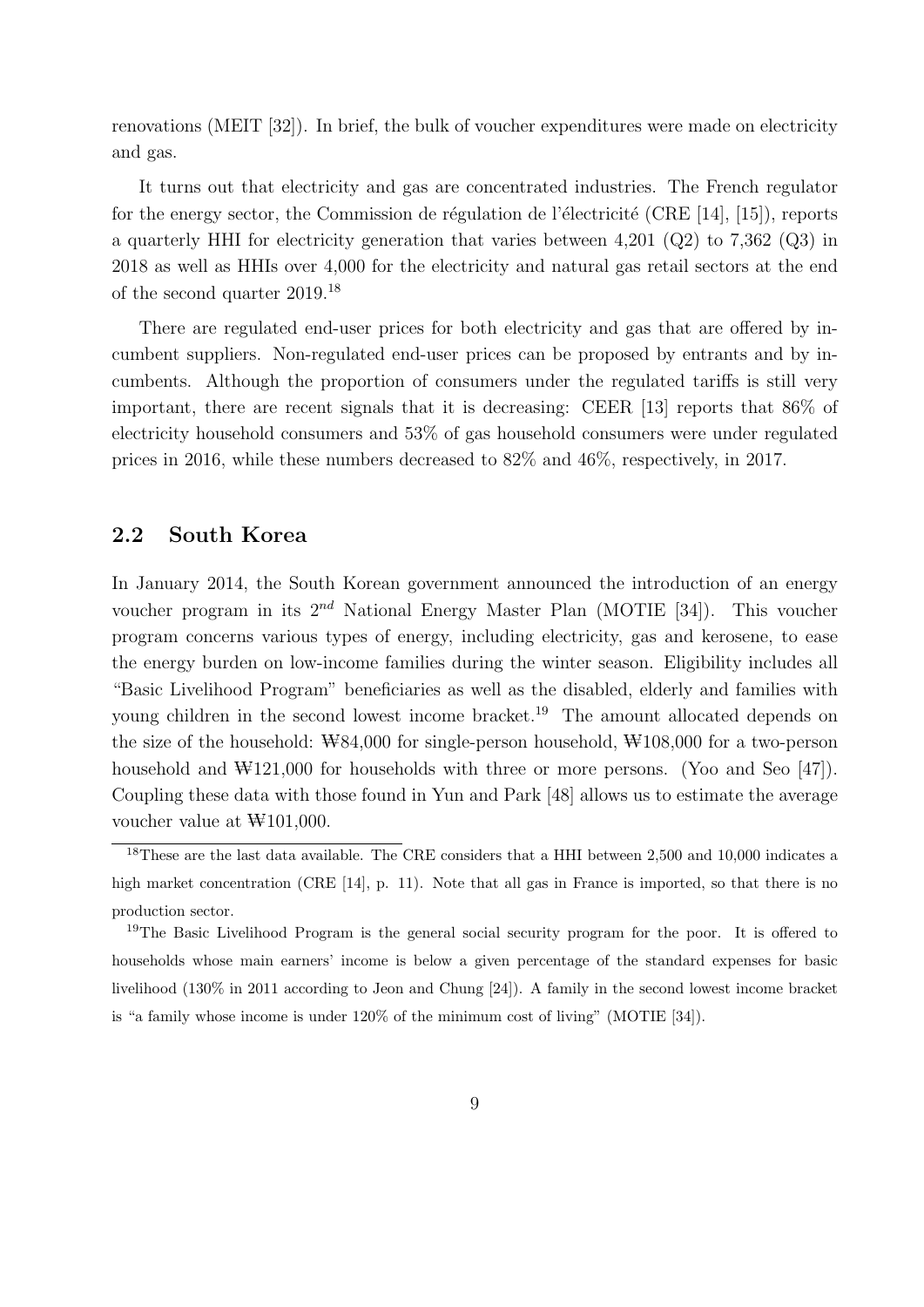| Income Decile |      |                  |  | 5 to 10 |
|---------------|------|------------------|--|---------|
|               | 60.2 | 22.7   3.4   0.3 |  |         |

Yun and Park [48] also provide separate proportions of eligible households by income decile and by household size, as presented in the following tables for the 2006-2015 period.<sup>20</sup>

Table 3: Proportion of Eligible Consumers by Income Decile

| Household Members |      |              |  | 5 and more |
|-------------------|------|--------------|--|------------|
|                   | 19.6 | $13.9$   3.5 |  |            |

Table 4: Proportion of Eligible Consumers by Household Size

These data suggest patterns that are similar to those of the French case. In both cases, the lowest-income households are the main beneficiaries of vouchers.

Wherever access to natural gas is ensured, the use of vouchers in South Korea is likely to be similar to the one observed in France:<sup>21</sup> in urban areas, the share of energy expenditures spent on electricity was 47.6% and the share spent on gas, which has a penetration rate of 90.5%, was 41.6%. However, because of a gas penetration rate of only 52.9% in rural regions, the share of energy expenditures on gas is only 19.9%. Since electricity has a national penetration, it gets a 50.6% energy spending share. Other energy sources, mainly kerosene and LPG, take up the remaining 29.5%. As the absence of natural gas increases total energy expenditure, Yoo and Seo [47] recommend that "the current voucher program adds a residential district as a criterion of support".

For the moment, the electricity sector remains monopolistic. A staged restructuring plan designed to promote market-oriented reforms from "generation to wholesale and on to retail" (Kwon and Kim [26]) has never been fully carried out because of political oppositions at the various stages. The formerly vertically integrated Korea Electric Power Corporation (KEPCO) saw its generation assets divided into five fossil-fuel generation companies and one nuclear generation company. The Korea Power Exchange (KPX) was established for an independent system and market operation. However, generation companies are still owned by

<sup>&</sup>lt;sup>20</sup>Because data on the number of households in each decile are not presented, we cannot couple the data of these tables to present the percentage of households by per capita income.

 $21$ The following data come from Yoo and Seo [47].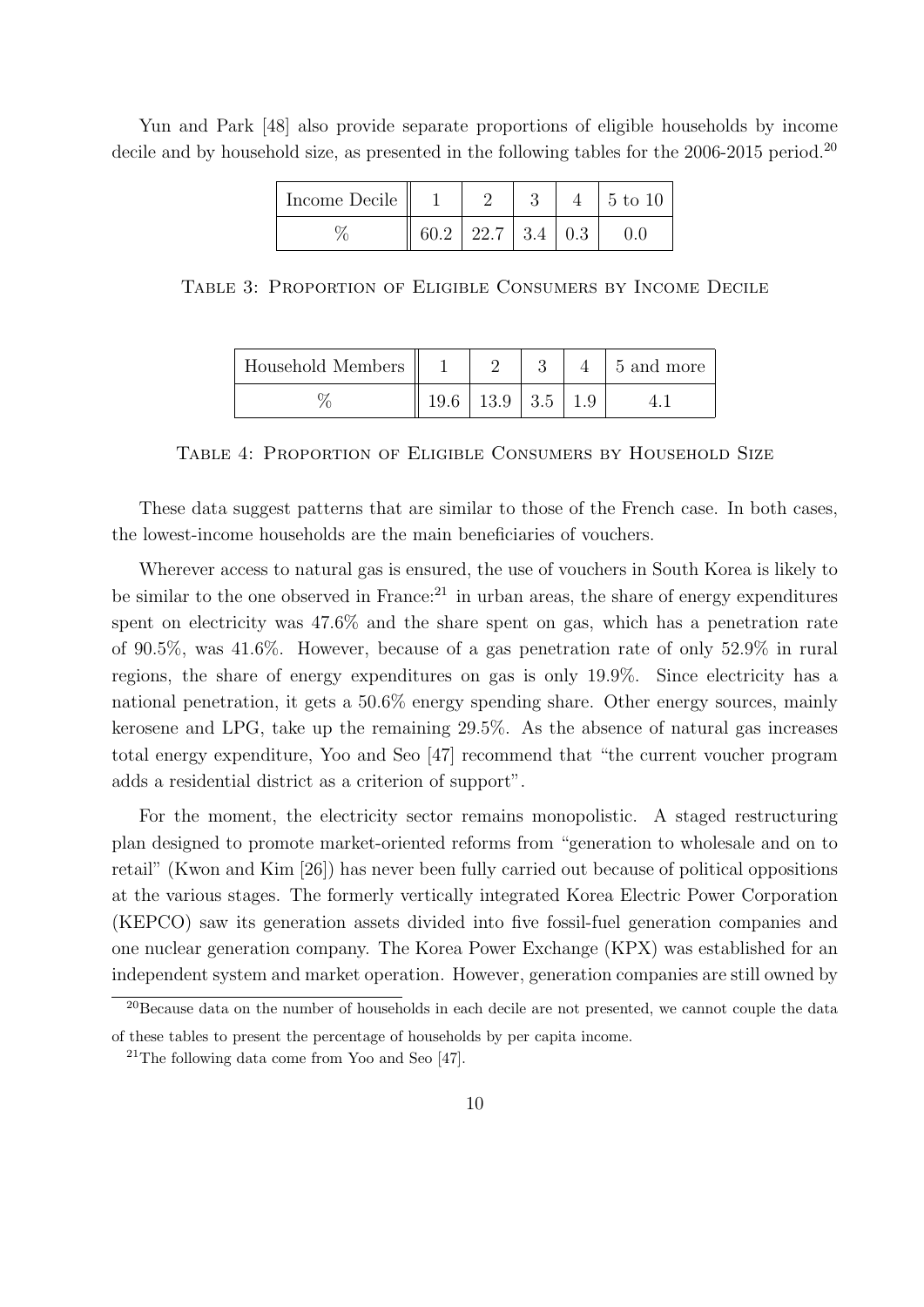KEPCO and there is still no competition in wholesale and retail markets. The governement's stake in KEPCO is now 18.2% (KEPCO [25]). Overall, Kwon and Kim [26] come to the conclusion that "[a]s in many other countries, we end up with a hybrid form of privatization in which an industry is neither wholly privatized nor dominated by a state organization that can do as it pleases" and they expect "more incremental steps toward greater privatization in electricity generation and distribution".

The natural gas sector is also highly concentrated. According to IEA [23], in 2011, the Korea Gas Corporation (KOGAS) was responsible for 95% of Korea's total gas imports, in the form of liquified natural gas (LNG). It owns and operates four of the six LNG import terminals. The other two are owned and operated by two different private companies, whose presence is meant to "generate competition in the gas market and reduce other price distortions that were seen to be increasing costs in the supply chain" (ANRC [2]). KOGAS is also responsible for the gas transmission pipelines, whose expansion is planned by the government. Where available, a "City Gas Company" retails gas to final consumers through their own distribution pipeline (IEA [23]).

Tariffs for both electricity and gas distribution are regulated.<sup>22</sup> Accordingly, although it recognizes that South Korea maintained a commitment to the electricity sector reform, the 2012 IEA report (IEA [23]) on South Korea energy policy recommended to further it and to accompany it with a reform of the gas sector.

### 2.3 Key Common Features

From the preceding descriptions, we can now identify the key common features of these two experiences that we wish to capture in our model in order to characterize the price impact of vouchers.

First, both countries adopt the share of energy expenditure in income as a measure of energy poverty.<sup>23</sup> To foresee the impact of the programs, our model thus uses this measure. However, as it has been criticized on several counts in the literature, we discuss in Section 6

 $22$ See Yi and Park [46] for electricity and ANRC [2] for gas.

<sup>&</sup>lt;sup>23</sup>They also set a maximum eligible income to avoid that wealthy consumers become beneficiaries of the programs because they choose to spend a high share of income on complementary luxury goods (e.g. heated pool). This would be a case of "overconsumption" (see Miniaci et al. [35]). The assumptions of our model de facto eliminate such cases, but section 6 discusses how to take them into account in a more general setting.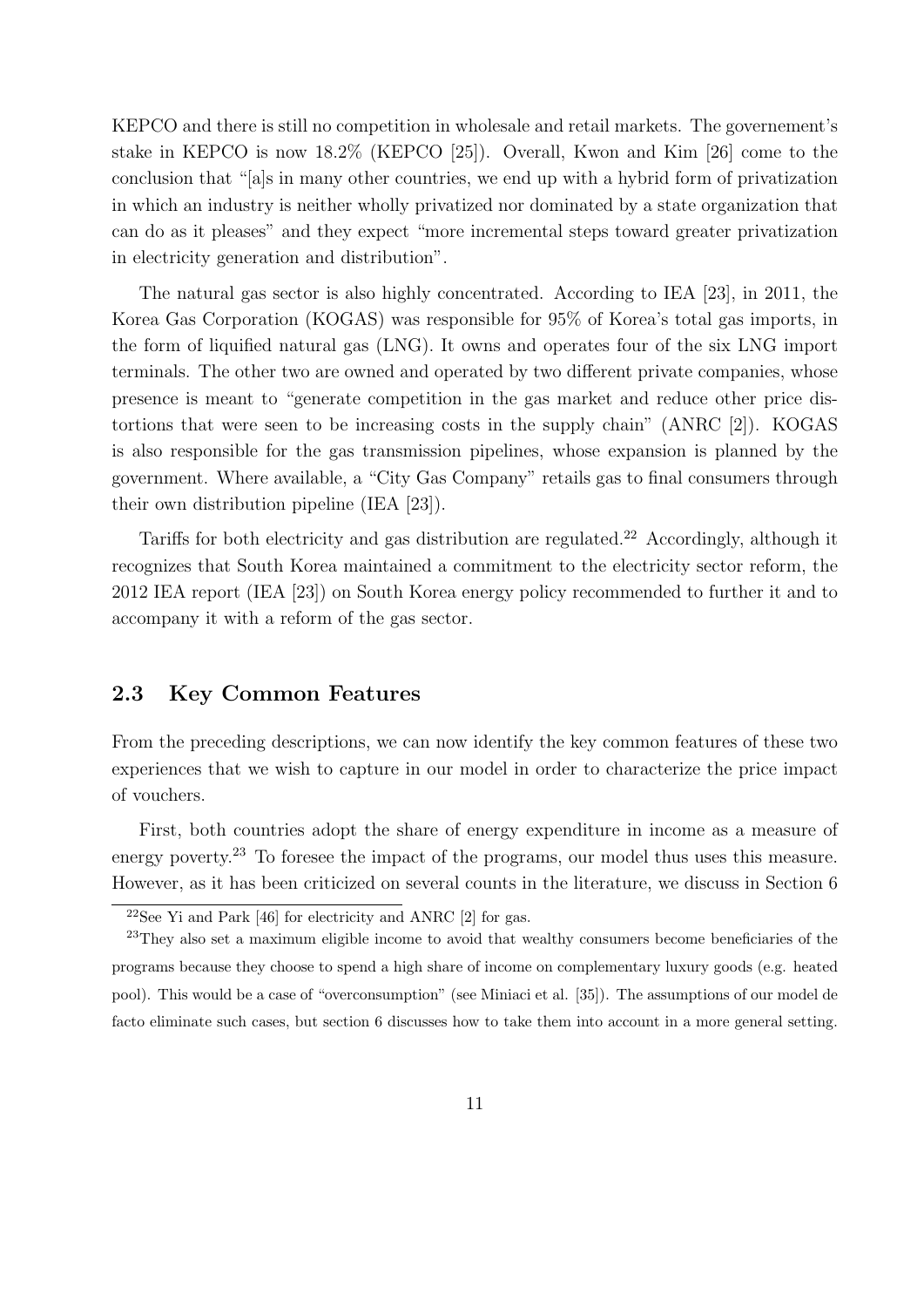how our model can be amended to evaluate voucher programs that would use other energy poverty measures.

Second, the gas and electricity retail markets are highly concentrated. As a result, we represent the energy sector in our model as an oligopolistic industry. To make the model as simple as possible and to derive intuitions with models similar to those found in the industrial economics literature, we assume that market power is measured by the number of firms n. As firms in the electricity and gas sectors can be of very different sizes, this number can be taken in practice as the reciprocal of the HHI index to take into account differences in market shares. Then  $n$  represents the number of firms of equal size that is equivalent to the HHI.

Our aim is to analyze the use of vouchers in an otherwise deregulated market to single out an eventual distortionary price impact of vouchers. As a result, even though energy sector regulation in general and retail price regulation in particular are still important in both countries, we assume that actors in the energy industry are private profit-maximizing firms. $24$ 

## 3 Benchmark Model

In this section, we model the energy market characteristics before the introduction of vouchers. We put together assumptions that make a priori plausible a regulator's choice of the voucher instrument as a way to limit the consumer energy expenditure share. More precisely, through these assumptions, we eliminate market conditions in which using vouchers would be inappropriate because they will tend to increase the energy expenditure share rather than decreasing it.

### 3.1 Consumer Behavior and Individual Demands

We consider heterogeneous consumers that have the same preferences for energy and a composite numeraire good but have different income levels. These preferences are represented

 $^{24}$ Note also that we want to evaluate distortionary pricing under the assumption (or the constraint) that the voucher program objective is met. In other words, energy poverty, as defined by the policy, is necessarily eliminated by the program. By construction, the model is thus not meant to evaluate the performance of the program in terms of energy poverty. Rather, it aims to look at the market consequence of this program.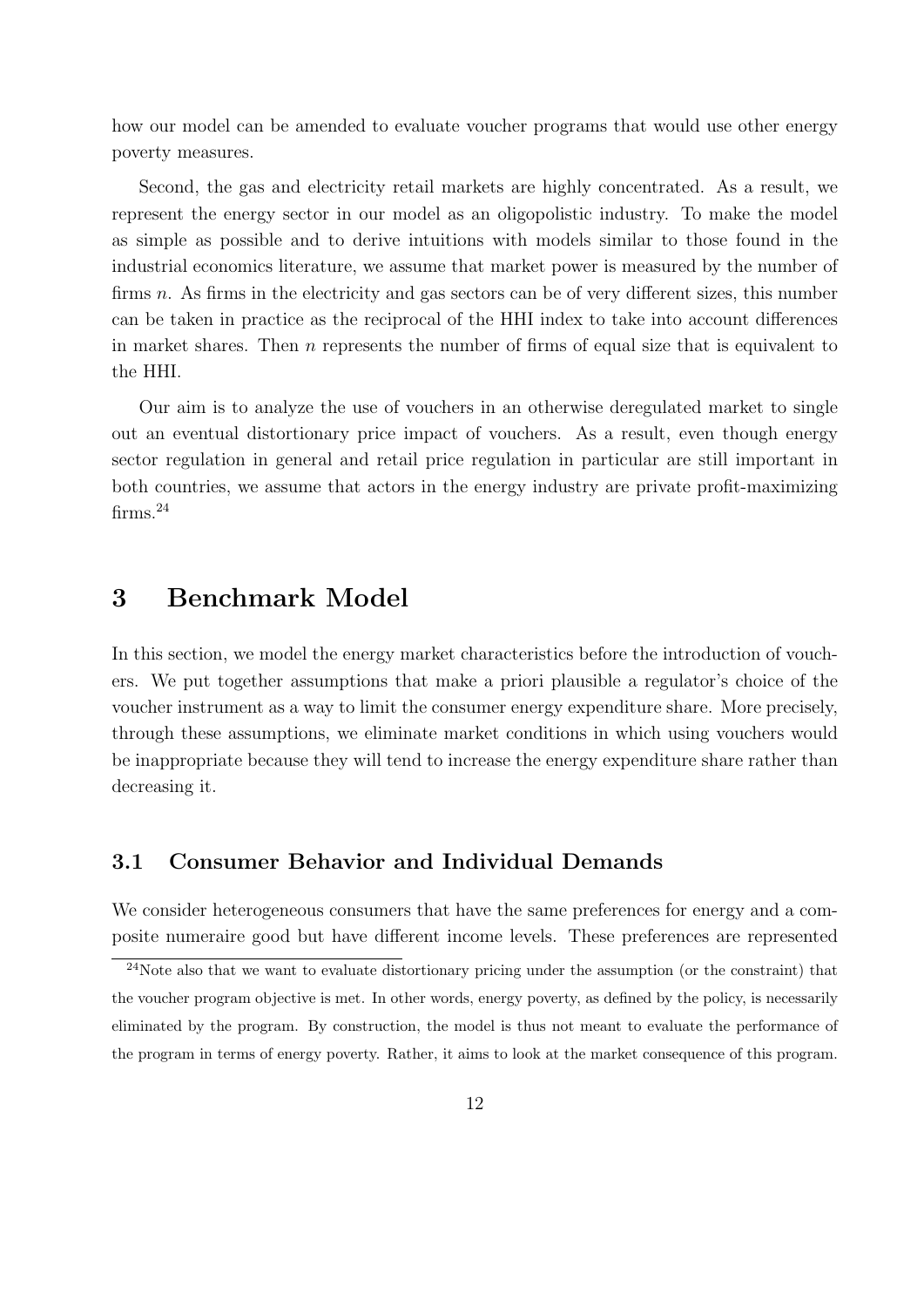by the utility function  $U(q, y)$ , where q is the consumption of energy and y is the numeraire. U is differentiable, strictly increasing and strictly quasi-concave. We let  $\theta$  denote a consumer's income level. The population's income is continuously distributed according to the differentiable function  $F(\theta)$  over the set  $\Theta = [\underline{\theta}, \overline{\theta}]$ .

Without vouchers, the consumer's problem is regular and, from it, we obtain individual demand functions  $\hat{q}(p, \theta)$  and  $\hat{y}(p, \theta)$  that follow usual properties, where p is the final price to the consumer. However, we further characterize the demand of energy to represent particular properties that seem consistent with a regulator's willingness to cap the energy spending share. Denoting the income elasticity of demand by  $\varepsilon(p,\theta) \equiv \hat{q}'_{\theta} \frac{\theta}{q}$  $\frac{\theta}{q}$ , the price elasticity of demand by  $\eta(p, \theta) \equiv -\hat{q}'_p$ p  $q^p$  and the elasticity of the demand slope by  $\omega(p,\theta) \equiv \frac{\hat{q}_p''}{\hat{q}_p'} p$ , we make the following set of assumptions on the individual energy demand.

#### Assumption 1 For all  $(p, \theta)$ ,

- a)  $\varepsilon$  (p,  $\theta$ )  $< 1$
- b)  $\eta'_{\theta}(p,\theta) > 0$  and there exists an income level  $\hat{\theta}(p) \geq \underline{\theta}$  such that  $\eta(p,\hat{\theta}(p)) < 1$

c) 
$$
\omega(p, \theta) \geq -2
$$

The assumption that energy is a necessary good implies that the energy expenditure share decreases with income so that the relative burden of energy spending is the higher the lower the consumer's income.<sup>25</sup> It is the basic justification behind a means-tested policy such as vouchers. The assumption that the price elasticity of energy increases with income and that there exist consumers with inelastic demand among the poorest consumers means that the energy spending of a class of the poorest consumers increases with increases in price.<sup>26</sup> This assumption is consistent with the stylized fact that energy prices have increased

<sup>&</sup>lt;sup>25</sup>Bakaloglou and Charlier ([4], p. 21) survey 18 studies on the income elasticity of energy in various countries and the results span from 0.02 to 0.15. The results of the two studies about France are at the low end of this interval: 0.0294 to 0.0443.

 $26$  For France, Bakaloglou and Charlier ([4], p. 24) obtain that "the magnitude of the [energy] price elasticity differs between low and high levels of revenue. It is lower for low-income households (−0.43) and higher for high-income households (−0.714), meaning that poor households are less responsive to an increase in energy prices". In contrast, Reiss and White [42] obtain from California data that lower-income households have a more elastic demand than households with medium to high incomes. From such data, we consider that vouchers can a priori be excluded as an effective instrument to fight energy poverty in California, while this is not the case for France.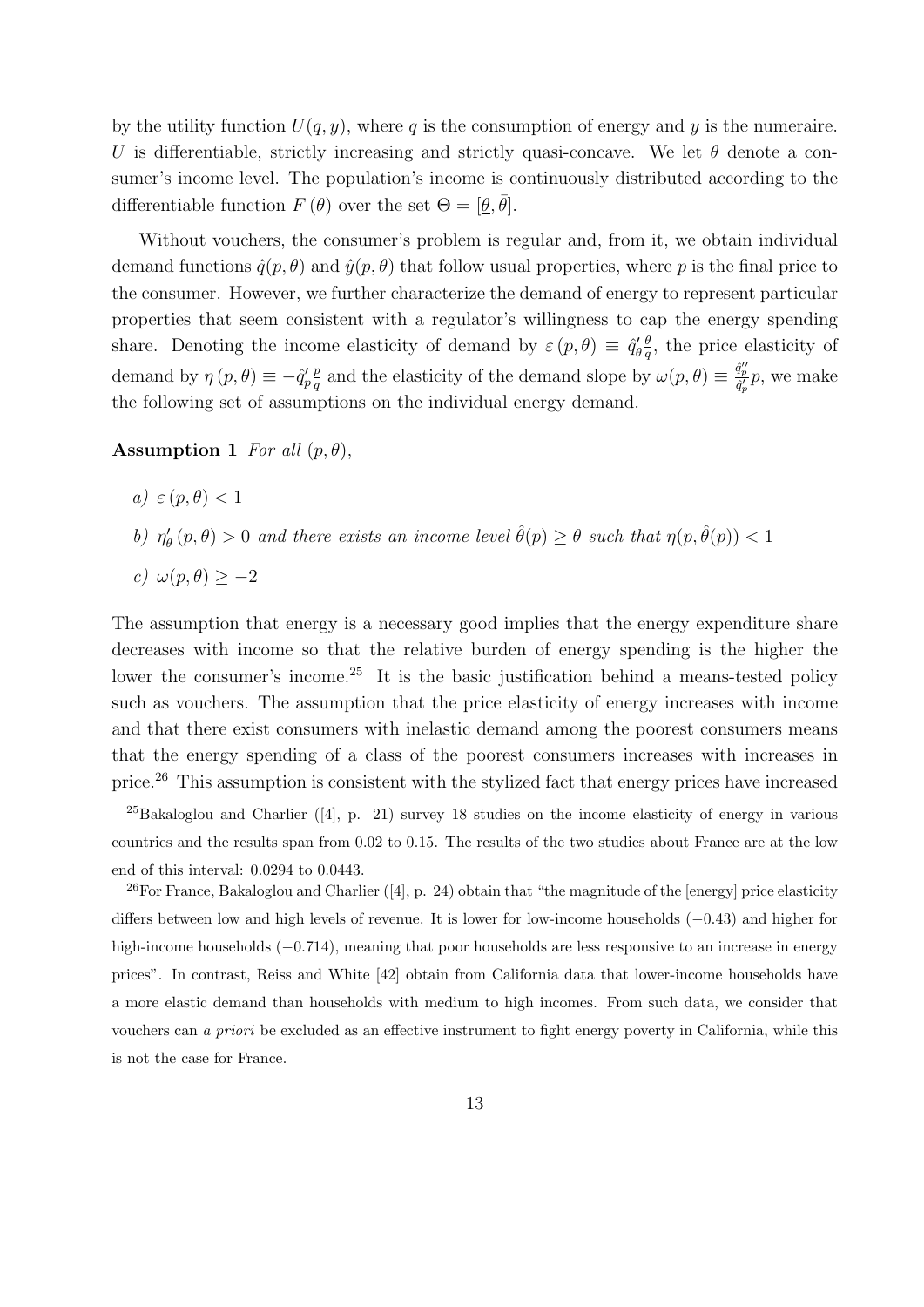with the combined factors of market restructuring and/or environmental regulation towards nonrenewables, which is often behind the regulator's justification of vouchers. Finally, the assumption on the elasticity of the slope will ensure that firm profits are concave. This is admittedly a strong assumption, but its role is limited to rule out multiple market equilibria and, being sufficient but not necessary to this end, is not meant or used to describe consumers' behavior.

A consumer is said to be energy poor if her energy expenditure share equals or exceeds a given threshold  $\alpha$ <sup>27</sup> Let  $\theta_{\alpha}(p)$  be such that:

$$
\theta_{\alpha}(p) = \{ \theta | p\hat{q}(p,\theta) = \alpha\theta \}
$$
\n(1)

i.e.  $\theta_{\alpha}(p)$  is the energy poverty cut-off. With  $\varepsilon(p,\theta) < 1$ , the set of energy poor consumers is  $\Theta_{\alpha}(p) \equiv {\theta : \theta \leq \theta_{\alpha}(p)}$ . From (1), we get:

$$
\theta'_{\alpha}(p) = \frac{\hat{q}(p, \theta_{\alpha}(p))}{\alpha} \frac{1 - \eta(p, \theta_{\alpha}(p))}{1 - \varepsilon(p, \theta_{\alpha}(p))}
$$
(2)

Then  $\theta'_\alpha(p) \geq 0$  iff  $\theta_\alpha(p) \leq \hat{\theta}(p)$ : if demand is inelastic at  $\theta_\alpha(p)$ , an increase in price raises the number of consumers that are energy poor because expenditure on energy is increased, while a decrease in price reduces the number of consumers that are energy poor. Although a case where  $\theta'_{\alpha}(p) < 0$  would not seem sensible because it would mean that an increase in price would help reduce energy poverty, we cannot ex ante exclude it under the voucher scheme because the price, and thus the relationship between  $\theta_{\alpha}(p)$  and  $\theta(p)$ , is later determined endogenously in the model. We will, however, assume that the initial market condition under which the regulator wishes to introduce vouchers is characterized by  $\theta_{\alpha}(p) < \theta(p)$  or, equivalently,  $\eta(p, \theta_{\alpha}(p)) < 1$ .

### 3.2 Aggregate Demand and Energy Market Structure

The energy industry is composed of  $n$  identical firms that produce energy at a constant marginal cost  $c$ , which represents the marginal cost to produce and deliver a unit of energy to the consumer, i.e. the price that would result in the absence of any market power in the

<sup>&</sup>lt;sup>27</sup>In practice, a common threshold is  $\alpha = 0.1$ . This is, for instance, the threshold proposed by the seminal contribution of Boardman [7] and the one used in the voucher programs in France and South Korea. We implicitly assume here that this threshold is such that there exist consumers that exceed it and others that are below it. This excludes homothetic utility functions.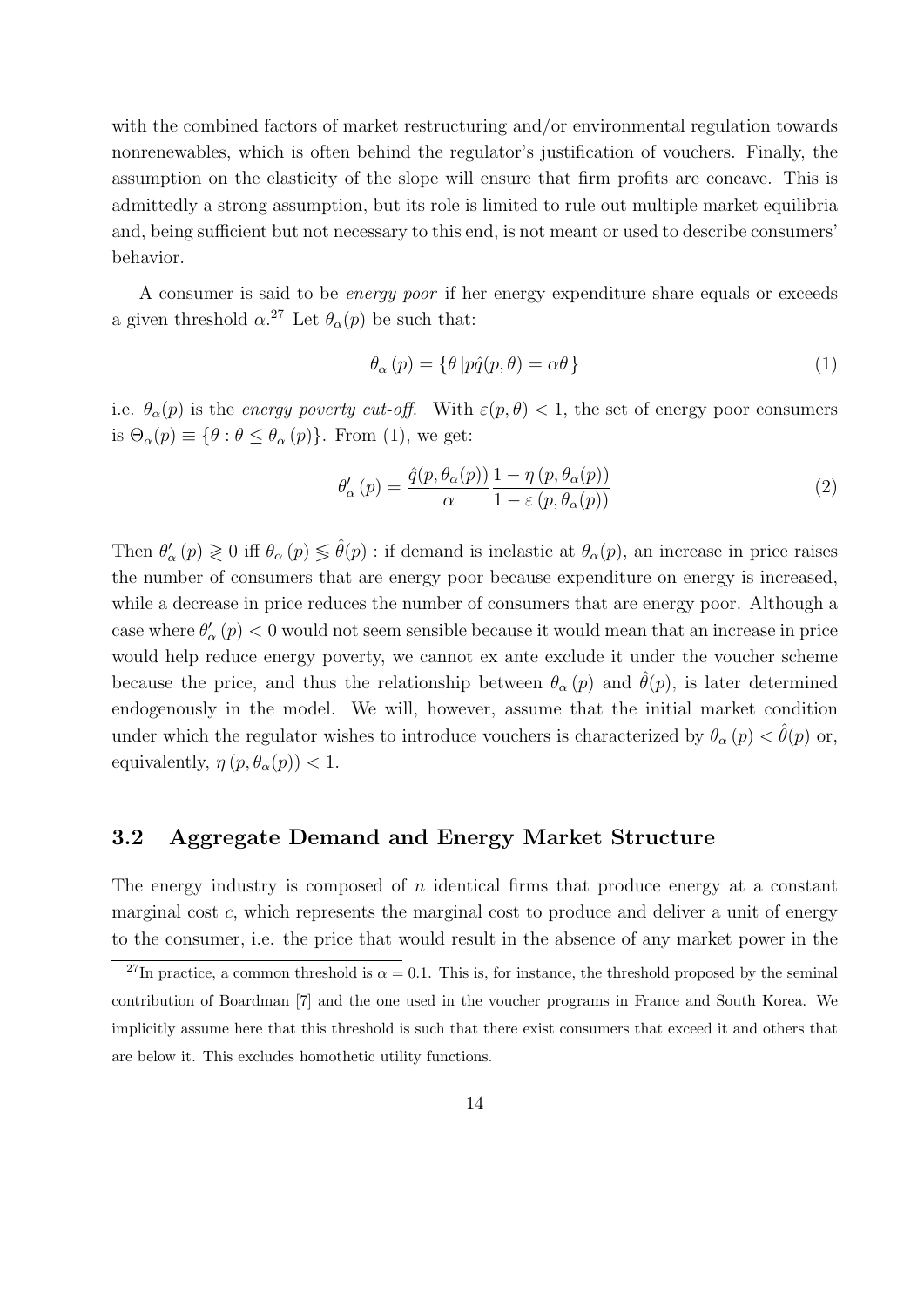whole chain of production. This cost can also include environmental taxes or other levies. Then, we treat firms "as if" they were vertically integrated in order to take into account that market power can be exercised at any level, most notably at the generation or the transmission stages in electricity rather than at the retail stage. The number  $n$ , which we use as an index of industry concentration, can then be taken as the reciprocal of the HHI under our hypothetical vertically integrated industry.

We assume that firms compete  $\dot{a}$  la Cournot. The aggregate demand that the industry faces is denoted by  $\hat{Q}(p)$  where  $\hat{Q}(p) \equiv \int_{\theta}^{\bar{\theta}} \hat{q}(p,\theta) dF$ . We let  $\hat{E}(p) \equiv -\hat{Q}'(p) \frac{p}{Q}$  $\frac{p}{Q}$  be the price elasticity of aggregate demand. The next Lemma shows that the assumption 1 c) on the elasticity of the slope of individual demand carries on to the slope of aggregate demand.<sup>28</sup>

**Lemma 1**  $\hat{\Omega}(p) \equiv \frac{\hat{Q}''(p)}{\hat{Q}'(p)}$  $\frac{Q^{\prime\prime}(p)}{\hat{Q}'(p)}p\geq-2$ 

Lemma 1 ensures that a unique symmetric Cournot equilibrium exists.<sup>29</sup> Then, the equilibrium price, which we denote  $p_0$  and use as our benchmark market price, follows the usual inverse elasticity rule, i.e.  $p_0$  is such that:<sup>30</sup>

$$
\hat{\mathcal{L}}\left(p_0\right) = \frac{1}{n\hat{E}(p_0)}\tag{3}
$$

where  $\hat{\mathcal{L}}(p) = \frac{p-c}{p}$  is the Lerner index, an increasing concave function of p.

We make an assumption on this market equilibrium that allows us to rationalize a regulator's willingness to introduce vouchers as an instrument to fight energy poverty.

### Assumption 2  $\theta_{\alpha}(p_0) < \hat{\theta}(p)$ , *i.e.*  $\eta(p_0, \theta_{\alpha}(p)) < 1$

This assumption implies that the energy poverty definition is such that all energy poor consumers have an inelastic demand before the introduction of vouchers. If their demand were elastic, a "solution" to reduce energy poverty would be to induce an increase in the energy price, as consumers with elastic demand would then reduce their energy expenditure. This would go against the stylized fact that high prices, whether caused by the lack of effective competition or the financing of a mandated portfolio of renewables, are behind the energy poverty phenomenon that the regulator wishes to counter.

<sup>28</sup>Proofs of the Lemma and Propositions are in the Appendix.

 $29$ See Anderson and Renaud [3], p. 256.

 $30$ This price condition is reminiscent of Bertoletti and Etro [6] and Foellmi and Zweimüller [20].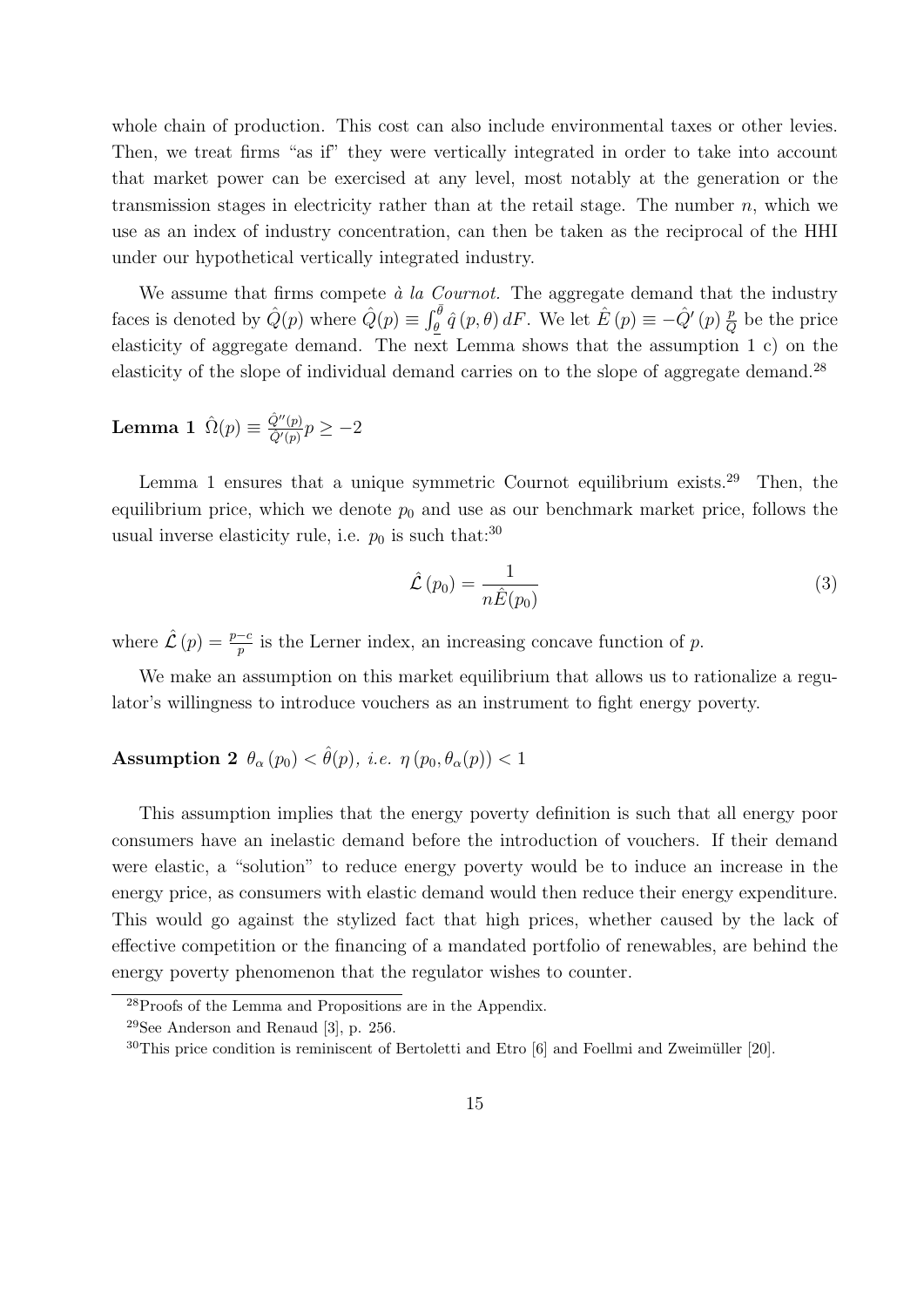# 4 Vouchers

### 4.1 Consumer Behavior and Individual Demands

Under a voucher program, a consumer receives an amount  $t \geq 0$  of vouchers,<sup>31</sup> which is the quantity of numeraire that is given to purchase energy only. Because the consumer utility function  $U$  is strictly increasing, all allocated vouchers are necessarily used. We can then consider that the consumer's income is effectively  $\theta + t$ , but that her energy consumption is constrained to reach at least  $\frac{t}{p}$  by the voucher program. For this reason, we define  $\theta + t$  as total income<sup>32</sup> and we write the problem as:

$$
\max_{q,y} U(q,y)
$$
\n
$$
\text{s.t.}
$$
\n
$$
pq + y \leq \theta + t \quad (\lambda_{\theta})
$$
\n
$$
q \geq \frac{t}{p} \quad (\lambda_t)
$$
\n(4)

where  $\lambda_{\theta}$  and  $\lambda_t$  are Lagrange multipliers. We let  $q(p, t, \theta)$  and  $y(p, t, \theta)$  be the solutions of the problem, and  $V(p,t,\theta)$  be the indirect utility function. By the envelope theorem,  $V'_{\theta} = \lambda_{\theta}$ and  $V'_t = \lambda_\theta - \frac{\lambda_t}{p}$  $\frac{\lambda_t}{p}$ : if the constraint on voucher use is not binding  $(\lambda_t = 0)$ , the voucher is as good as money; if it is binding, it has less value because of the requirement of consuming energy. Letting  $\theta_t(p,t)$  be such that  $\hat{q}(p,\theta_t(p,t)+t) = \frac{t}{p}$ , the consumer's demand functions are:

$$
q(p, t, \theta) = \begin{cases} \frac{t}{p} & \text{if } \theta \leq \theta_t(p, t) \\ \hat{q}(p, \theta + t) & \theta > \theta_t(p, t) \end{cases}
$$
(5)

If  $\theta \leq \theta_t(p,t)$ , the quantity of energy obtained through vouchers,  $\frac{t}{p}$ , is greater than the optimal energy consumption with total income  $\theta + t$ : we then say that energy consumption is voucher-based. If  $\theta > \theta_t(p,t)$ , the consumer uses more energy than the voucher allocation: the consumer does not feel constrained by vouchers and energy consumption corresponds to the optimal choice with income  $\theta + t$ . We then say that energy consumption is free.

The voucher program targets the share of income spent on energy. While there is a debate in the literature on an appropriate concept of income to use in the computation of

<sup>&</sup>lt;sup>31</sup>Then,  $t = 0$  represents a case where the consumer is not eligible for vouchers.

 $32\text{As } U$  is strictly increasing, the budget constraint is tight at the optimal solution, so that the total expenditure of the consumer is  $\theta + t$ .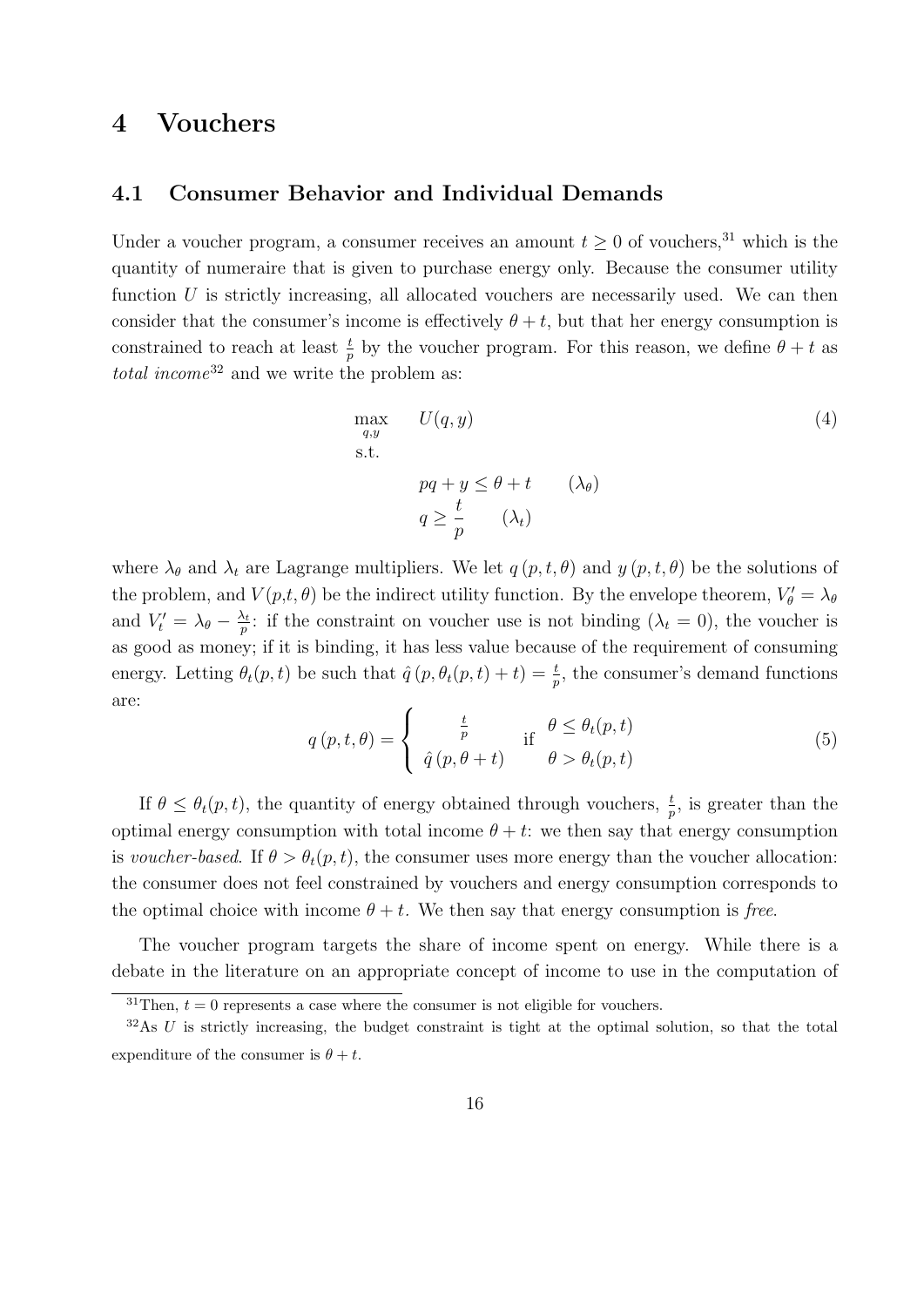this share,<sup>33</sup> in our framework, total income  $\theta + t$  is the relevant basis because it constitutes the total expenditure of the consumer in any circumstances. Accordingly, we define the energy expenditure share of total income (or of total expenditure) from (5):

$$
s(p, t, \theta) \equiv \frac{pq(p, t, \theta)}{\theta + t} = \begin{cases} \frac{t}{\theta + t} & \text{if } \theta \le \theta_t(p, t) \\ \frac{pq(p, \theta + t)}{\theta + t} & \theta > \theta_t(p, t) \end{cases}
$$
(6)

The following Lemma describes the properties of this function under Assumptions 1 and 2.

Lemma 2 Under Assumptions 1 and 2,

\n- a) 
$$
s'_{\theta}(p, t, \theta) < 0
$$
,  $\forall \theta \in \Theta$
\n- b)  $s'_{p}(p, t, \theta) = 0$  if  $\theta < \theta_{t}(p, t)$  and  $s'_{p}(p, t, \theta) \geq 1$  as  $\eta \leq 1$  if  $\theta > \theta_{t}(p, t)$
\n- c)  $s'_{t}(p, t, \theta) > 0$  if  $\theta < \theta_{t}(p, t)$  and  $s'_{t}(p, t, \theta) < 0$  if  $\theta > \theta_{t}(p, t)$
\n

Part a) is a direct consequence of the fact that energy is assumed to be an essential good. Part b) and c) distinguish voucher-based consumption and free consumption. Under free consumption  $(\theta > \theta_t(p, t))$ , part b) comes from the fact that an increase in price induces an increase (decrease) in expenditure if demand is inelastic (elastic), while part  $c$ ) reproduces the part  $a$ ) result since vouchers are identified to income. For voucher-based consumers  $(\theta < \theta_t(p, t))$ , the expenditure share is  $\frac{t}{t+\theta}$  and is thus independent of the price, but more importantly, an increase in the voucher allocation increases the energy expenditure share. This situation points to the possibility of an "overshooting" of the policy if the aim of vouchers is to reduce the energy expenditure share: voucher-based consumers clearly detain too many vouchers.

### 4.2 Aggregate Demand

Under the voucher scheme  $\mathbf{t} = \{t(\theta)\}_{\theta \in \Theta}$ , the aggregate demand that the industry faces is given by:

$$
Q(p, \mathbf{t}) \equiv \int_{\underline{\theta}}^{\overline{\theta}} q(p, t(\theta), \theta) dF = \int_{\Theta_f} \hat{q}(p, \theta + t(\theta)) dF + \int_{\Theta_v} \frac{t(\theta)}{p} dF
$$

<sup>33</sup>See, for instance, Hills [22] and Moore [36].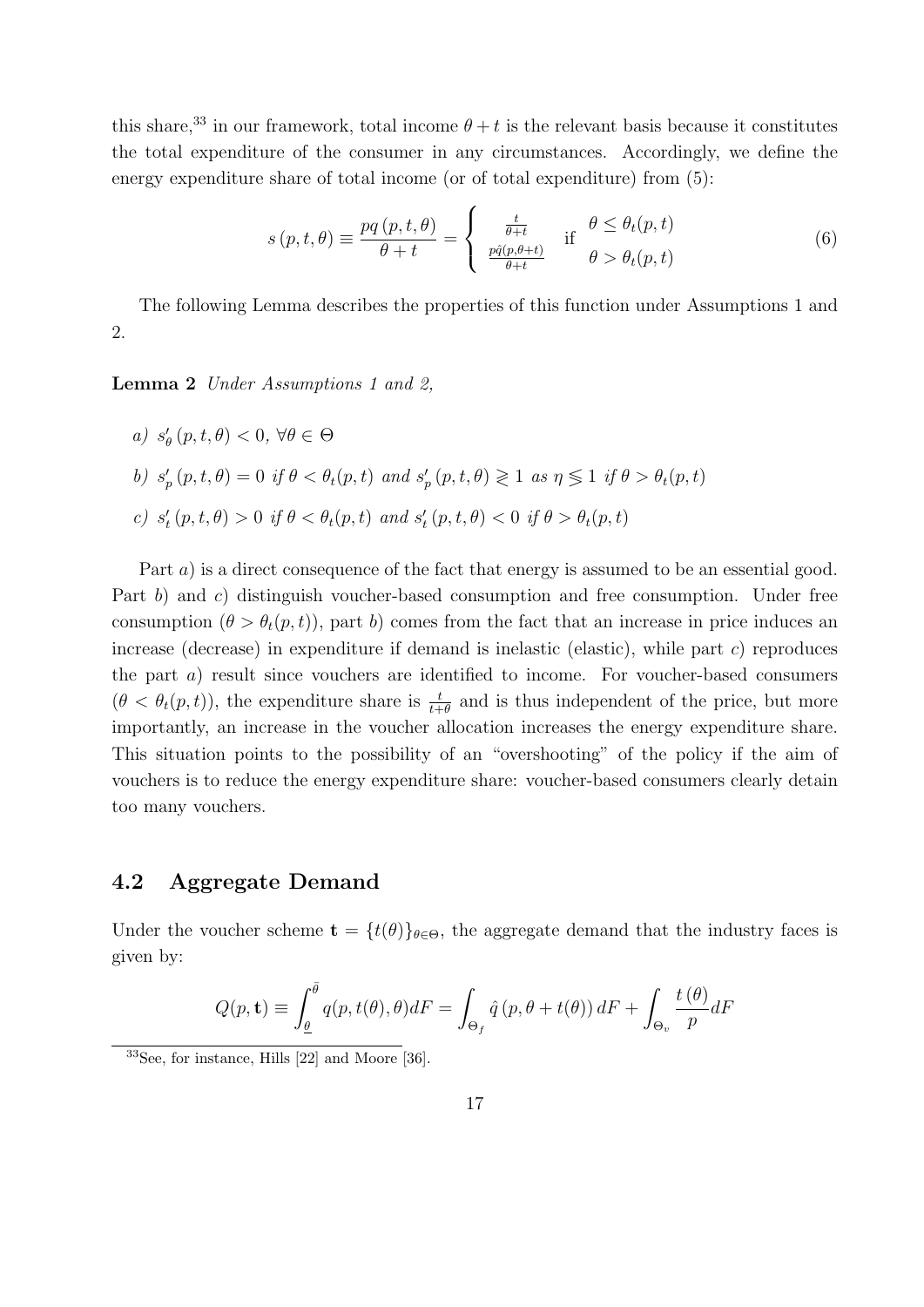where  $\Theta_f$  denotes the set of income levels for which consumption is free, while  $\Theta_v$  is the set of income levels for which consumption is voucher-based.<sup>34</sup> Letting  $Q_{\Theta_i}(p, t)$  =  $\int_{\Theta_i} q(p, t(\theta), \theta) dF$ , where  $\Theta_i = \Theta_f, \Theta_v$ , the elasticity of demand is then:

$$
E(p, \mathbf{t}) = \sum_{\Theta_i} \frac{Q_{\Theta_i}(p, \mathbf{t})}{Q(p, \mathbf{t})} E_{\Theta_i}(p, \mathbf{t})
$$

As each consumer in  $\Theta_t$  has an individual demand elasticity of 1, the aggregate elasticity of demand is:

$$
E(p, \mathbf{t}) = \left(1 - \frac{Q_{\Theta_f}}{Q}\right) + \frac{Q_{\Theta_f}}{Q} E_{\Theta_f}(p, \mathbf{t})
$$
\n(7)

Note that the presence of vouchers does not jeopardize the existence and uniqueness of a Cournot equilibrium.

**Lemma 3** Let  $\Omega(p, t) \equiv \frac{Q_p^{\prime\prime}}{Q_p^{\prime}} p$  be the elasticity of the demand slope under the voucher system. Then  $\Omega(p, t) > -2$ .

This price equilibrium  $p_v(\mathbf{t})$  then follows the inverse elasticity rule:

$$
\mathcal{L}\left(p_v\left(\mathbf{t}\right)\right) = \frac{1}{nE(p_v\left(\mathbf{t}\right), \mathbf{t})} \tag{8}
$$

The price elasticity of aggregate demand and the Lerner index thus depend on the whole voucher path  $\{t(\theta)\}_{\theta \in \Theta}$ . If we make a marginal variation of the voucher level for a given  $\theta$ , i.e.  $dt(\theta) > 0$ , other things being equal, the corresponding marginal variation is obtained from  $(8)$ :

$$
\left[\mathcal{L}'\left(p_v\right) + \frac{E_p''\left(p_v, \mathbf{t}\right)}{nE\left(p_v, \mathbf{t}\right)^2}\right] \frac{\partial p_v}{\partial t(\theta)} = -\frac{\frac{\partial E\left(p_v, \mathbf{t}\right)}{\partial t(\theta)}}{nE\left(p_v, \mathbf{t}\right)^2} \tag{9}
$$

Because the terms in brackets are positive,  $\frac{\partial p_v}{\partial t(\theta)}$  has the opposite sign of  $\frac{\partial E(p_v, t)}{\partial t(\theta)}$ . We thus wish to determine whether the marginal variation  $dt(\theta)$  increases or decreases the elasticity to determine its impact on price.

**Lemma 4** a) For an interior point of  $\Theta_f$ , we have:

$$
\frac{\partial E(p, \mathbf{t})}{\partial t(\theta)} = \frac{\left[\eta(p, \theta + t(\theta)) - E(p, \mathbf{t})\right] \hat{q}'_t + \hat{q}(p, \theta + t(\theta)) \eta'_t}{Q} f(\theta)
$$
(10)  
where  $\hat{q}'_t$  stands for  $\frac{\partial \hat{q}(p, \theta + t(\theta))}{\partial t(\theta)}$  and  $\eta'_t$  for  $\frac{\partial \eta(p, \theta + t(\theta))}{\partial t(\theta)}$ .

<sup>&</sup>lt;sup>34</sup>Note that because **t** is arbitrary and allows any non-negative transfer path  $\{t(\theta)\}\text{, sets } \Theta_f$  and  $\Theta_v$  are not necessarily connected.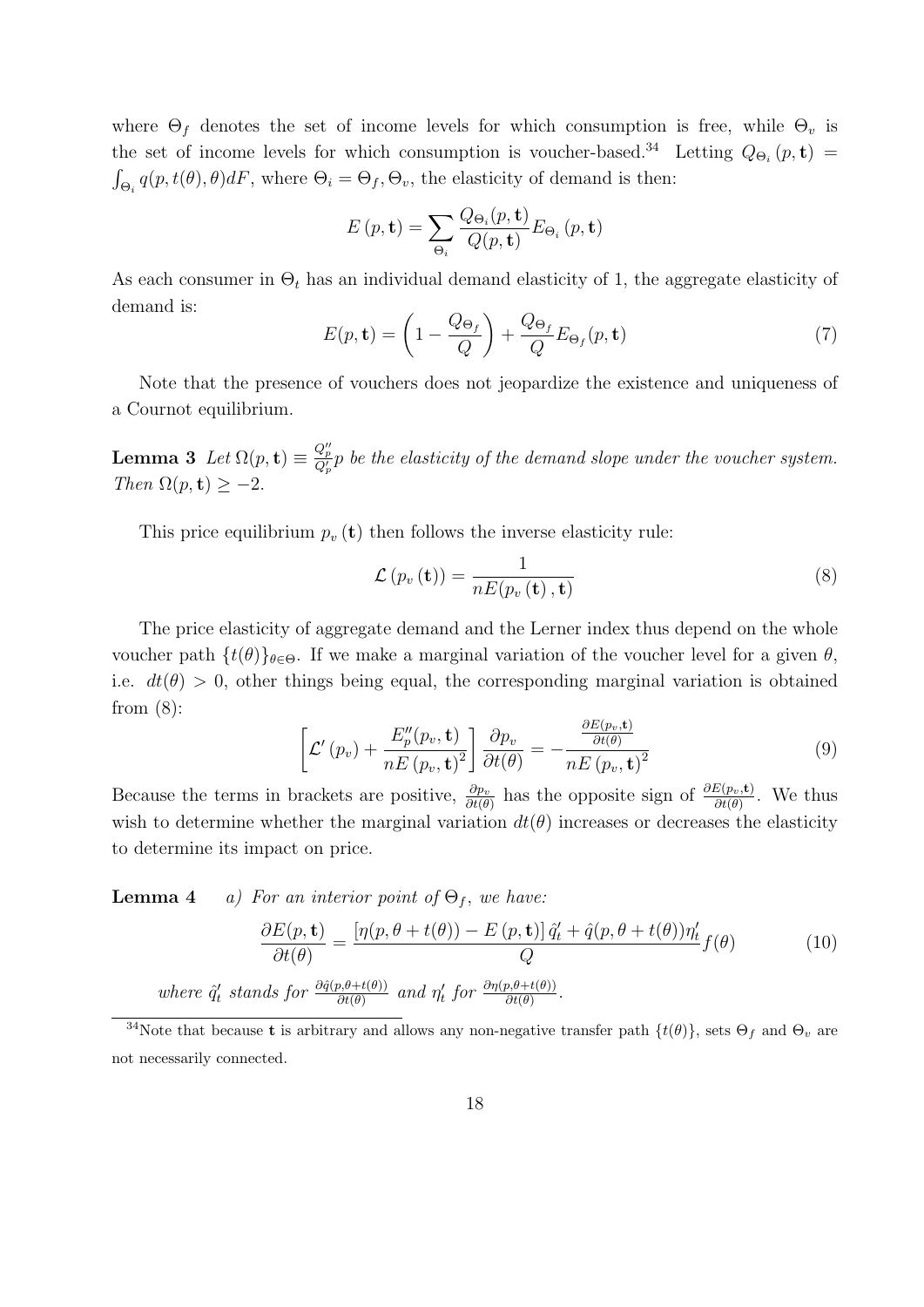- b) For an interior point of  $\Theta_v$ ,  $\frac{\partial E(p, t)}{\partial t(\theta)} = 0$ .
- c) At a frontier point  $\theta$  of  $\Theta_f$  and  $\Theta_v$ ,

$$
\frac{\partial E(p, \mathbf{t})}{\partial t(\theta)} \lessgtr 0 \text{ as } \eta \gtrless 1
$$

Expression (10) has an ambiguous sign because  $\eta(p, \theta + t(\theta)) - E(p, t)$  can be positive as well as negative. There are two effects: an *elasticity* effect,  $\frac{\hat{q}}{Q}\eta'_t$ , and a *quantity* effect,  $(\eta - E(p, \mathbf{t})) \frac{\partial f}{\partial r}$ . The elasticity effect is positive because the transfer increment raises the elasticity of demand of consumers that receive them. The quantity effect comes from increased consumption of beneficiaries of the transfer increment: because of the increased weight of these beneficiaries, this effect increases or decreases the elasticity depending on whether their initial price elasticities are above or below the average (aggregate) elasticity.

The upshot is that the introduction of vouchers in imperfect competitive markets can have intricate consequences on the price elasticity of aggregate demand. The fact that offering vouchers to some consumers increases their price elasticity of individual demand does not allow us to predict an increase in the elasticity and thus, a decrease in price. The regulator must also take into account the price elasticity of the voucher recipients demand relative to aggregate price elasticity.

Furthermore, note that the approach taken in (10) is not valid if there is a change of transfers for a mass of consumers, particularly a change  $\{dt(\theta)\}\Theta$ , because there is no fixed reference point  $E(p, t)$  to which we can compare an individual  $\eta(p, \theta+t(\theta))$  when we consider that all  $t(\theta)$  move simultaneously. However, it will turn out that if the mass of consumers that receive vouchers have similar characteristics, the impact on elasticity can in fact be easier to compute.

### 4.3 Regulator's Problem

In our positive view, we take as given the regulator's policy to distribute vouchers with the aim of eliminating cases where consumers spend more than a given share of their income on energy. We add the objective that this distribution be made at least cost, as it seems to be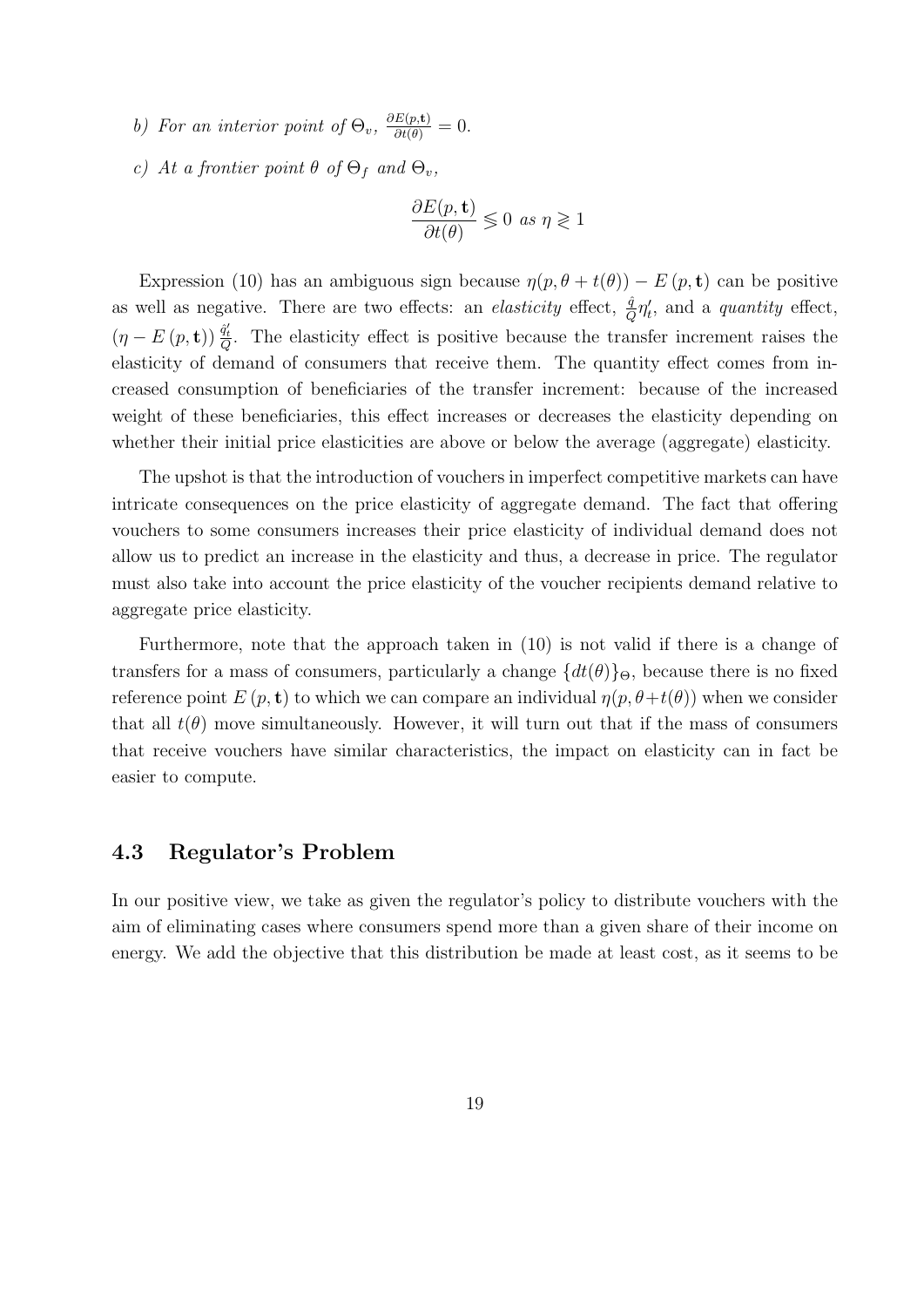a sensible objective whatever the reason behind the introduction of vouchers. As a result, given the energy price  $p$  imposed by the market, the regulator's problem is:

$$
\min_{\{t(\theta) \ge 0\}} \int_{\underline{\theta}}^{\overline{\theta}} t(\theta) dF
$$
\ns.t.\n
$$
s(p, t(\theta), \theta) \le \alpha, \forall \theta
$$
\n(11)

where we assume that the regulator's energy expenditure target  $\alpha$  is such that  $s(p, 0, \underline{\theta}) > \alpha$ and  $s(p, 0, \bar{\theta}) < \alpha$  to ensure practical relevance to the policy.<sup>35</sup>

This problem is straightforward to solve. We first note that an optimal solution cannot be such that  $s_t > 0$ , as decreasing t would both decrease transfer payment and relax the constraint. From Lemma 2 c), this excludes voucher-based consumption. Consequently, at the optimal solution, all consumers enjoy free consumption with income  $\theta + t(\theta)$ . With  $s'_t \leq 0$ , the poverty constraint  $s \leq \alpha$  must be binding at optimum for all  $\theta \leq \theta_{\alpha}(p)$ . We thus have the following result:

**Lemma 5** For a given p, the optimal voucher policy is,

$$
t^*(\theta, p) = \max\{\theta_\alpha(p) - \theta, 0\}
$$
\n(12)

At  $t^*(\theta, p)$ ,  $\Theta_v = \emptyset$ , i.e. there are no voucher-based consumers.

Under this optimal policy, individual consumption is  $q^*(\theta, p) = q(p, t^*(\theta), \theta)$ . Figures 1 and 2 depict this policy (plain line) in comparison with the no voucher case (dotted line).

> [ Insert Figure 1 here ] [ Insert Figure 2 here ]

We see that the quantity of vouchers distributed decreases with income for  $\theta \leq \theta_{\alpha}(p)$ (Figure 1). Consumers with basic income  $\theta$  receive the maximal amount of energy vouchers.

<sup>&</sup>lt;sup>35</sup>If  $s(p, 0, \underline{\theta}) < \alpha$ , each consumer already meets the expenditure target, and the solution is  $t(\theta) = 0$ ,  $\forall \theta$ . If  $s(p,0,\bar{\theta}) > \alpha$ , all consumers would receive vouchers, which suggests an excessively stringent target with respect to market conditions.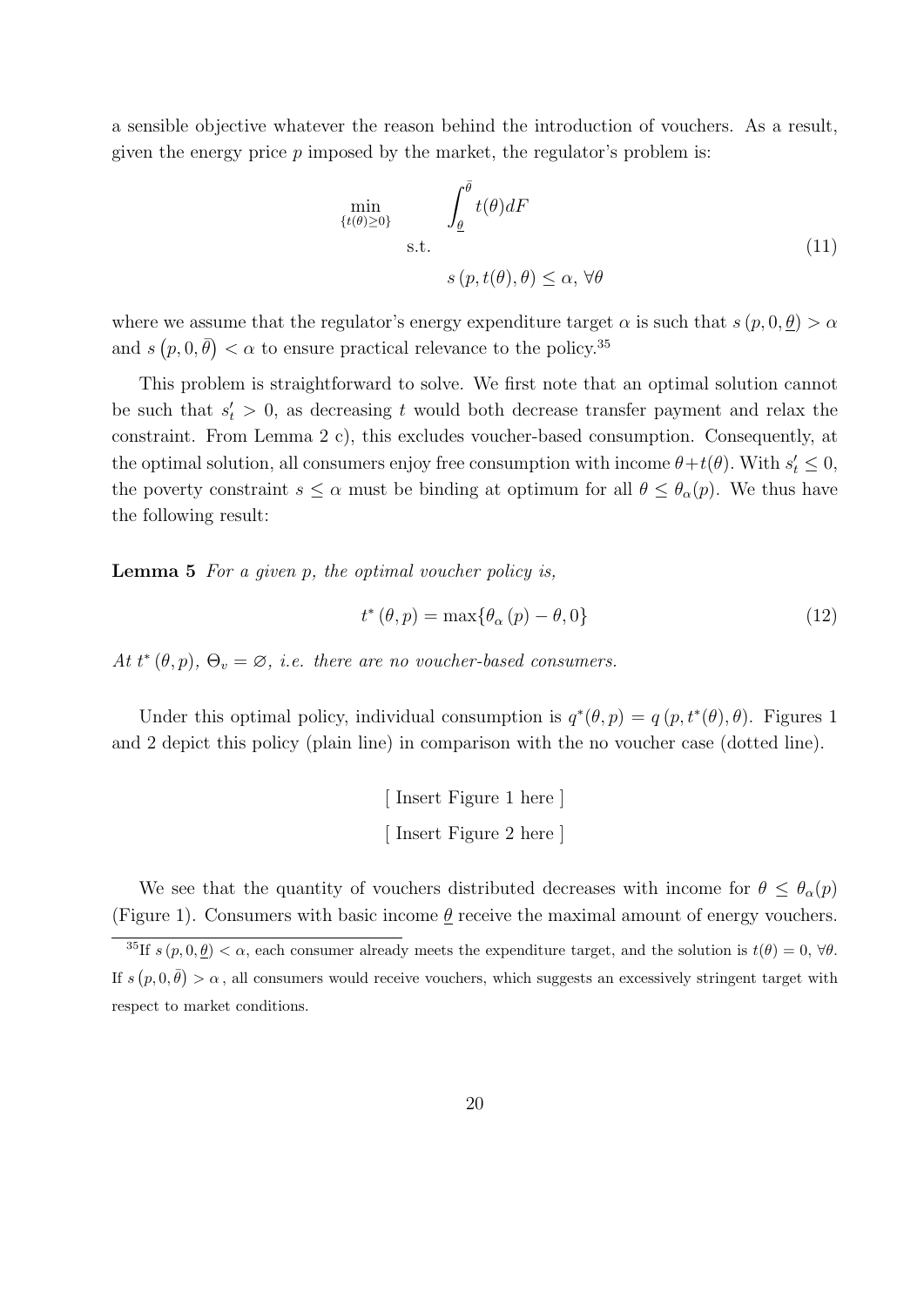The voucher policy  $t^*(\theta, p)$  can also be seen as the regulator's reaction function. From  $(12)$ , we have:

$$
\frac{\partial t^*(\theta, p)}{\partial p} = \begin{cases} \frac{\hat{q}(p, \theta_\alpha(p))}{\alpha} \frac{1 - \eta(p, \theta_\alpha(p))}{1 - \varepsilon(p, \theta_\alpha(p))} \ge 0 & \text{if } \theta \le \theta_\alpha(p) \\ 0 & \text{if } \theta > \theta_\alpha(p) \end{cases}
$$
(13)

Under Assumptions 1 and 2, we obtain the intuitive result that an increase in energy price requires an increase in the amount of vouchers to avoid the reappearance of energy poverty.

We thus see that for a given price, vouchers seem a particularly simple instrument to implement. This is probably the representation of the system that regulators have in mind when vouchers are implemented. This representation seems fairly accurate when the targeted good is supplied in highly competitive markets. However, in a concentrated market such as the energy sector, a reaction from the part of suppliers is to be expected.

# 5 The Voucher Game

We now turn to the price impact of implementing vouchers in an imperfectly competitive market, where firms compete  $\dot{a}$  la Cournot. To determine this impact, we model a game between the regulator and the energy industry firms. We consider three settings:  $(i)$  the regulator and the industry's firms make simultaneous decisions,  $(ii)$  the regulator moves first, and *(iii)* the firms move first.

### 5.1 Nash Equilibrium

We first consider the Nash equilibrium where both the regulator and the energy firms are involved in a simultaneous decision-making process: none of them has a commitment power that enables it to announce first its decision and stick to it.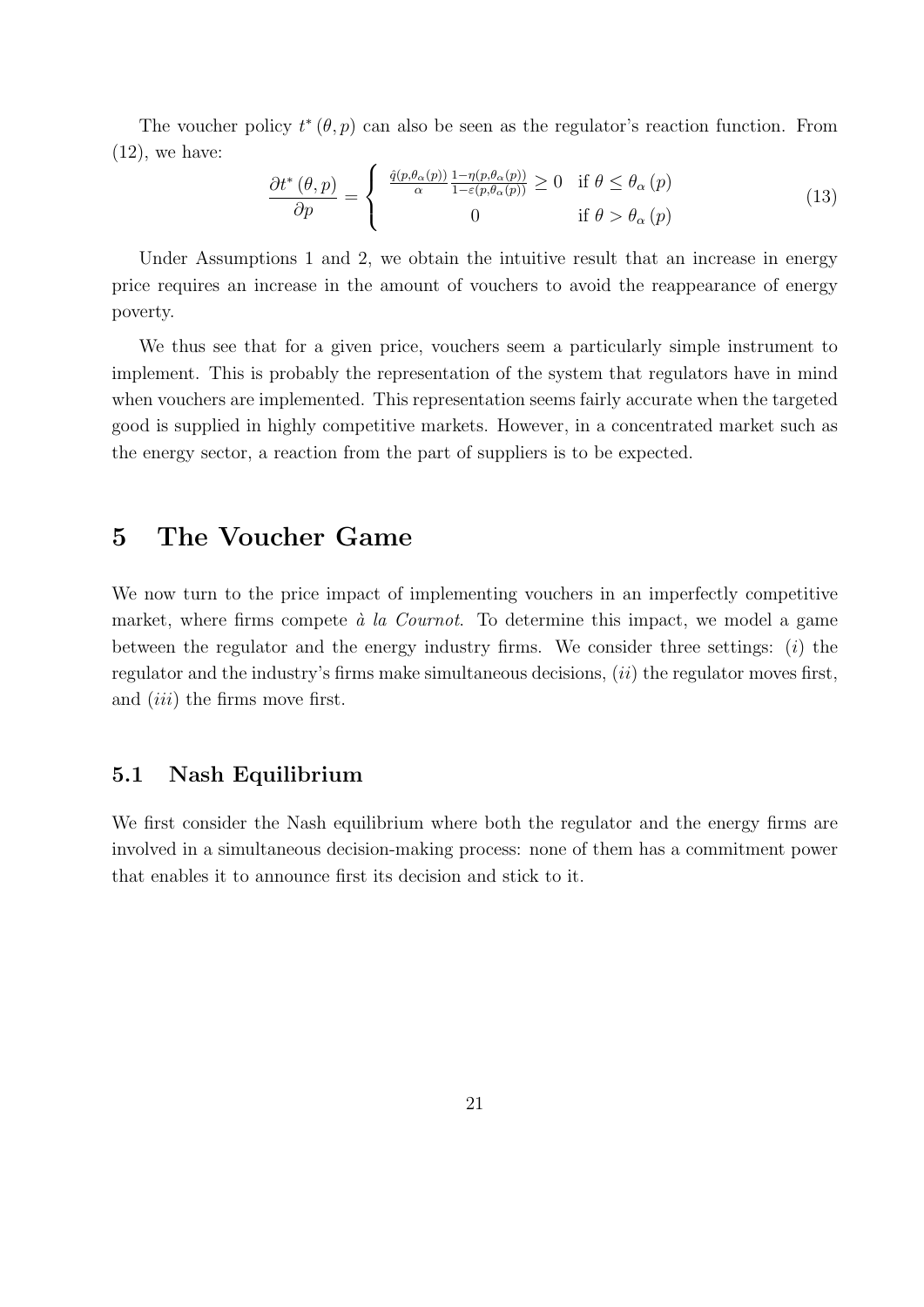Consider a Nash equilibrium  $(p_n, \mathbf{t}_n)$ , where  $\mathbf{t}_n = \{t_n(\theta)\}$ .<sup>36</sup> From the best replies (8) and (12), it must satisfy simultaneously:

$$
t_n(\theta) = t^*(\theta, p_n)
$$

$$
p_n = p_v(\mathbf{t}_n)
$$

From Lemma 5, the best-response of the regulator to  $p_n$  entails that all consumers enjoy free consumption, so we must have  $\Theta_v = \emptyset$ , while  $\Theta_f$  can be partitioned in two subsets,  $\Theta_t = [\underline{\theta}, \theta_\alpha(p_n)]$  and  $\Theta_0 = [\theta_\alpha(p_n), \overline{\theta}]$ , representing income levels that make consumers eligible to transfers according to  $\{t_n(\theta)\}\$ , and those who are not, respectively. Consumers receiving vouchers all reach a total income equal to  $\theta_{\alpha}(p_n)$ .

In order to compare  $p_n$  with  $p_0$ , we wish to compare the elasticity of aggregate demand before and after the introduction of vouchers. As the quantity demanded at equilibrium is given by:

$$
Q(p_n, \mathbf{t}_n) = \alpha F(\theta_\alpha(p_n)) \frac{\theta_\alpha(p_n)}{p_n} + \int_{\Theta_0} \hat{q}(p_n, \theta) dF
$$
 (14)

the equilibrium price elasticity of aggregate demand is:

$$
E^{n}(p_n, \mathbf{t}_n) = \frac{Q_{\Theta_t}}{Q} \eta(p_n, 0, \theta_{\alpha}(p_n)) + \frac{Q_{\Theta_0}}{Q} E_{\Theta_0}(p_n, 0)
$$

Note that consumers in  $\Theta_0$  have the same elasticity of demand before and after the introduction of vouchers for a given price because they receive no vouchers. Note also that after the introduction of vouchers, all consumers in  $\Theta_t$  have the same elasticity of demand i.e.  $\eta(p_n, \theta + t_n(\theta)) = \eta(p_n, \theta_\alpha(p_n))$ . However, as  $\hat{\eta}'_\theta(p, \theta) > 0$  for any p, we have  $\eta(p,\theta_\alpha(p)) > \eta(p,\theta), \forall \theta \in \Theta_t$ . These two facts jointly imply that the overall elasticity increases; therefore, we obtain the following result.

Proposition 1 Under simultaneous decision making, the introduction of vouchers reduces the energy price, i.e.  $p_n < p_0$ .

<sup>&</sup>lt;sup>36</sup>If we assume upper bounds for both  $\{t(\theta)\}\$ and p, the strategy sets are compact; then, the facts that the objective functions are quasi-concave for the case of the firms and linear for the case of the regulator ensure the existence of the equilibrium (Dasgupta and Maskin [16]). These are realistic assumptions: an upper bound on the price can result from a consumer reserve price for energy, while an upper bound on the transfers can reflect a governmental budget constraint. We also assume that these bounds are sufficiently high so that the equilibrium is an interior one.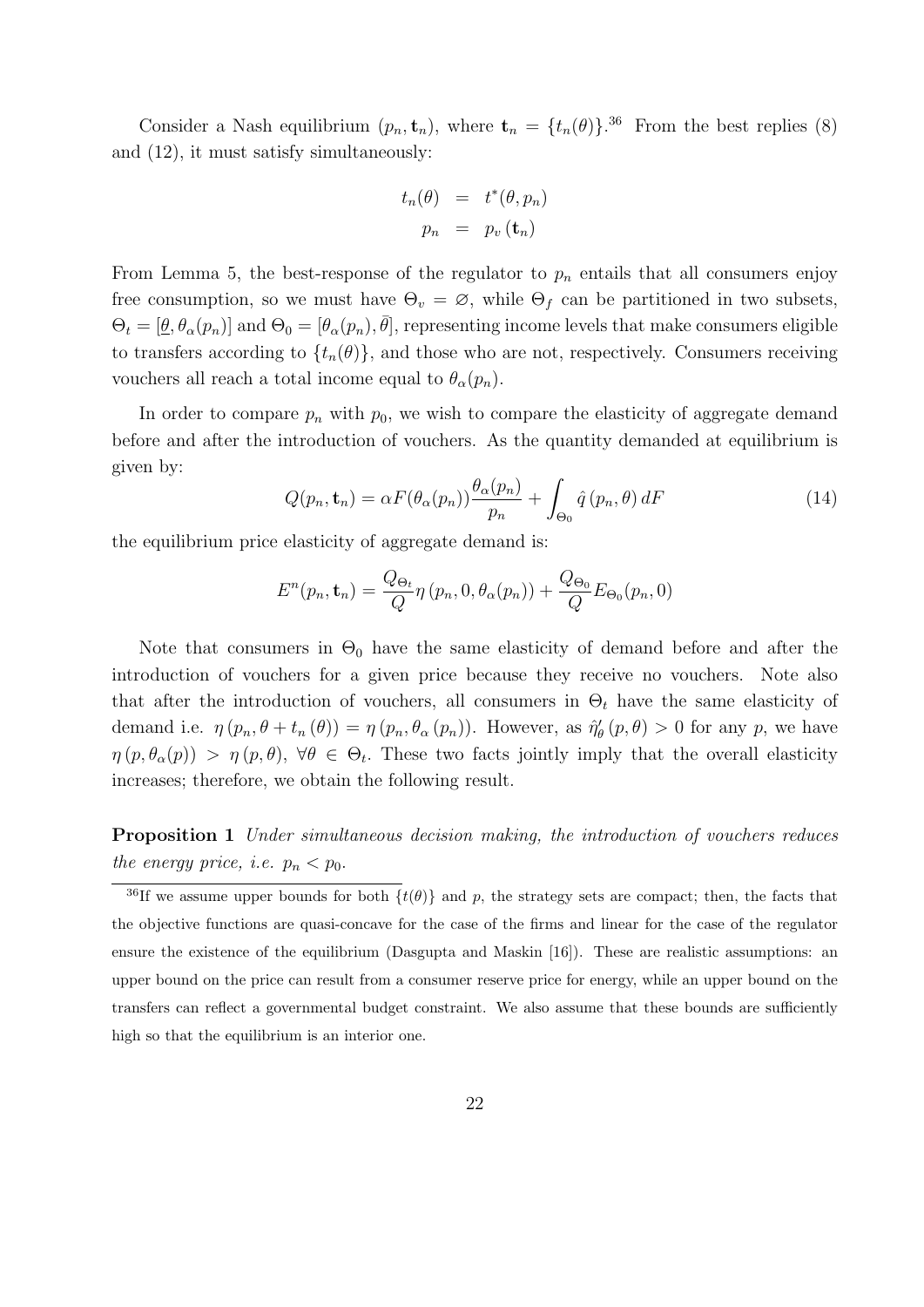In a nutshell, the fact that vouchers increase the elasticity of a mass of consumers (rather than at a point as in (10)) increases the elasticity of demand that the industry faces at any given price. As a result, the firms' best response is a lower price.

The result may seem surprising in view of the fact that vouchers are good-specific, so that vouchers themselves seem to create a segment of energy demand that is perfectly inelastic, giving an opportunity to firms to increase the price. This intuition fails because it is never in the interest of the regulator to have voucher-based consumption. In reality, vouchers are not energy related but instead represent income distribution. Because the problem perceived by the regulator is too much spending on energy, the intent can be seen to increase the consumption of the numeraire in a greater proportion than energy: people are considered poor because their consumption basket does not contain enough goods other than energy. Rather than increasing the firms' market power, vouchers reduce the necessary nature of energy of a large group of consumers, i.e. reduce the price elasticity of aggregate demand.

### 5.2 Industry as a First Mover

When the industry moves first, it can anticipate the regulator's emission of vouchers and the demand it faces is given by  $Q(p, t^*(\theta, p))$ . Although this demand function has the form given in (14), firms now take into account the indirect impact of the price on demand through the income effect of allocated vouchers, so that the impact of a change of price on the quantity demanded and the elasticity is different than under the simultaneous case. In fact, firms exploit the voucher scheme to make the demand less elastic.

Lemma 6 Let  $E^s(p, \mathbf{t}^*(\theta, p)) = -\frac{dQ(p, \mathbf{t}^*(\theta, p))}{dp}$ dp p  $\frac{p}{(p,\mathbf{t}^*(\theta,p))}$  be the price elasticity of demand when the indirect effect of a price change through the voucher allocation is taken into account. Then  $E^s(p, \mathbf{t}^*(\theta; p)) < E^n(p, \mathbf{t}).$ 

The intuition behind the result is the following. An increase in price has the direct effect of decreasing the aggregate quantity demanded. This effect is taken into account in the Nash equilibrium. However, firms foresee that the regulator will react to this increase by raising the total income of eligible consumers (consumers with  $\theta \leq \theta_{\alpha}(p)$ ) to maintain their energy expenditure share. This tends to increase the quantity demanded so that the total effect on quantity demanded is less important with both the direct and indirect effects than with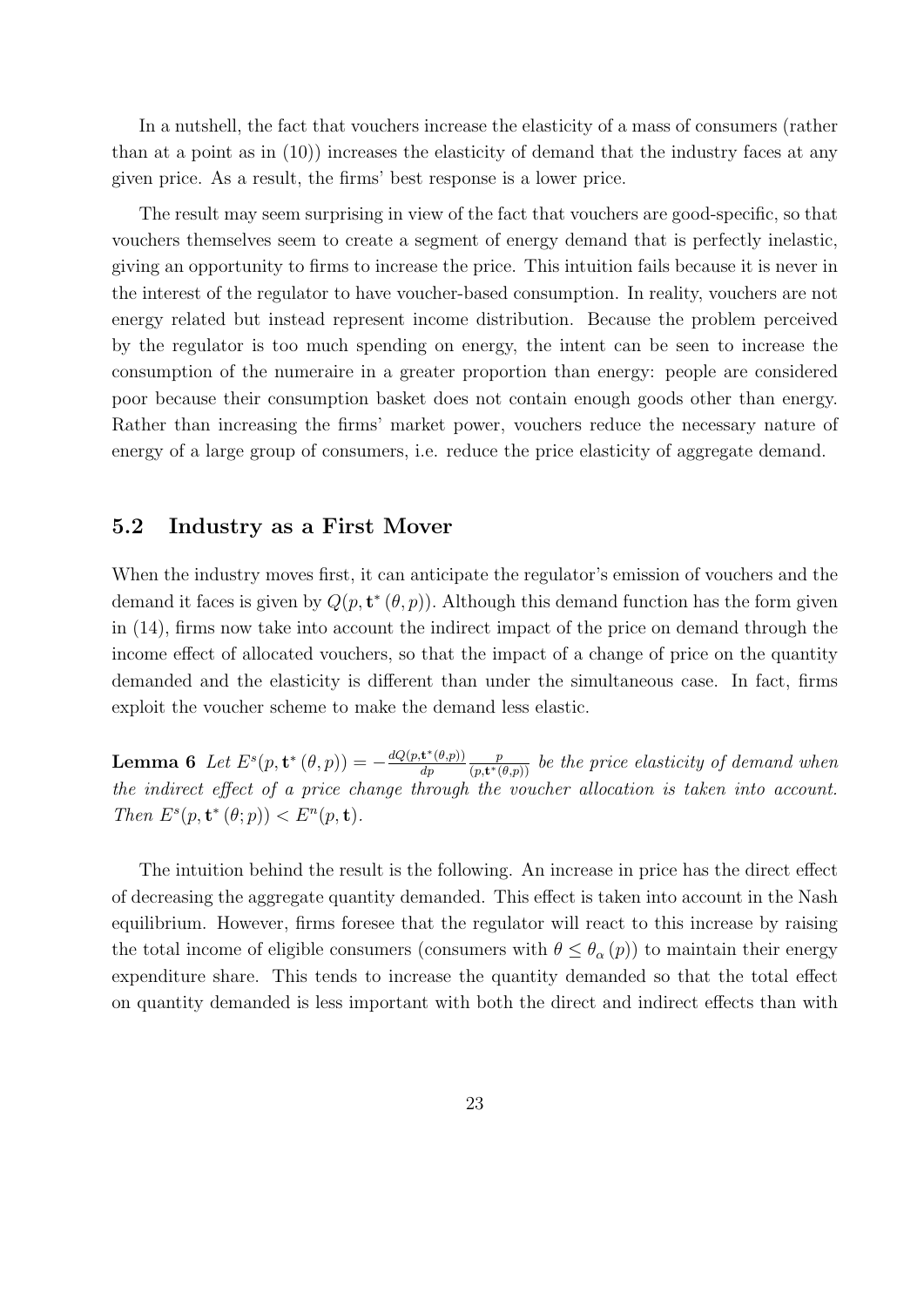the sole direct effect.<sup>37</sup> In other words, if measured at a common price, the price elasticity of demand is lower in the game where firms move first than in the one where decisions are simultaneous.

Combining this result with the market equilibrium condition (8), we obtain the following Proposition.

Proposition 2 When the voucher policy is made in reaction to the industry price, the industry as a leader increases its price with respect to the Nash equilibrium price, i.e.  $p_s > p_n$ . This implies, in turn, that  $\theta_{\alpha}(p_s) > \theta_{\alpha}(p_n)$  and that  $t^*(\theta, p_s) \ge t_n(\theta)$  for all  $\theta \le \theta_{\alpha}(p_s)$ .

This proposition follows the fact that, as shown in Lemma 6, leadership makes firms perceive the demand as being less elastic than in the simultaneous moves game. As a direct result, the price increases, the set of eligible consumers is enlarged and transfers are increased. This result is illustrated in Figure 3.

#### [Insert Figure 3 here]

Note that, compared to the benchmark case with no vouchers, the price effect of vouchers with firms moving first is ambiguous: it will depend on whether the perceived elasticity of eligible consumers with vouchers is greater than or less than their initial elasticity.

Corollary 1 When the energy industry firms move first, the introduction of vouchers can increase as well as decrease the price.

Thus, it is possible that the introduction of vouchers brings a price increase, but this would require that firms are able to commit to a price before the implementation. Such a commitment seems unlikely, but not to be excluded if the industry is highly concentrated and near monopolistic. The next case with the regulator committing first to a policy may seem more plausible.

### 5.3 Regulator as a First Mover

When the regulator moves first, it takes into account the firms' response when it determines the transfer path  $t = \{t(\theta)\}_{\theta \in \Theta}$ . The regulator then solves the problem (11) where  $p = p_v(t)$ 

<sup>&</sup>lt;sup>37</sup>In fact, we cannot exclude the case where this indirect effect more than compensates for the direct effect so that the increase in price entails an increase in quantity demanded of eligible consumers.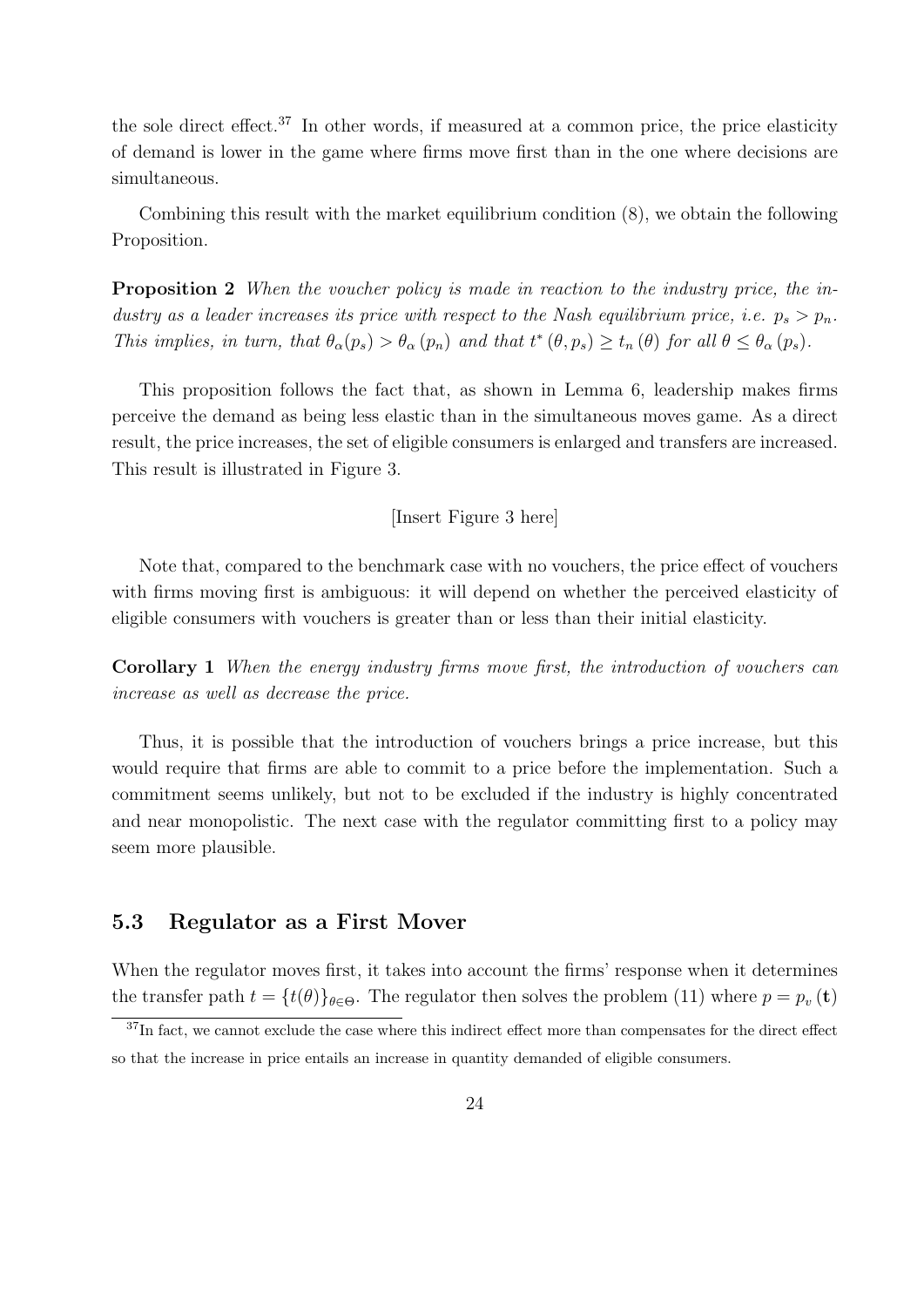so that each voucher allocated to a consumer will have an impact on the market price as depicted in (9). Note that the regulator can always settle to the Nash equilibrium by allocating  $t_n$ ; therefore, we obtain the following proposition.

**Proposition 3** Let  $p_r$  be the market equilibrium price when the regulator moves first. Then  $p_r \leq p_n$ .

Now, for a decrease in price to be possible, there must exist a path  $\mathbf{t}_r = \{t_r(\theta)\}_{\theta \in \Theta}$  such that  $\int_{\Theta} t_r(\theta) dF < \int_{\Theta} t_n(\theta) dF$  and  $p_v(\mathbf{t}_r) < p_n$ . This fact implies that for  $\theta$  below  $\theta_{\alpha}(p_n)$ , consumers have a higher quantity demanded with  $t_r$ , but since they have an inelastic demand, the reduction in price implies that their energy expenditure share is decreased. This, in turn, implies that  $\theta_{\alpha}(p_v(\mathbf{t}_r)) < \theta_{\alpha}(p_n)$ . To have such a result, it requires that some vouchers be given to consumers with  $\theta > \theta_{\alpha}(p_n)$  in such a way that the overall elasticity of demand is sufficiently increased and that the reduction in vouchers to consumers below  $\theta_{\alpha}(p_n)$  is greater than the increase in vouchers to consumers above  $\theta_{\alpha}(p_n)$ . Such a hypothetical case is illustrated in Figure 4, where the surface between the straight lines is greater than the surface under the "bulge".

#### [Insert Figure 4 here]

However, the impact of a change of the whole transfer path  $\{t(\theta)\}\$ is very difficult to derive.<sup>38</sup> In other words, the properties of the reaction function  $p_v(\mathbf{t})$  cannot be characterized so that the properties of  $\{t_r(\theta)\}\)$  cannot be made more precise than the fact that whenever  $p_r < p_n$ , we must have  $t_r(\theta) < t_n(\theta)$  for  $\theta < \theta_\alpha(p_n)$  and  $t_r(\theta) \geq 0$  for  $\theta \geq \theta_\alpha(p_n)$ .

Note also that this solution implies that some relatively poor consumers can receive less transfers than richer consumers, i.e. there exist income levels  $\theta$  and  $\theta'$  such that  $\theta < \theta'$  and  $t(\theta) < t(\theta')$ . Such redistribution can be politically infeasible. If the regulator is constrained to make transfers that decrease with income,<sup>39</sup> there is no possibility to improve on the Nash equilibrium.

<sup>&</sup>lt;sup>38</sup>Note that equation (10) gives the impact of a change in  $t(\theta)$  around a single given point  $\theta$ , while the regulator is allowed to change  $t(\theta)$  at any point simultaneously. In a general setting, we cannot determine whether the relative weight of an individual's consumption in aggregate demand increases or decreases following the change; therefore, we cannot determine the impact on the aggregate demand elasticity even when we know the impact on the individual elasticity.

<sup>39</sup>Indeed, in the French program, the face value of energy vouchers (all taxes included) decrease with income. The details are given in the Appendix.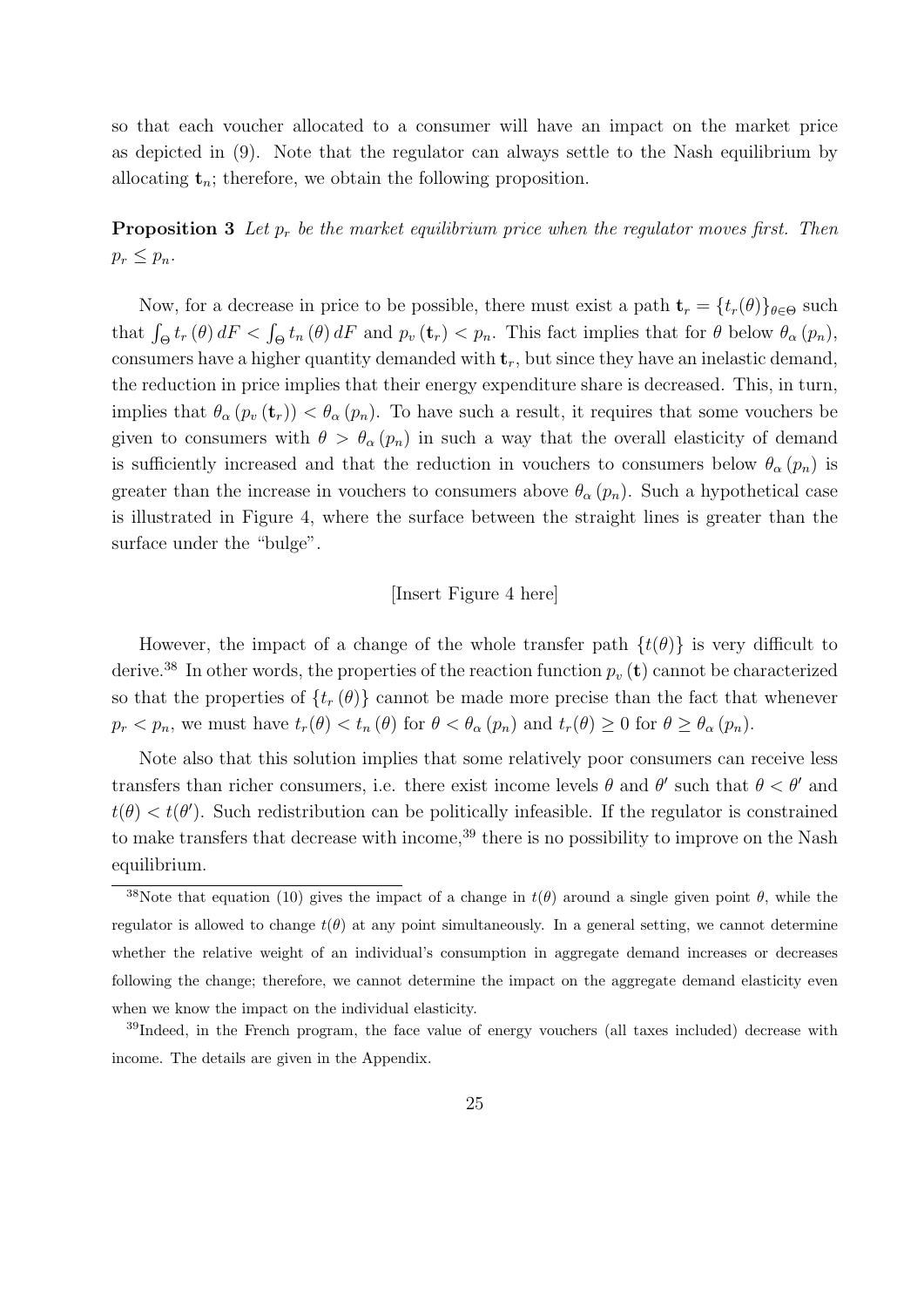**Proposition 4** If constraint  $t'(\theta) \leq 0$  is added to problem (11), then  $\mathbf{t}_r = \mathbf{t}_n$  and  $p_r = p_n$ .

The intuition behind this result is that under transfers that decrease with income, any reduction of transfers from the Nash equilibrium is counterproductive because it makes the demand of eligible consumers less elastic and entails that the firms react with a price increase.

# 6 Discussion

In our positive approach, we use the same measure of energy poverty as the ones in the French and South Korean voucher programs. Although this measure corresponds to the original one proposed by Boardman [7], in fact, "there is no common definition or standardized indicator for assessing fuel poverty" (Charlier and Legendre [9]). Thomson et al. [45] classify proposed methods of measurement in three approaches: "(i) [the e]xpenditure approach – where examinations of the energy costs faced by households against absolute or relative thresholds provide a proxy for estimating the extent of domestic energy deprivation;  $(ii)$  [the c]onsensual approach – based on self-reported assessments of indoor housing conditions, and the ability to attain certain basic necessities relative to the society in which a household resides, and *(iii)* the [d]irect measurement – where the level of energy services (such as heating) achieved in the home is compared to a set standard". Clearly, the Boardman definition used by the French and South Korean programs is part of the first approach. In this section, we argue that our framework is general enough to make our results independent of the energy poverty measure that is used to the extent that this measure is exclusively related to income and the energy price. We also discuss the extension that is necessary to make whenever the measure is also dependent on the energy efficiency of the consumers' dwellings.

Assume that a voucher program uses a direct measurement of energy poverty such as the one proposed by Faiella and Lavecchia [17], who estimate for Italy the "inability to buy a minimum basket of energy services". Letting  $q$  represent this minimal level of energy services, a consumer is then energy poor if  $\theta \leq \theta(p) \equiv pq.^{40}$ . As long as Assumptions 1 and 2 are maintained, it is straightforward to see that our analysis is preserved: replacing the constraint of problem (11) by  $\theta \leq \underline{\theta}(p)$ , one directly obtains the regulator's best-response

<sup>40</sup>An individual in this situation is called an "under-consumer" by Miniaci et al. [35] to contrast this type of deprivation to others where the expenditure share exceeds the threshold but where the minimum basket of energy services is nevertheless reached.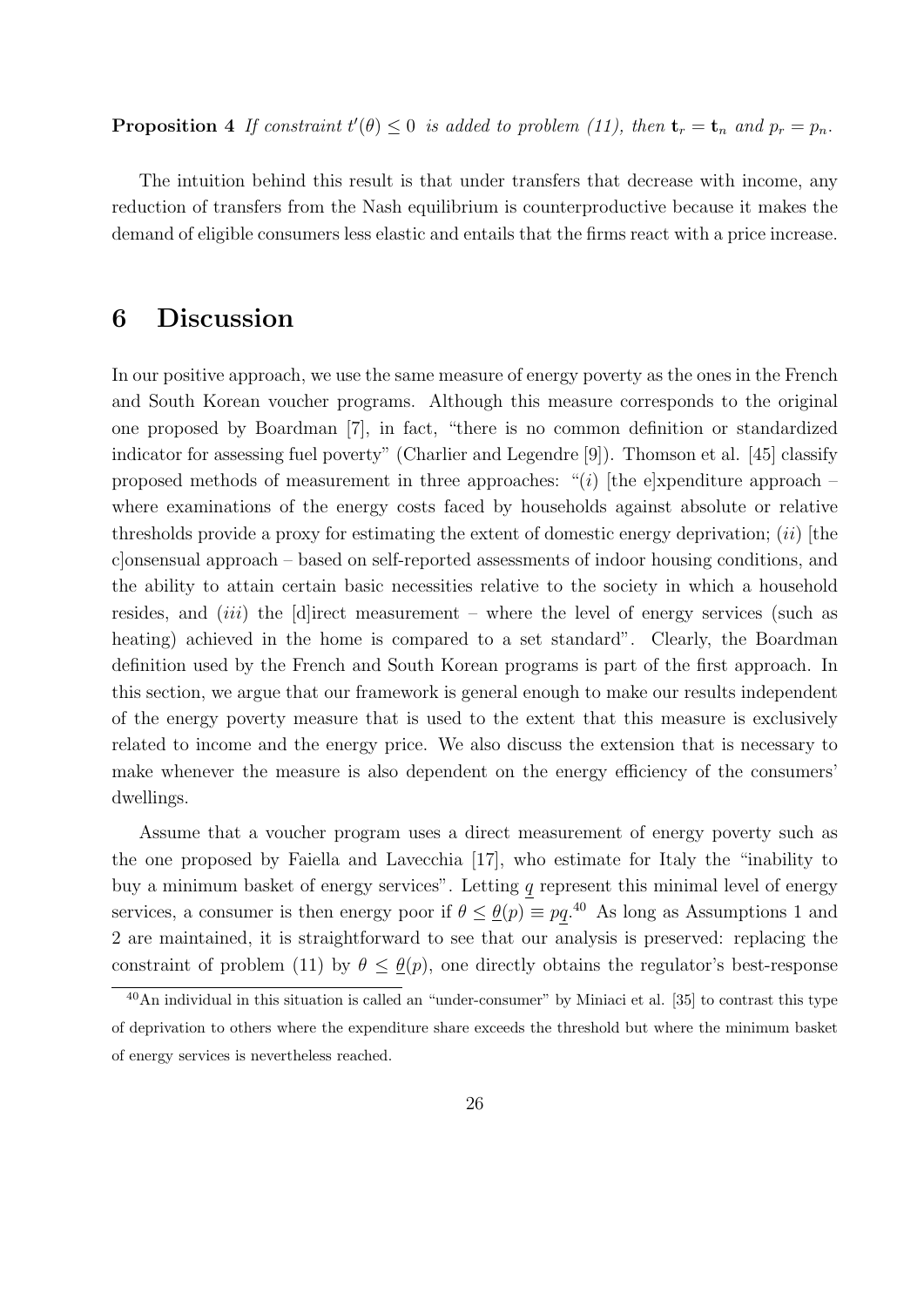$t^*(\theta, p) = \max{\{\theta(p) - \theta, 0\}}$ , which has the same form as (12). If the regulator simultaneously uses a direct measure and an energy expenditure share measure, then the best-response depends on the measure that proves to be the regulator's binding constraint, i.e.  $t^*(\theta, p) =$  $\max{\lbrace \theta_{\alpha}(p)-\theta, \underline{\theta}(p)-\theta, 0 \rbrace}$ . The same kind of treatment can be made if the program wishes to fight "absolute poverty" where a consumer "cannot afford the minimum standard of energy and or other goods at the same time."(Miniaci et al. [35], p. 291). Then, one has to define a minimal level of the numeraire y and  $\underline{\theta}(p)$  in the previous expression is replaced by  $pq+y$ . If the regulator wishes to use the notion of "residual income", where the affordability problem is defined as insufficient "financial resources to fund a minimum level of consumption of other goods after paying bills for gas and electricity" (Miniaci et al. [35], p. 291), poverty is defined by  $\theta - p\hat{q}(p, \theta) \leq \underline{y}$ , i.e.  $y(p, \theta) \leq \underline{y}$ .  $\underline{\theta}(p)$  is then such that  $\hat{y}(p, \underline{\theta}(p)) = \underline{y}$ .

However, as the direct approach "attempts to measure if sufficient levels of energy services are being achieved in the home, such as heating and lighting" (Thomson et al. [45], p. 887), energy poverty measured along this approach is negatively correlated not only with income but also with the energy efficiency of dwellings. The same is true for the consensual approach, whose primary benefit is to seize the importance of energy efficiency (Thomson et al. [45], p. 885). Using a measure based only on the share of income devoted to energy expenditures then brings an identification problem<sup>41</sup> between the consumers' preferences and the constraints they face with respect to energy efficiency. For the same income, we can have two households that consume the same amount  $q > q$  of energy, but one with energy efficient equipment that allows him to consume the numeraire in quantity  $y > y$  and another with equipment that restricts its numeraire of consumption to  $y < y$ . Miniaci et al. [35] classify the latter as an "over-consumer" of energy<sup>42</sup>. To take into account such cases, an extension of our model that explicitly includes energy efficiency is required.

Such an extension is possible by considering, as in Crampes and Lozachmeur [12] and Levinson [28], a domestic production function of energy service  $q = f(e, \mu)$ , where e is the energy consumed and  $\mu$  is the efficiency of the energy equipment. The utility function remains a function of q, but individual demand functions are defined over the intermediate goods e and  $\mu$  as well as the numeraire y. The choice of energy service could then be modeled in two steps: the first would consist of finding the couple  $(e, \mu)$  that minimizes the

<sup>41</sup>We thank a referee for raising the potential importance of this problem.

<sup>&</sup>lt;sup>42</sup>If q is defined for an equipment with average efficiency, there could also exist the case of "underusers" who "demand less energy because their accommodation and electrical apparels are more efficient than standard ones" (Miniaci et al [35], p. 291). Then, voucher distribution based on  $q$  would oversubsidize such consumers.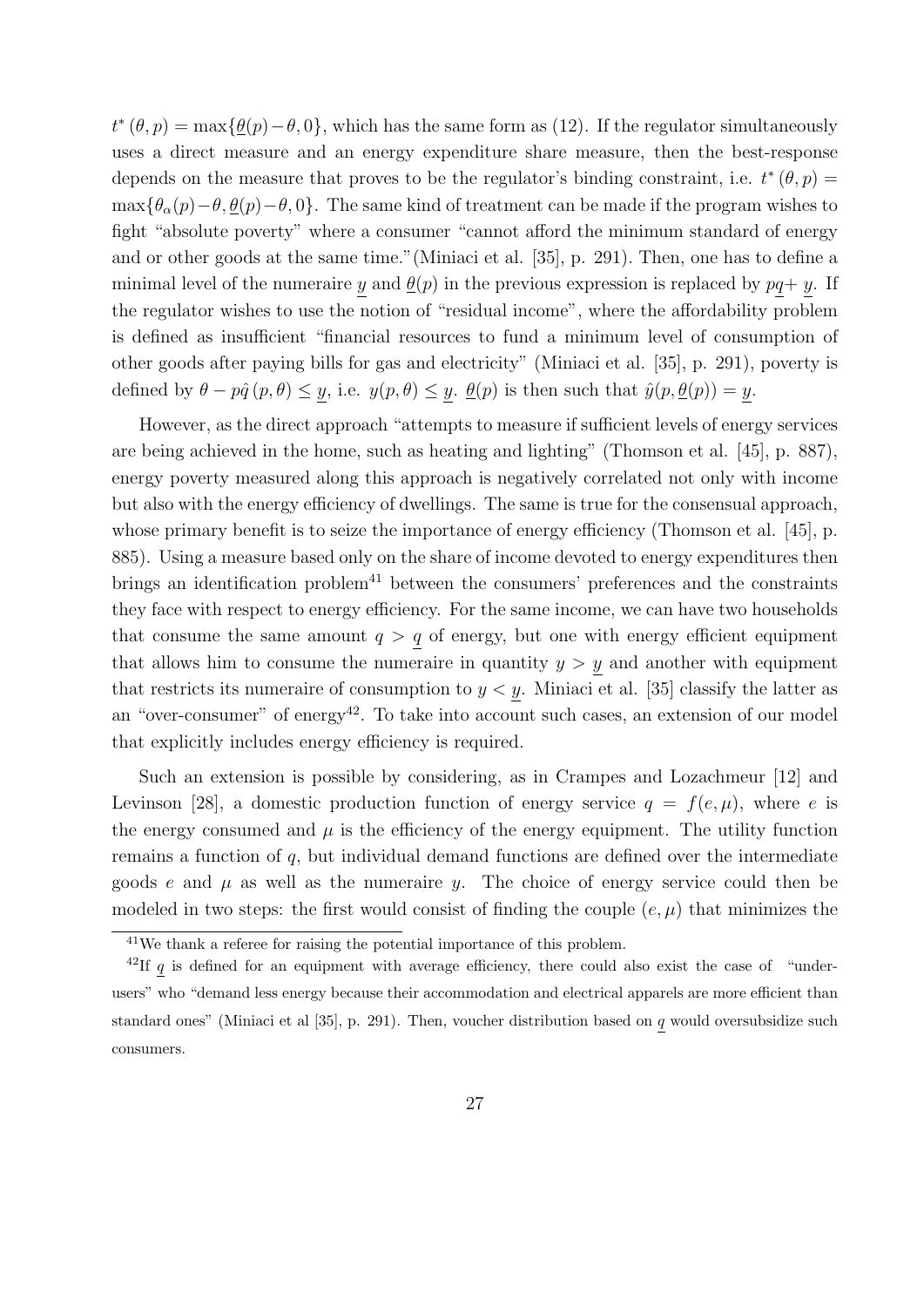cost of obtaining an arbitrary energy service level q, i.e. to determine the energy service cost function  $C(q; p_e, p_\mu)$ , where  $p_e$  is the price of energy and  $p_\mu$ , the price of energy efficiency; the second would be to determine the utility maximizing  $q$  given the consumer's income. One can also define a short-term cost function  $C(q; p_e, p_\mu, \mu)$ , where  $\mu$  is fixed, for a class of consumers  $\Theta_{\mu}$  that do not control energy efficiency (e.g. tenants). Energy poor households that "over-consume" are such that  $\theta \in \Theta_{\mu}$ ,  $\theta \leq \theta_{\alpha}(p_e, p_{\mu}, \mu)$  and  $y(p_e, p_{\mu}, \mu) \leq y$ . Then, if the regulator wishes to confront the overconsumption problem within the voucher program, it transfers  $t^*(\theta, p_e, \mu) = \max{\lbrace \theta_\alpha(p, \mu) - \theta, \underline{\theta}(p, \mu) - \theta, 0 \rbrace}$  for consumers in  $\Theta_\mu$ . This, however, requires information on the (in)capacity of the consumers to choose the level of  $\mu$ .

In this generalized model, if we assume a fixed  $p_{\mu}$ , our results should follow to the extent that the elasticity of the energy service demand with respect to  $p_e$  satisfies Assumption 1 b).<sup>43</sup> Further assumptions on the cross-effects of  $p_e$  and  $p_\mu$  as well as on the market structure of the energy efficiency market would, however, be needed in order to allow  $p_{\mu}$  to be variable and market determined. This topic is left to future research. However, the principles outlined in our model should carry on in this more complex context: if the distribution of vouchers make the aggregate demand of energy more elastic, we should observe a reduction in the price of energy when the regulator moves first or when the regulator and the firms move simultaneously.

## 7 Conclusion

Our analysis shows that the introduction of vouchers in an oligopolistic market brings a price reduction of the targeted good if the regulator emits vouchers before or at the same time that the firms determine their output supply. The reason is that, to make the vouchers reduce the energy expenditure share of consumers, the regulator must allocate vouchers to low-income consumers that have inelastic demand and that this allocation increases the price elasticity of aggregate demand and thus reduces the firms' market power.

This result extends the theoretical work on the price effects of vouchers. Bradford and Shaviro [8] show that "the effect of the [voucher] program depends on the income and price elasticities of demand by beneficiaries and nonbeneficiaries, as well as on the price (and perhaps income) elasticity of supply". Our contribution is to use suitable assumptions on

<sup>&</sup>lt;sup>43</sup>A fixed  $p_{\mu}$  could correspond to a perfectly competitive market for energy efficiency, which seems reasonable because markets for energy efficiency (insulation, furnace equipment, etc.) seem fairly competitive.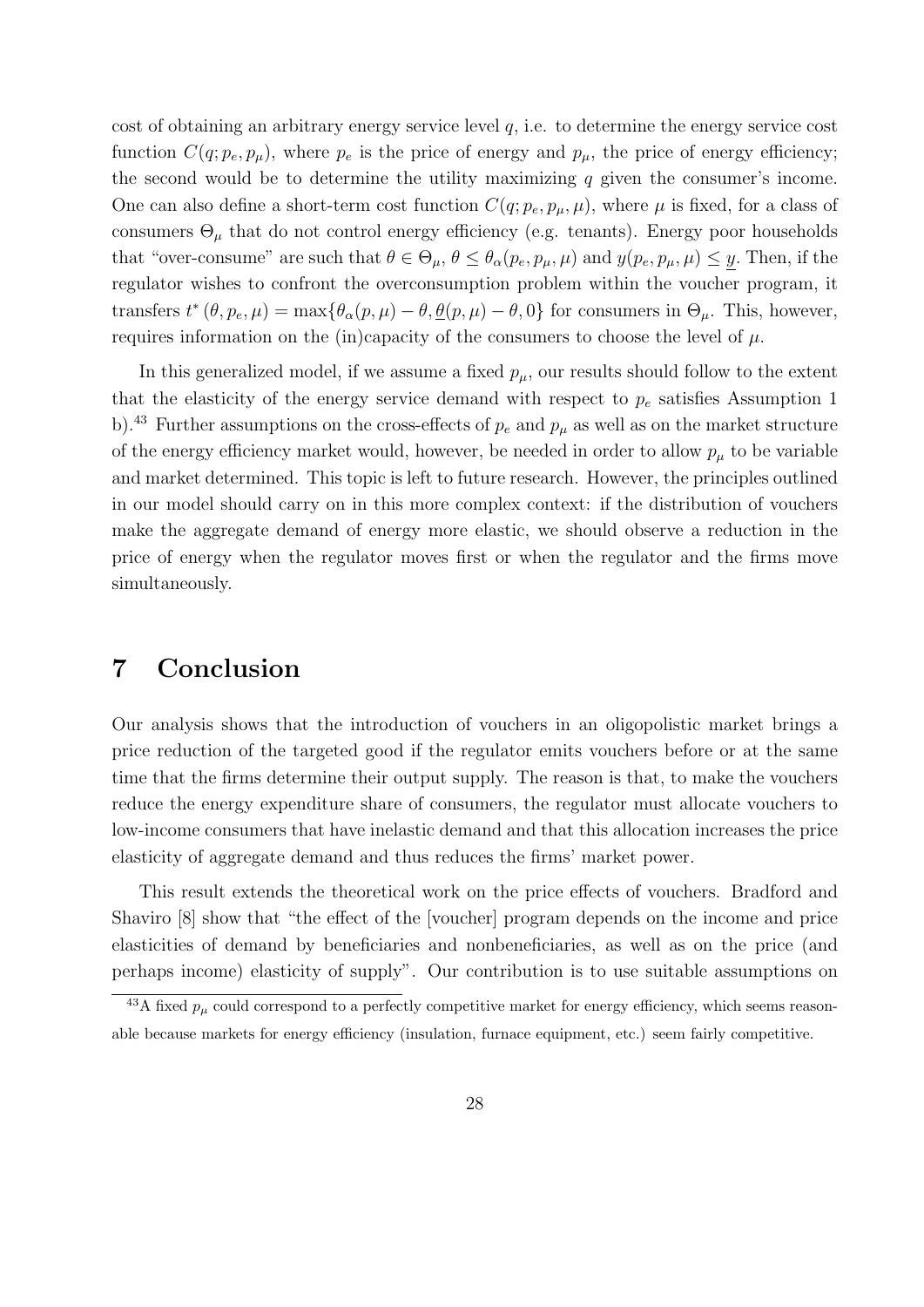income and price elasticities in order to precise these results for oligopolistic markets. This approach allows us to anticipate the price impact of vouchers in the energy sector, in which voucher programs are a recent phenomenon.

Our analysis is motivated by the implementation of the French and South Korean energy voucher programs, which are characterized by high concentration. High concentration is still observed in many countries, but continuing regulatory efforts, notably at the retail level, make quite possible that market power becomes less and less important in the future.<sup>44</sup> Through the use of parameter  $n$ , our model applies to any market structure spanning from monopoly  $(n = 1)$  to perfect competition  $(n \to \infty)$ . However, the greater n is, the lower is the price markup before the introduction of vouchers.<sup>45</sup> There is thus less scope for a price decrease when concentration is low. At the limit, vouchers would not have any price impact in a perfectly competitive market and its capacity to contain market power becomes immaterial. An interesting extension of our analysis would be to make comparative statics of the energy price with respect to  $n$  in the presence of vouchers and compare the result with no vouchers in order to evaluate how the efficiency impact of vouchers changes with n. This extension is left to future research because of the complexity of determining the impact of vouchers on the size of the change of the price elasticity rather than only on the sign of this change. For the moment, note that our model has still relevance even in the perfectly competitive case because, for such a case, it implies that vouchers can be used as a redistributive instrument without being distortionary.<sup>46</sup>

We also use the energy poverty definition from the French and South Korean voucher programs, but the literature on energy poverty criticizes this definition.<sup>47</sup> As mentioned in Section 6, an extension of the model would be to include a domestic production function that takes into account energy efficiency along with energy consumption to determine the energy

<sup>44</sup>For instance, CEER [13] reports about electricity retail markets that "[c]omparing 2016 and 2017, it is noted that there has been an overall decrease in the EU HHIs related to a market competition increase". In particular, for Great Britain, "[i]n December 2017, there were 69 active licensed suppliers in the domestic retail market, mainly active in both electricity and gas. This is a net increase of 17 active domestic suppliers since December 2016".

<sup>&</sup>lt;sup>45</sup>Technically, to obtain  $\frac{\partial p}{\partial n} < 0$  in all cases, we should reinforce our assumption 1 c) to  $\omega(p,\theta) \ge -1$  in order to obtain  $\Omega(p,\theta) \geq -1$ . (See Seade [43]).

<sup>&</sup>lt;sup>46</sup>For instance, in countries where the marginal cost is still high because of the fundamentals of energy supply and/or efficient but high pigouvian taxes on emissions, the primary distributive role of vouchers still exists.

 $47$ See Hills [22].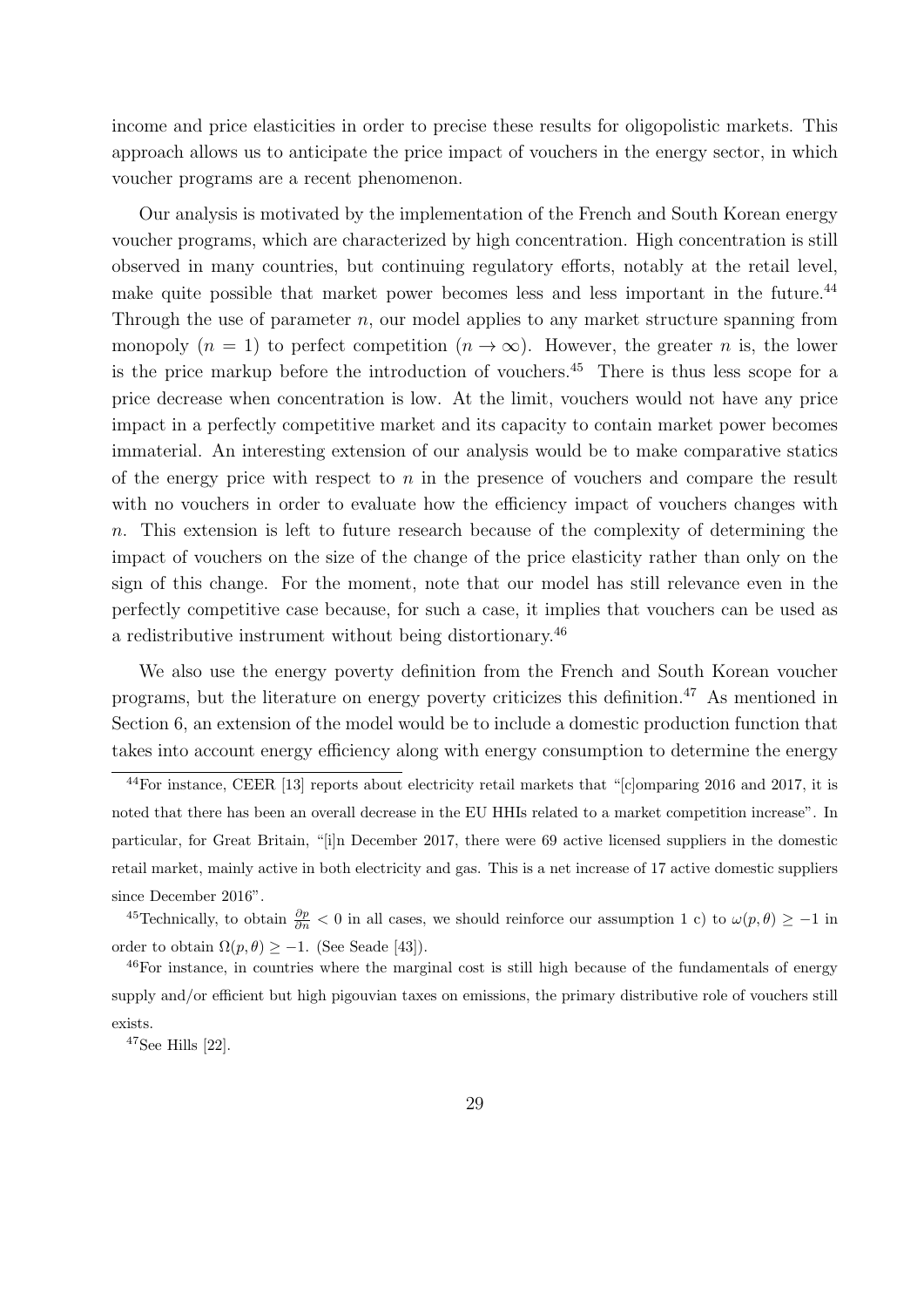service obtained. This extension would allow us to compare the price impact of vouchers when vouchers are allocated according to other energy poverty definitions.

Finally, our approach is positive. An extension of our work would be to analyze normative properties of vouchers. The fact that the program has the potential to reduce price and thus to enhance the industry allocative efficiency can be a start for a potential normative justification. However, to provide such a justification, we first would have to model the way these vouchers are financed. Second, as the regulator obviously has equity concerns when implementing vouchers, it would also require the formulation of a welfare objective that includes a measure of inequality aversion. The work of Poudou and Roland [41] on the welfare properties of universal service could be a starting point. In our present framework, welfare results are ambiguous in terms of a utilitarian welfare function because we do not evaluate the loss of a price decrease in terms of the opportunity cost of financing the program and of the firms' profit loss.

# References

- [1] ADEME (Agence de l'environnement et de la maîtrise de l'énergie) (2018). La précarité  $\acute{e}n$ erg $\acute{e}t$ ique. Accessed June 18th, 2019. https://www.ademe.fr/expertises/batiment/quoi-parle-t/precarite-energetique,
- [2] ANRC (African Natural Resources Center) (2017). Gas Domestication in South Korea: Lessons for African Countries. www.afdb.org/fileadmin/uploads/afdb/Documents/Publications/anrc.
- [3] Anderson, S. P. and R. Renault (2003). "Efficiency and Surplus Bounds in Cournot Competition." Journal of Economic Theory 113 (2): 253-264.
- [4] Bakaloglou, S. and D. Charlier (2018). "Energy Consumption in the French Residential Sector: How Much Do Individual Preferences Matter?" FAERE Working Paper 2018.05.
- [5] Bank of Canada, Annual Exchange Rates. Accessed December 8th, 2019. www.bankofcanada.ca/rates/exchange/annual-average-exchange-rates/.
- [6] Bertoletti P. and F. Etro (2017). "Monopolistic Competition when Income Matters." Economic Journal 127 (August): 1217-1243.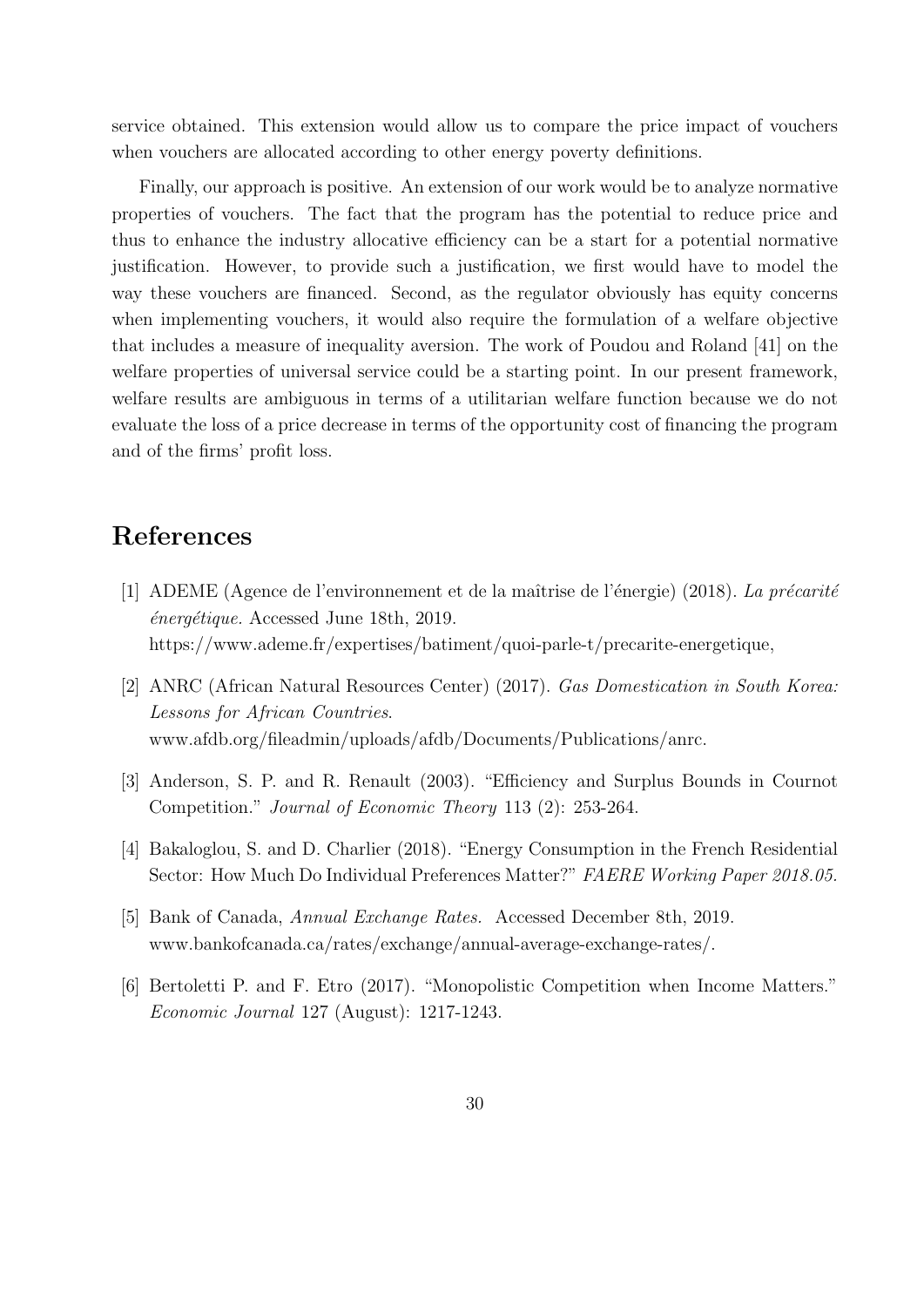- [7] Boardman, B. (1991). Fuel Poverty: From Cold Homes to Affordable Warmth. London: Belhaven Press.
- [8] Bradford, D. and D. Shaviro (2000). The Economics of Vouchers. In Steurle, C. E., Ooms, V. D., Peterson, G. E. and R. D Reischauer (eds.), Vouchers and the Provision of Public Services, Washington: Brookings Institution Press.
- [9] Charlier, D. and B. Legendre (2019). "A Multidimensional Approach to Measuring Fuel Poverty." The Energy Journal, 40 (2): 27-51.
- [10] Chaton, C. and E., Lacroix (2018). "Does France Have a Fuel Poverty Trap?" Energy Policy 113: 258-268.
- [11] Chester, L. and A. Morris (2011). "A New Form of Energy Poverty Is the Hallmark of Liberalized Electricity Sectors." Australian Journal of Social Issues, 46 (4): 435-459.
- [12] Crampes, C. and J.-M. Lozachmeur  $(2012)$ . "Tarif progressif, efficience et équité, chapitre 2 : redistribution et distorsions tarifaires." Toulouse: Institut d'économie industrielle.
- [13] CEER (Council of European Energy Regulators) (2018). Performance of European Retail Markets in 2017, CEER Monitoring Report C18-MRM-93-03.
- [14] CRE (Commission de Régulation de l'Énergie) (2019). Observatoire des marchés de détail du 1er trimestre 2019, https://www.cre.fr/Documents/Publications/Observatoire-des-marches/Observatoiredes-marches-de-detail-du-1e-trimestre-2019
- [15] CRE (Commission de R´egulation de l'Energie) (2018- ´ 2019). Wholesale Markets Observatory, 2018-Q4 to 2019-Q2. https://www.cre.fr/Documents/Publications/Observatoire-des-marches.
- [16] Dasgupta, P. and E. Maskin (1986). "The Existence of Equilibrium in Discontinuous Economic Games I: Theory." The Review of Economic Studies, 53 (1): 1-26.
- [17] Faiella, I. and L. Lavecchia (2018). "How Can You Fight It, If You Can't Measure It?" mimeo.
- [18] Finger, M. and D. Finon (2010). Network Industries and Markets : From Public Service Model to Universal Service Obligations. In Finger M. and R. Künneke (eds.), *Handbook* of Liberalised Infrastructure Sectors, London: Edward Elgar Publisher.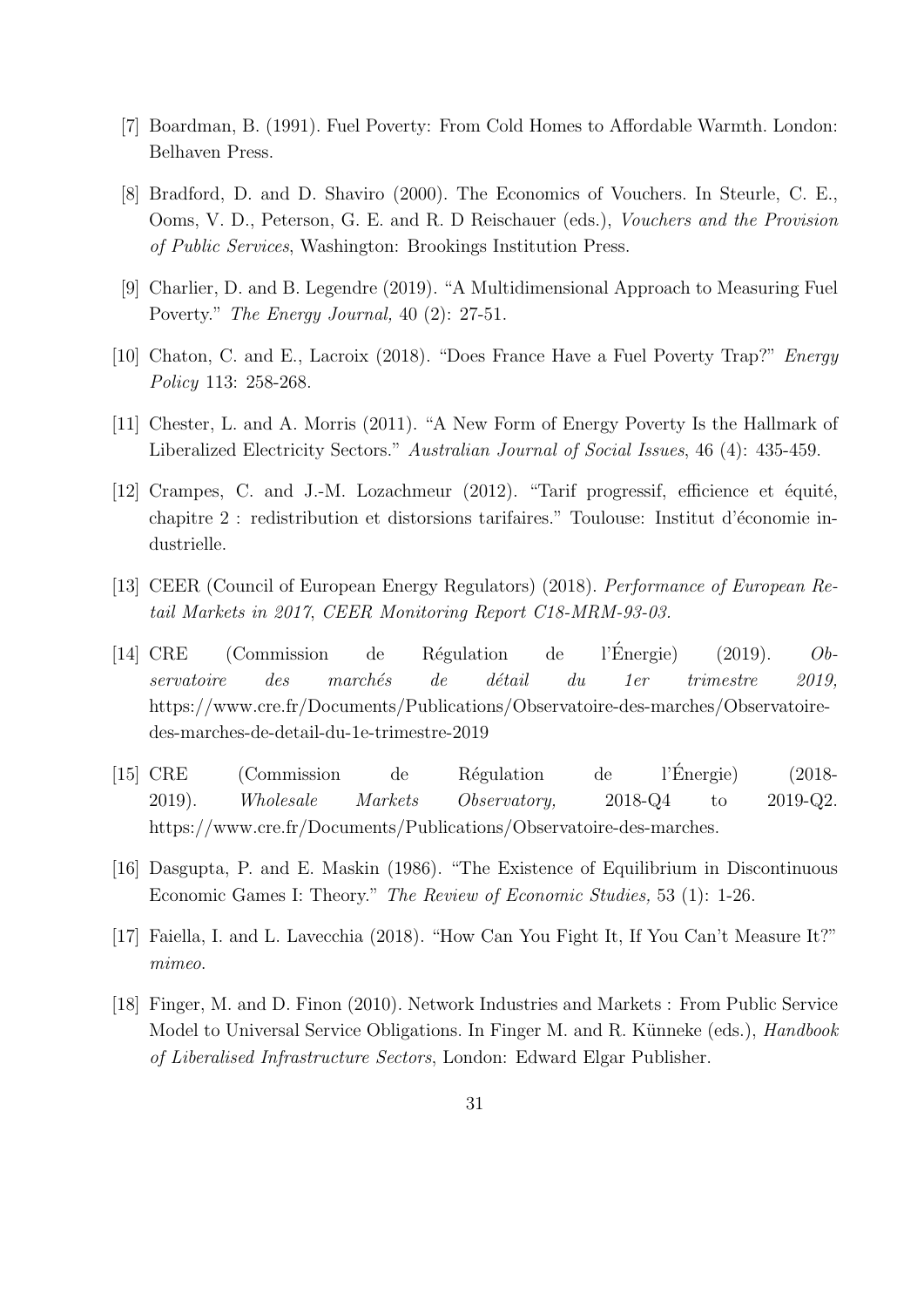- [19] Florio, M. (2014). "Energy Reforms and Consumer Prices in the EU over Twenty Years." Economics of Energy & Environmental Policy 3 (1): 37-51.
- [20] Foellmi R. and J. Zweimüller (2004). "Inequality, Market Power, and Product Diversity." Economics Letters 82 (1): 139-145.
- [21] Haber, H. (2011). "Regulating for Welfare: Varieties of Regulatory Welfare Regimes in the Israeli, British and Swedish Electricity Sectors." Law & Policy 33 (1): 116-148.
- [22] Hills, J. (2011). Fuel Poverty: The Problem and Its Measurement. Interim Report of the Fuel Poverty Review. Centre for Analysis of Social Exclusion, London School of Economics and Political Science.
- [23] IEA (International Energy Agency) (2012). Energy Policies of IEA Countries: The Republic of Korea – 2012 Review, www.iea.org.
- [24] Jeon, B. and S. Chung (2011), S. Korea to Add 100,000 Recipients to Basic Livelihood Security System Next Year. Maeil Broadcasting Network. accessed November 20th, 2019. https://www.mk.co.kr/news/english/view/2011/07/442550/.
- [25] KEPCO: Korean Electric Power Company (2019). Corporate Website. Accessed November 20th, 2019. https://home.kepco.co.kr/kepco/EN/main.do.
- [26] Kwon, S.-H. and J. Kim (2017). "Efficiency Versus Public Good: Electricity Privatization in South Korea." Asian Perspective 41 (2): 185-214.
- [27] Léautier, T.-O. (2018). Imperfect Markets and Imperfect Regulation, MIT Press.
- [28] Levinson, A. (2019). "Energy Efficiency Standards Are More Regressive than Energy Taxes: Theory and Evidence." Journal of the Association of the Environmental and Resource Economists 6 (S1): S7-S35.
- [29] Majone, G. (1997). "From the Positive to the Regulatory State: Causes and Consequences of Changes in the Mode of Governance." *Journal of Public Policy* 17 (2): 139-167.
- [30] MacKerron, G. (2012). "Foreword" [to the special issue on fuel poverty] Energy Policy 49: 1.
- [31] Mas-Collel, A., M. D. Whinston and J. Green (1995). Microeconomic Theory. Oxford University Press.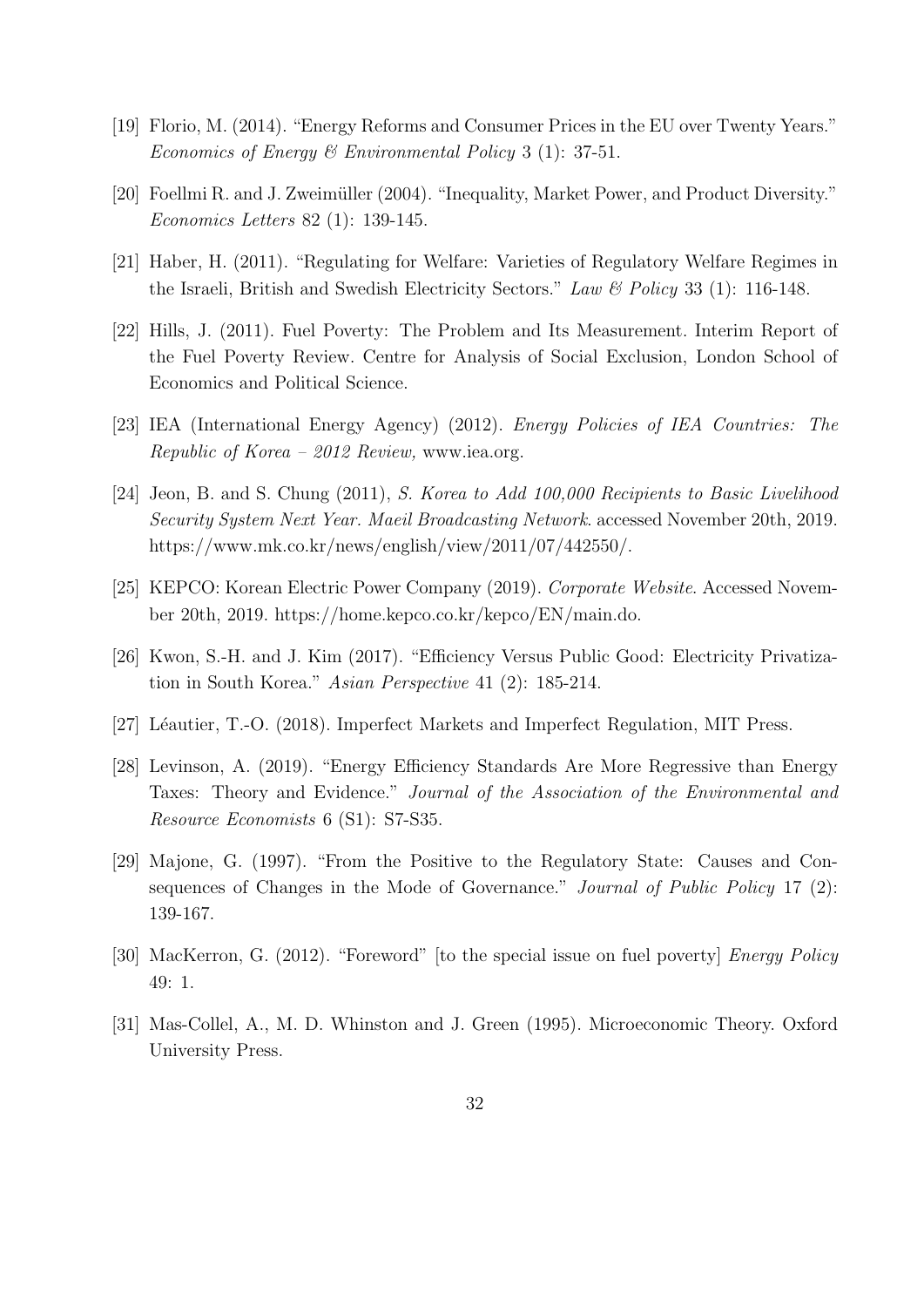- [32] MEIT (French Ministry for the Ecological and Inclusive Transition) (2018). Evaluation de l'expérimentation du chèque énergie. Accessed June 18th, 2019 https://www.ecologique-solidaire.gouv.fr/sites/default/files/Rapport evaluation cheque energie.pdf.
- [33] MEIT (French Ministry for the Ecological and Inclusive Transition) (2019). Le chèque- $\acute{e}n$ ergie. https://www.chequeenergie.gouv.fr/beneficiaire/eligibilite, accessed June 18th, 2019.
- [34] MOTIE (South Korean Ministry of Trade, Industry and Energy) (2014). Korea Energy Master Plan: Outlook and Policies to 2035. Accessed June 18th, 2019. https://policy.asiapacificenergy.org/sites/default/files/2nd Energy Master Plan.pdf.
- [35] Miniaci, R., Scarpa, C. and P. Valbonesi (2014). "Energy Affordability and the Benefits System in Italy."Energy Policy 75: 289-300.
- [36] Moore, R. (2012). "Definitions of Fuel Poverty: Implications for Policy." Energy Policy 49: 19-26.
- [37] ONPE (Observatoire national de la précarité énergétique) (2016). Les chiffres clés de la précarité énergétique. Accessed July 23rd, 2019. http://onpe.org/nouvelles/les\_chiffres\_cles\_de\_la\_precarite\_energetique.
- [38] Neuhoff, K., Back, S., Diekmann, J., Beznoska, M. and T. El-Laboudy (2013). "Distributional Effects of Energy Transition: Impacts of Renewable Electricity Support in Germany." Economics of Energy & Environmental Policy 2 (1): 41-54.
- [39] Poggi A. and M. Florio (2010). "Energy Deprivation Dynamics and Regulatory Reforms in Europe: Evidence from Household Panel Data." Energy Policy 38: 253–264.
- [40] Poser, H., Altman, J., ab Egg, F., Granata, A. and R. Board (2014). Development and Integration of Renewable Energy: Lessons Learned from Germany. FinAdvice. Accessed August 20th, 2019. http://catskillcitizens.org/learnmore/germany\_lessonslearned\_final\_071014.pdf.
- [41] Poudou, J.-C. and M. Roland (2017). "Equity Justifications for Universal Service Obligations." International Journal of Industrial Organization 52: 63–95.
- [42] Reiss, P. C. and M. W. White (2005). "Household Electricity Demand, Revisited." The Review of Economic Studies 72 (3): 853-883.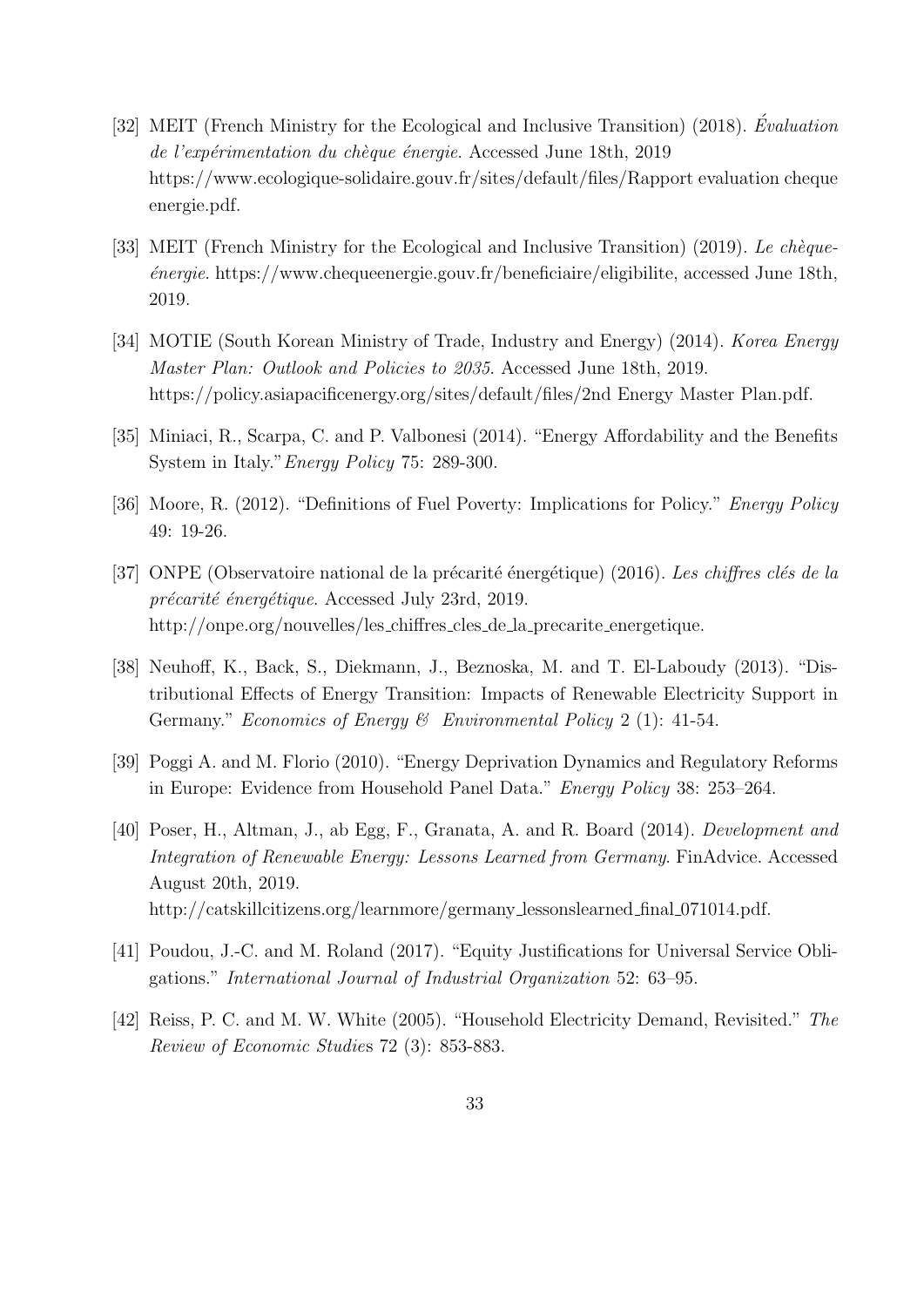- [43] Seade, J. (1980). "On the effects of entry." *Econometrica* 48 (2): 479-489.
- [44] Stoft, S. (2002). Power System Economics. Wiley Interscience.
- [45] H. Thomson, Bouzarovski, S. and C. Snell (2017). "Rethinking the Measurement of Energy Poverty in Europe: A Critical Analysis of Indicators and Data." Indoor and Built Environment 26 (7): 879–901.
- [46] Yi, J. and C. P. Park, *Electricity Regulation in South Korea, Lexology*. Accessed November 20th, 2019. https://www.lexology.com/library/detail.aspx?g=4a7f6594-b6b4-4249-a928 a0e02ed683e5.
- [47] Yoo, E. and J. Seo (2018). "Urban-Rural Energy Inequity in Korea and Policy Solutions." Foundation for Renewable Energy & Environment (FREE) Working Paper.
- [48] Yun, T and K. Park (2017). Measuring Energy Poverty and Analyzing Energy Consumption Characteristics. Korea Energy Economics Institute, Policy Paper 17-01.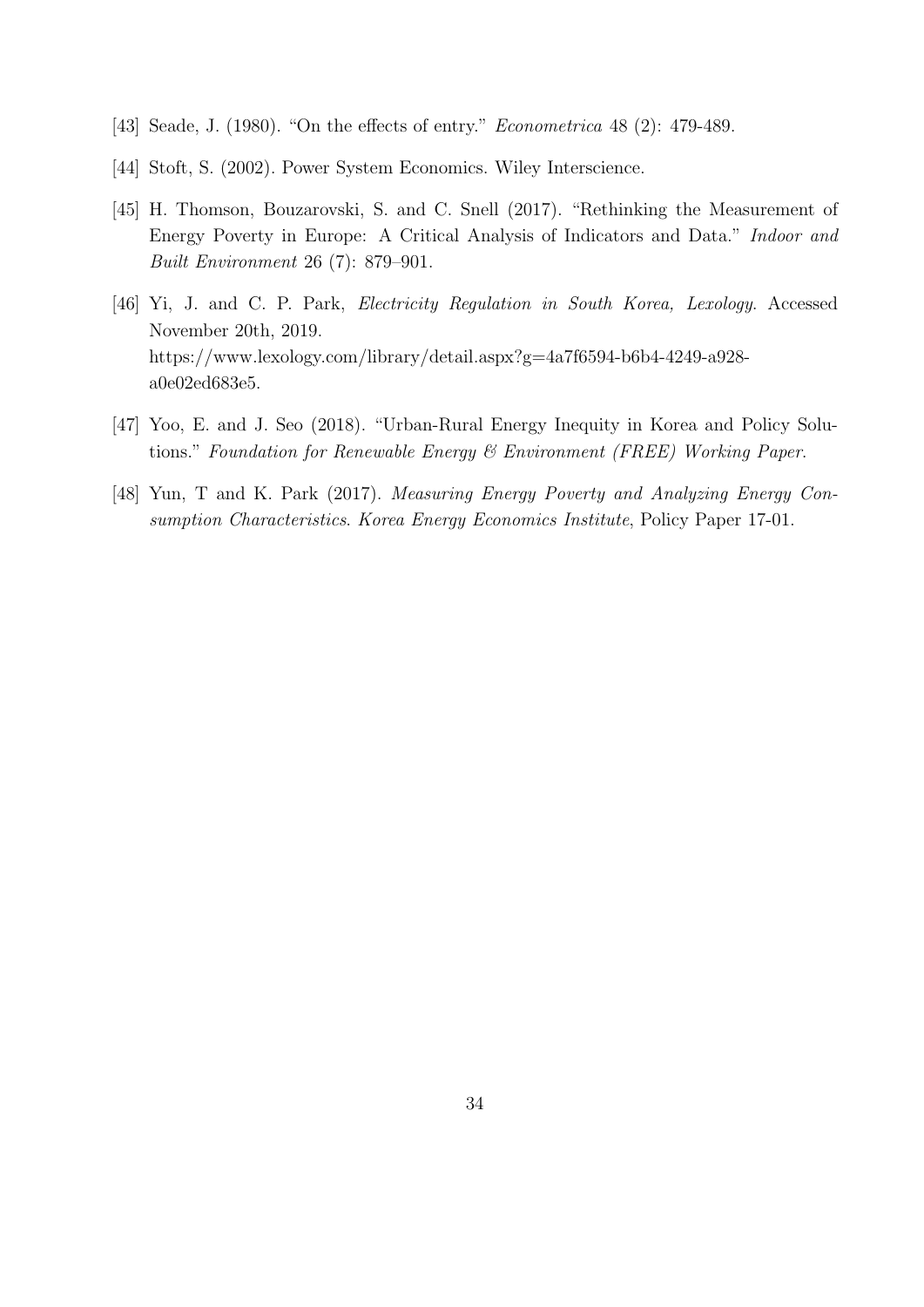# Appendix

#### Proof of Lemma 1

We have:

$$
\hat{\Omega}(p) = \frac{\hat{Q}''(p)}{\hat{Q}'(p)}p = \frac{\int_{\Theta} p\hat{q}''_p dF}{\int_{\Theta} \hat{q}'_p dF} = \frac{\int_{\Theta} \omega(p,\theta)\hat{q}'_p dF}{\int_{\Theta} \hat{q}'_p dF} \ge -2
$$

since  $\omega(p, \theta) \ge -2$ ,  $\forall \theta$  by Assumption 1 c).

#### Proof of Lemma 2

a) Differentiating s in (6) with respect to  $\theta$ , we obtain:

$$
s'_{\theta}(p,t,\theta) = \begin{cases} \n-\frac{t}{(t+\theta)^2} < 0 \\
\frac{s(p,0,\theta+t)}{\theta+t} \left(\varepsilon\left(p,\theta+t\right)-1\right) < 0 \n\end{cases} \quad \text{if} \quad \theta < \theta_t(p,t)
$$

where  $s'_\theta$  is not defined at  $\theta_t(p,t)$  and where the inequality for the case  $\theta > \theta_t(p,t)$ follows Assumption 1 a).

b) Differentiation with respect to  $p$  gives:

$$
s'_{p}(p,t,\theta) = \begin{cases} 0 & \text{if } \theta < \theta_{t}(p,t) \\ \frac{s(p,0,\theta+t)}{p} (1 - \eta(p,\theta+t)) & \text{if } \theta > \theta_{t}(p,t) \end{cases}
$$

where  $s'_p$  is not defined at  $\theta_t(p,t)$ . For  $\theta > \theta_t(p,t)$ , we see directly that  $s'_p \geq 1$  as  $\eta \leq 1$ .

c) Differentiation with respect to  $t$  gives:

$$
s'_t(p, t, \theta) = \begin{cases} \frac{\theta}{(t+\theta)^2} > 0 & \text{if } \theta < \theta_t(p, t) \\ s'_\theta(p, t, \theta) < 0 & \theta > \theta_t(p, t) \end{cases}
$$

#### Proof of Lemma 3

Since, for any  $\theta \in \Theta_v$ , the elasticity of the demand slope is  $\omega(p, \theta) = -2$ , we obtain:

$$
\Omega(p, \mathbf{t}) = \frac{\hat{Q}_p''(p, \mathbf{t})}{\hat{Q}_p'(p, \mathbf{t})} p = \frac{\int_{\Theta_f} \omega(p, \theta) \hat{q}_p' dF dF + 2 \int_{\Theta_v} \frac{t}{p^2} dF}{\int_{\Theta_f} \hat{q}_p' dF - \int_{\Theta_v} \frac{t}{p^2} dF}
$$

$$
\geq \frac{-2 \left( \int_{\Theta_f} \hat{q}_p' dF dF - \int_{\Theta_v} \frac{t}{p^2} dF \right)}{\int_{\Theta_f} \hat{q}_p' dF - \int_{\Theta_v} \frac{t}{p^2} dF} = -2
$$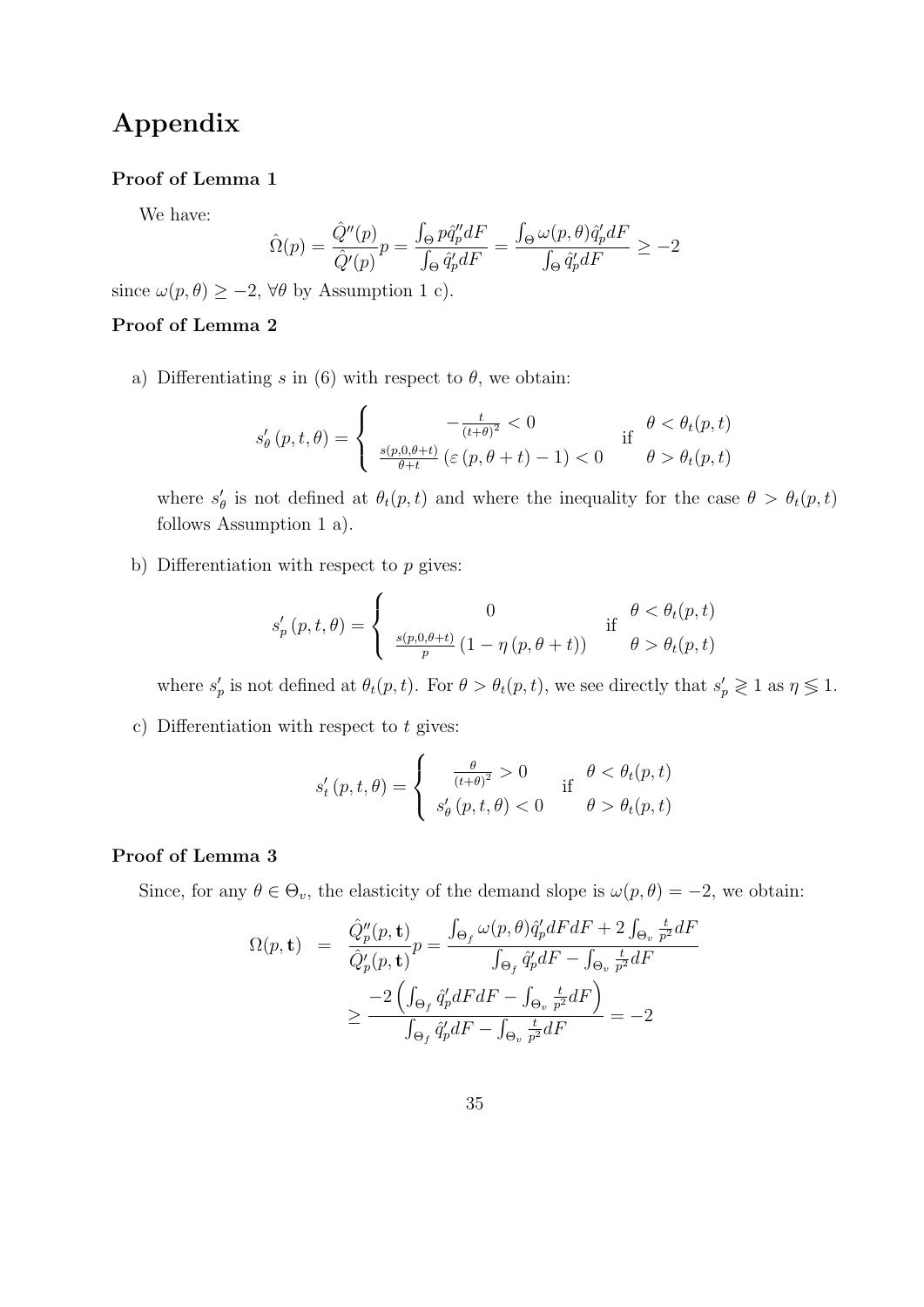#### Proof of Lemma 4

a) In order to obtain  $\frac{\partial E}{\partial t(\theta)}$ , we consider that the voucher t is varying at a mass point  $\theta$ only. As a result, we adopt the following conventions for the variations of aggregate expressions:

$$
\frac{\partial Q}{\partial t(\theta)} = \frac{\partial q(p, t(\theta), \theta)}{\partial t(\theta)}
$$

and

$$
\frac{\partial \left( \int_{\underline{\theta}}^{\overline{\theta}} q(p, t(\tau), \tau) \eta(p, t(\tau), \tau) dF \right)}{\partial t(\theta)} = \frac{\partial (q(p, t(\theta), \theta) \eta(p, t(\theta), \theta) dF)}{\partial t(\theta)} = q'_t \eta + q \eta'_t
$$

So we have:

$$
\frac{\partial E}{\partial t(\theta)} = \frac{\frac{\partial \left(\int_{\theta}^{\overline{\theta}} q(p,t(\tau),\tau) \ \eta(p,t(\tau),\tau) dF\right)}{\partial t(\theta)} Q - \left(\int_{\theta}^{\overline{\theta}} q(p,t(\tau),\tau) \ \eta(p,t(\tau),\tau) dF\right) \frac{\partial Q}{\partial t(\theta)}}{Q^2}
$$
\n
$$
= \frac{\left(q_t'\eta + q\eta_t'\right) Q - QEq_t'}{Q^2}
$$
\n
$$
= \frac{\left(\eta - E\right)q_t' + q\eta_t'}{Q}
$$

- b) For interior points of  $\Theta_v$ , the elasticity is not modified by a change of  $t(\theta)$  since the individual elasticities remain equal to 1 and  $\frac{\partial Q_{\Theta_f}}{\partial t(\theta)} = \frac{\partial Q}{\partial t(\theta)}$  $\frac{\partial Q}{\partial t(\theta)}$ .
- c) At a frontier point  $\theta$  of  $\Theta_f$  and  $\Theta_v$ , we have:

$$
\frac{\partial E(p, \mathbf{t})}{\partial t(\theta)} = \frac{\partial \left(\frac{Q_{\Theta_f}}{Q}\right)}{\partial \theta} (\eta - 1) \lessgtr 0 \text{ as } \eta \gtrless 1
$$

where we use the fact that  $\partial \left( \frac{Q_{\Theta_f}}{Q} \right)$ λ  $\frac{q}{\partial \theta}$  < 0, since increasing  $t(\theta)$  makes consumers having income  $\theta$  move from  $\Theta_f$  to  $\Theta_v$ .

Proof of Lemma 5. If non zero, the optimal voucher obeys:

$$
t:\frac{p\hat{q}\left(p,\theta+t\right)}{\theta+t}=\alpha
$$

By definition of  $\theta_{\alpha}(p)$ , we also have:

$$
\frac{p\hat{q}\left(p,\theta_{\alpha}\left(p\right)\right)}{\theta_{\alpha}}=\alpha
$$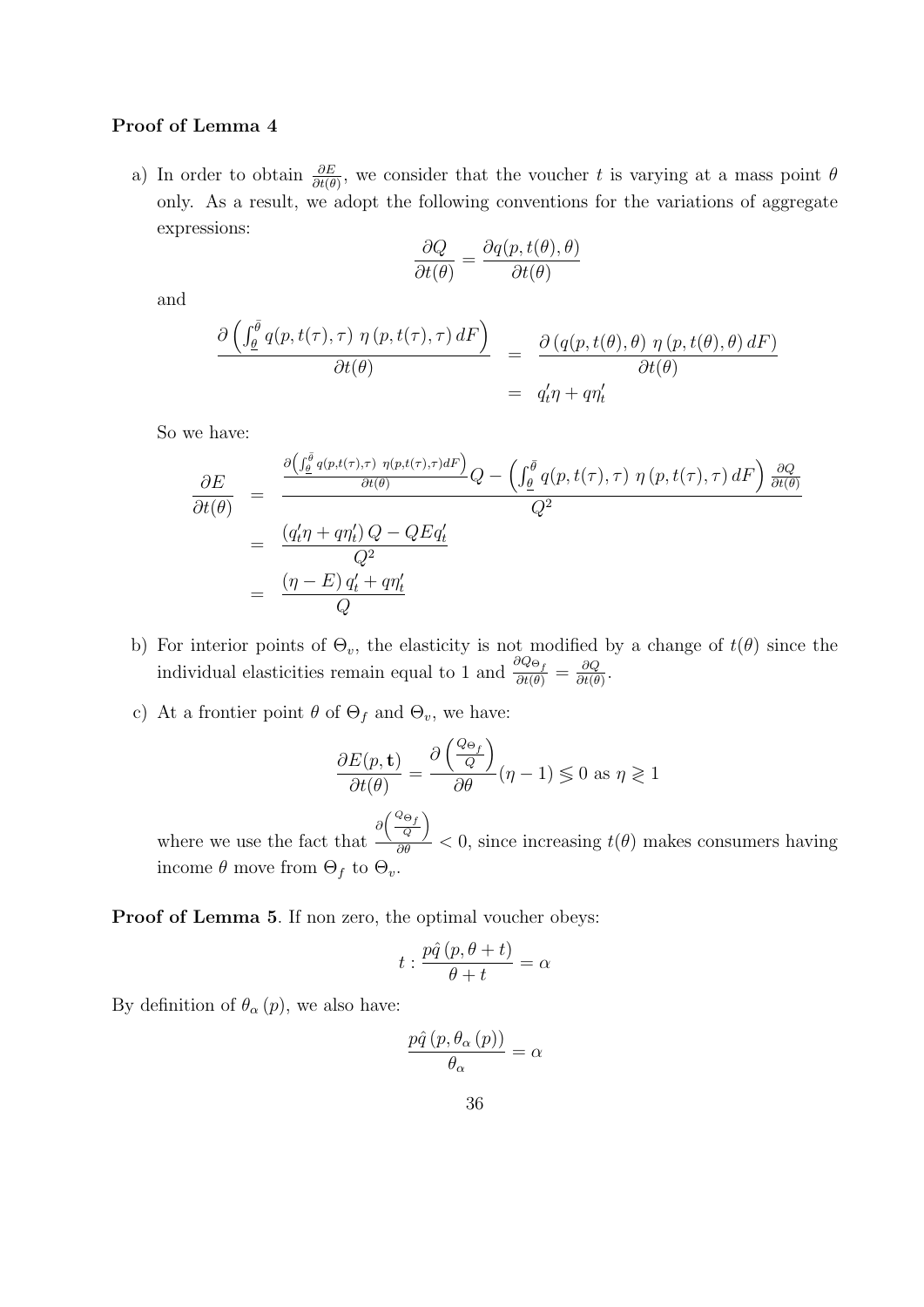But, as  $s'_{\theta}(p, t, \theta) < 0$ , consumers with  $\theta \leq \theta_{\alpha}(p)$  will have an energy expenditure share that exceeds  $\alpha$ , so that vouchers must be allocated to make these consumers attain an income level equal to  $\theta_{\alpha}(p)$ :

$$
t^{\ast}\left( \theta,p\right) =\theta_{\alpha}\left( p\right) -\theta
$$

### Proof of Proposition 1

For a given price  $p$ , we get:

$$
E^{n}(p_{n}, \mathbf{t}_{n}) = \frac{Q_{\Theta_{t}}}{Q} \eta(p_{n}, \theta_{\alpha}(p_{n})) + \frac{Q_{\Theta_{0}}}{Q} E_{\Theta_{0}}(p_{n}, 0)
$$
  
\n
$$
= \frac{1}{Q} \int_{\Theta_{t}} \hat{q}(p_{n}, \theta_{\alpha}(p_{n})) \eta(p_{n}, \theta_{\alpha}(p_{n})) dF + \frac{Q_{\Theta_{0}}}{Q} E_{\Theta_{0}}(p_{n}, 0)
$$
  
\n
$$
> \frac{1}{Q} \int_{\Theta_{t}} \hat{q}(p_{n}, \theta) \eta(p_{n}, \theta) dF + \frac{Q_{\Theta_{0}}}{Q} E_{\Theta_{0}}(p_{n}, 0)
$$
  
\n
$$
= E_{0}(p_{n})
$$

where the inequality comes from the facts that  $\hat{q}(p_n, \theta_a(p_n)) > \hat{q}(p_n, t(\theta))$  and  $\eta(p_n, \theta_a(p_n)) >$  $\eta(p_n, \theta)$ . Then, at  $p_n$ , we have  $\mathcal{L}(p_n) = \frac{1}{E^n(p_n, \mathbf{t}_n)} < \frac{1}{E_0(p_n)}$  $\frac{1}{E_0(p_n)}$  so that  $p_0 > p_n$ .

### Proof of Lemma 6

The demand function when firms move first is:

$$
Q(p, \mathbf{t}^*(\theta, p)) = \int_{\underline{\theta}}^{\theta_{\alpha}(p)} \frac{\alpha \theta_{\alpha}(p)}{p} dF + \int_{\theta_{\alpha}(p)}^{\overline{\theta}} \hat{q}(p, \theta) dF
$$

We then have:

$$
\frac{dQ}{dp} = \int_{\underline{\theta}}^{\theta_{\alpha}(p)} \frac{\alpha (p\theta'_{\alpha}(p) - \theta_{\alpha}(p))}{p^2} dF + \int_{\theta_{\alpha}(p)}^{\overline{\theta}} \hat{q}'_{p} dF
$$

$$
= \int_{\underline{\theta}}^{\theta_{\alpha}(p)} \frac{q_{\alpha}}{p} \left(\frac{\varepsilon_{s} - \eta_{s}}{1 - \varepsilon_{s}}\right) dF + \int_{\theta_{\alpha}(p)}^{\overline{\theta}} \hat{q}'_{p} dF
$$

with  $q_{\alpha} = \frac{\alpha \theta_{\alpha}(p)}{p}$  $_p^{\alpha(p)}$  and where for all p,

$$
\eta_s = \eta (p, \theta + t^* (\theta, p)) = \eta (p, \theta_\alpha (p))
$$

We thus obtain for all  $p$ :

$$
E^{s}(p, \mathbf{t}^{*}(\theta; p)) = \frac{Q_{\Theta_{t}}}{Q} \left( \frac{\eta_{s} - \varepsilon_{s}}{1 - \varepsilon_{s}} \right) + \frac{Q_{\Theta_{0}}}{Q} E_{\Theta_{0}}(p, 0)
$$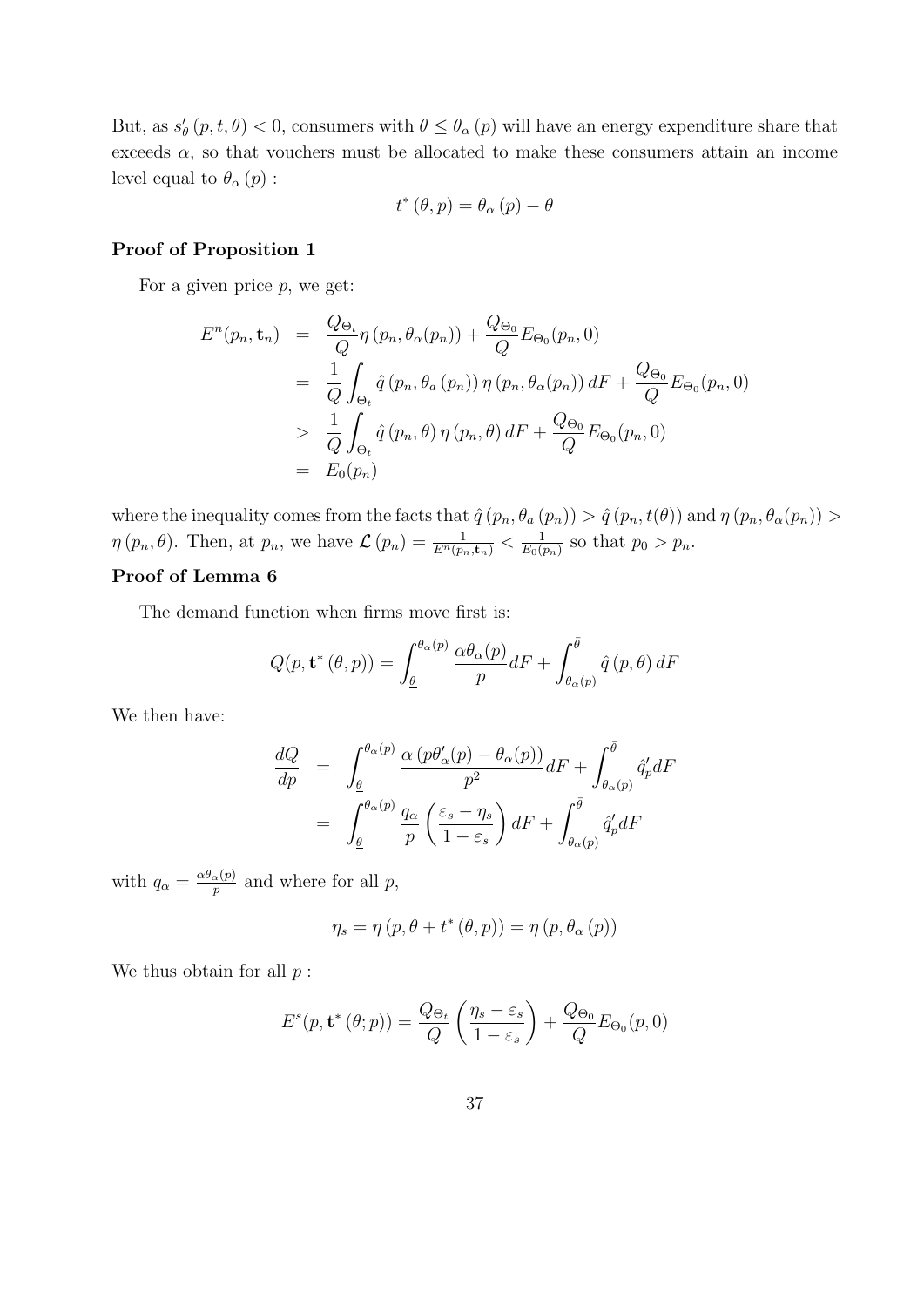With  $\varepsilon_s$  < 1 and  $\eta_s$  < 1 for all  $\theta \in \Theta_t$ , we have  $\frac{\eta_s - \varepsilon_s}{1 - \varepsilon_s}$   $\lt \eta_s$ .<sup>48</sup> For a given price p and voucher policy t, we thus obtain:

$$
E^s(p, \mathbf{t}^*(\theta; p)) < E^n(p, \mathbf{t})
$$

#### Proof of Proposition 2

For a fixed price p, we have  $E^s(p, \mathbf{t}^*(\theta; p)) < E^{\mathfrak{n}}(p, \mathbf{t})$ , so that:

$$
\mathcal{L}(p_r) = \frac{1}{E^s(p_s, \mathbf{t}^*(\theta; p_s))} > \frac{1}{nE^n(p_s, \mathbf{t})}
$$
(15)

Since  $\frac{\partial E^n}{\partial p} > 0$  and  $\mathcal{L}'(p) > 0$ , and  $p_n$  is such that  $\mathcal{L}(p_s) = \frac{1}{n E^n(p_n, t)}$ , we must have  $p_n < p_s$ .

#### Proof of Corollary 1

We have  $p_n < p_0$  from Proposition 1 and  $p_n < p_s$  from Proposition 2, so that  $p_s$  can either be greater than or lesser than  $p_0$ .

**Proof of Proposition 3.** This comes directly from the fact that  $t = t_n$  is feasible when the regulator moves first.

#### Proof of Proposition 4

When  $t'(\theta) \leq 0$ , the regulator chooses  $t(\theta, p_v(\mathbf{t})) = \max{\{\theta_\alpha(p_v(\mathbf{t})) - \theta, 0\}}$ , i.e. it chooses **t** that minimizes  $\theta_{\alpha}(p_v(\mathbf{t}))$ . By definition,  $\theta_{\alpha}(p_v(\mathbf{t}))$  is such that  $s(p_v(\mathbf{t}), 0, \theta_{\alpha}(p_v(\mathbf{t}))) = \alpha$  $s(p_n, 0, \theta_\alpha(p_n))$ . Trying to deviate from the Nash equilibrium, we must induce a price such that:

$$
s'_p + s'_\theta \frac{d\theta_\alpha}{dp} = 0 \Rightarrow \frac{d\theta_\alpha}{dp} = -\frac{s'_p}{s'_\theta} > 0
$$

so that a decrease in vouchers must induce a decrease in price. But, starting at price  $p_n$ , a decrease of vouchers decreases the elasticity of all consumers below  $\theta_{\alpha}(p_n)$ , so that the aggregate elasticity is reduced. Then firms react with an increase in price rather than a decrease. As a result, the regulator cannot escape the Nash equilibrium.

<sup>&</sup>lt;sup>48</sup>If  $\eta_s < \varepsilon_s < 1$ , an increase in price increases the demand of eligible consumers because of the voucher adjustment. This can be an equilibrium if a further increase in price would bring a lesser increase in demand from eligible consumers than the loss from non-eligible consumers.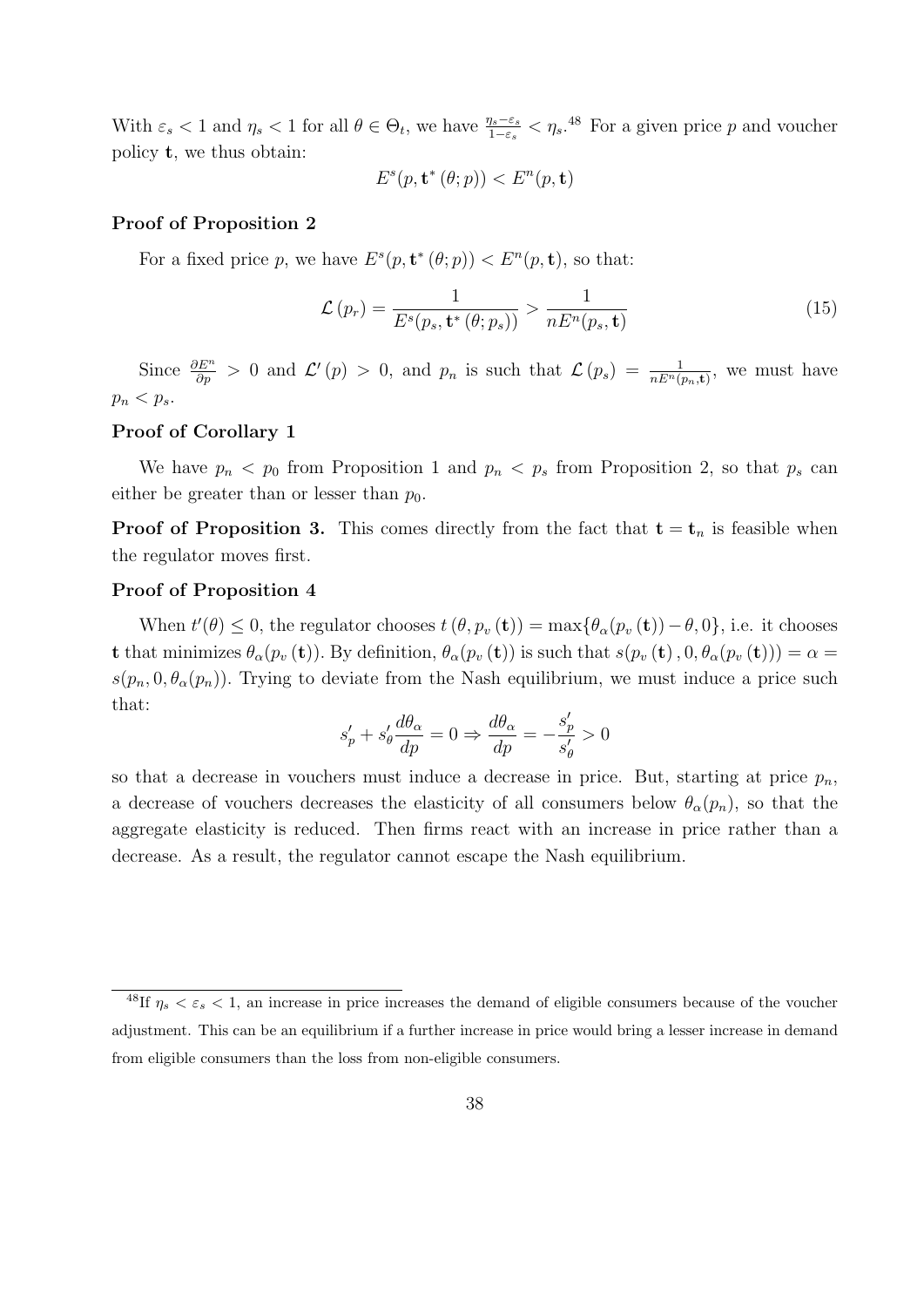# Figures



Figure 1: Voucher policy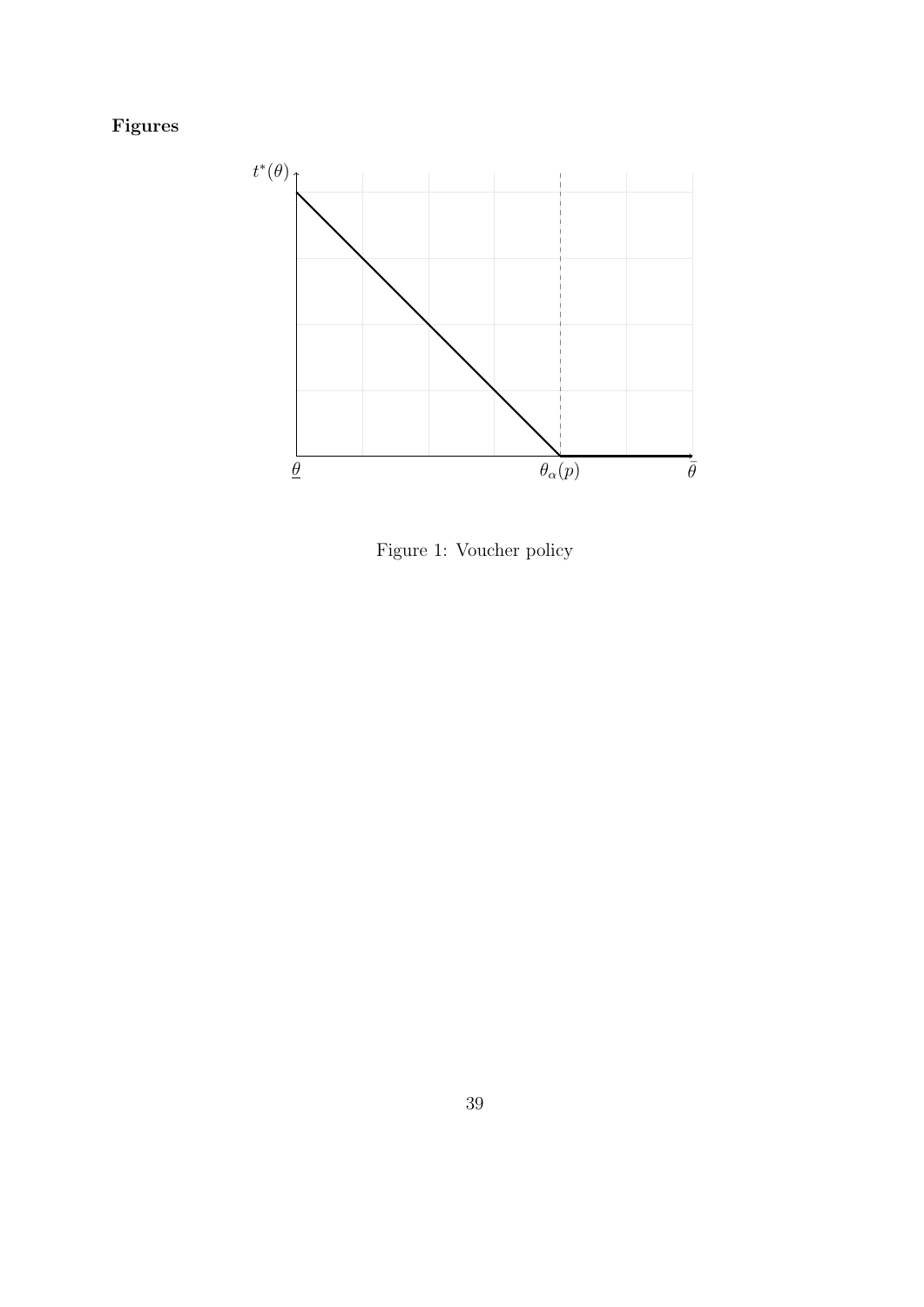

Figure 2: Energy net budget shares



Figure 3: Voucher schemes: Nash (plain) & Firm first (dashed)